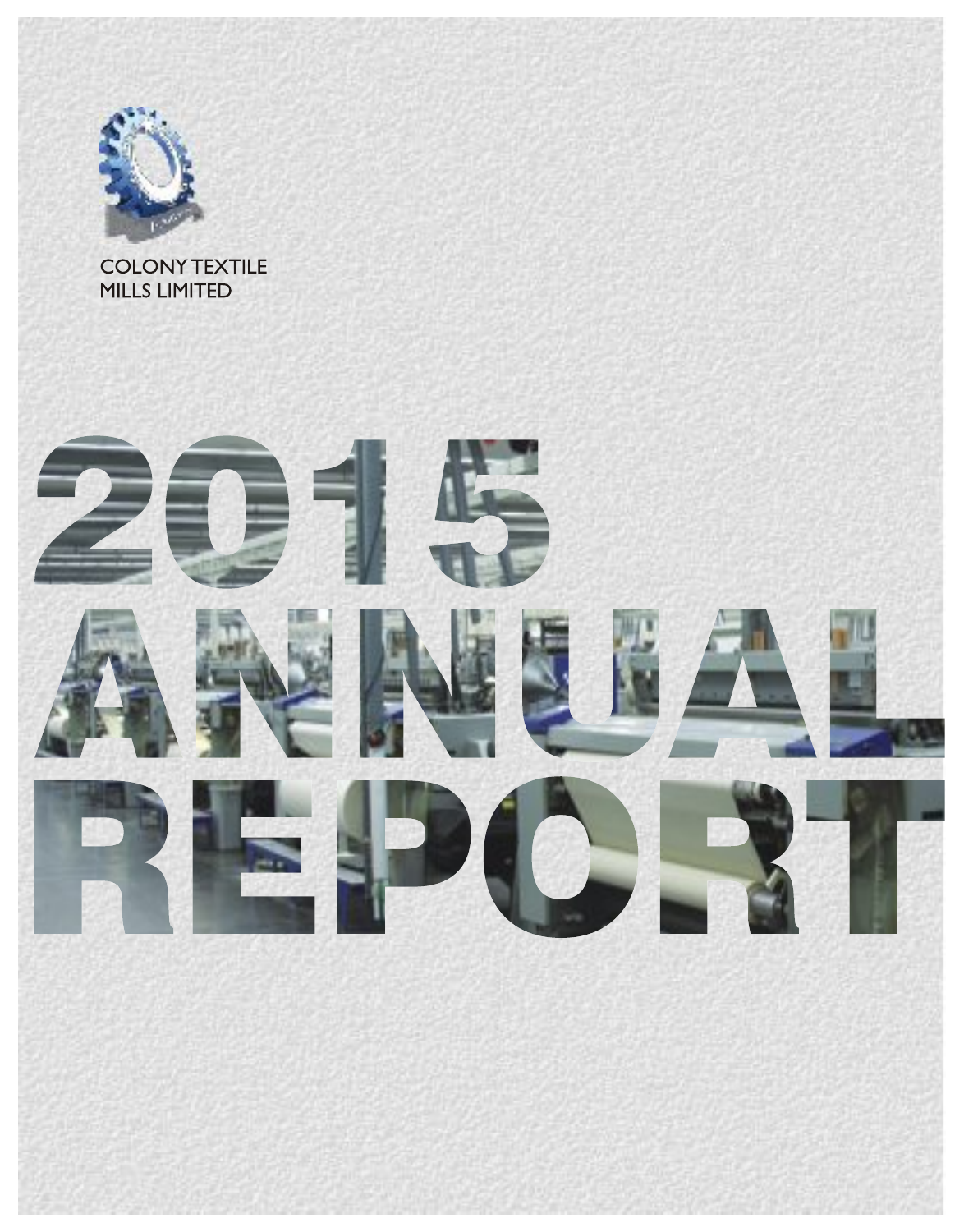

## In the Name of Almighty Allah The Most Beneficient The Most Merciful

# COLONY TEXTILE MILLS LIMITED Accounts For the Year Ended June 30, 2015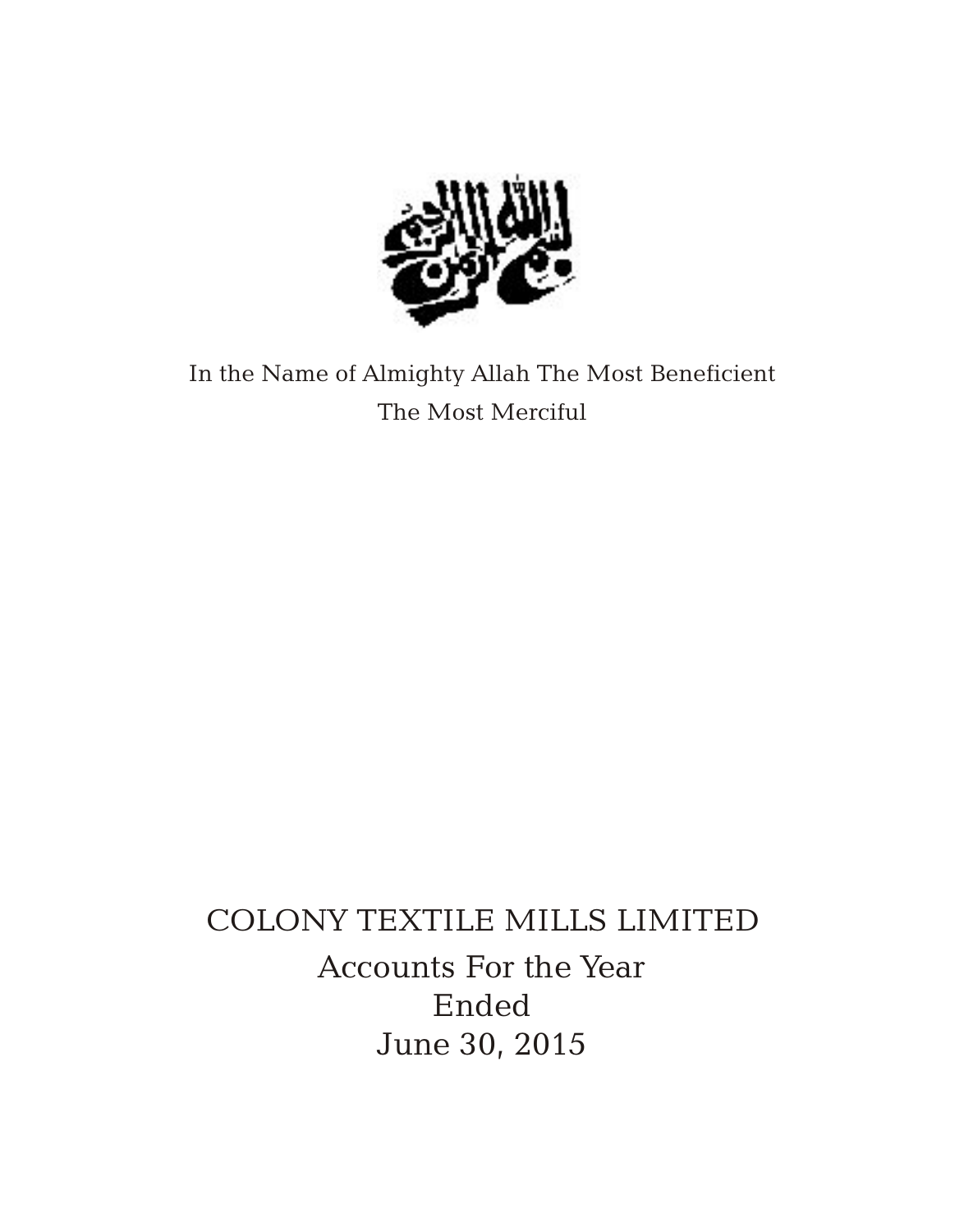Vision

*To be one of the largest Pakistani textiles supplier, fully equipped to cater to all needs of ever evolving global markets.*

*To explore and create growth opportunities to maximize return to all stakeholders.*

**Mission** 

*To take the company to a new height where it is rated as the best in all spheres of business and everyone concerned feels proud of being its integral part.*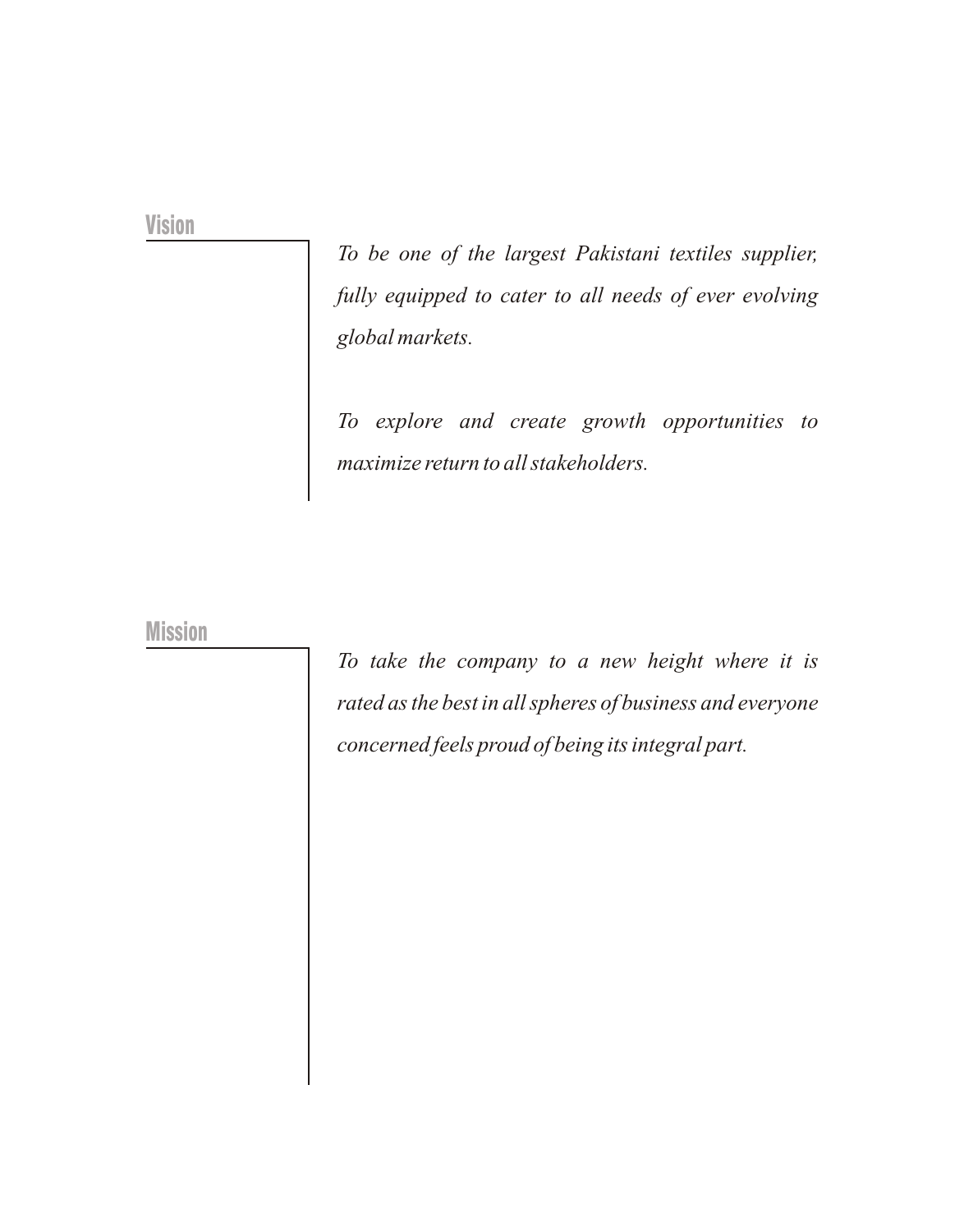## Business Ethics and Practices

Our Core business is to produce and supply of Textile Products to local and international customers with best quality standards and efficient services. Customer satisfaction being our top priority, we follow the under mentioned business practices for the achievement of the desired results of customer satisfaction.

#### **HUMAN RESOURCE DEVELOPMENT**

We believe in individual respect and growth. Our employment and HR policies develop individuals without race, religion, gender or any discrimination factor. We provide equal opportunities to all the employees under a team based working environment. We provide all the possible support to all our employees to enhance their knowledge and vision keeping in view of their own limitations.

#### **SOCIALAND COMMUNITY COMMITMENTS**

We believe in community development. We contribute our resources, both financial and ethical, in supporting all the deserving individuals of the society. We feel it is our responsibility to play our role in the development of the society and do maximum within our own limitations for the community at large.

#### **RISK MANAGEMENT**

Our risk management policies are geared to enhance share holders worth, improve credit worthiness and minimize credit risk while diversifying income, along with suppliers and customers base. We strongly believe in having an excellent relationship with our financial institutions as we take them as our business partners.

#### **TRANSPARENT FINANCIAL POLICIES**

Our financial polices are based on the principal of fairness and transparency. We are following all the applicable laws and best accounting practices while preparing the financial statements for the stakeholders.

#### **CORPORATE GOVERNANCE**

We as a responsible corporate citizen strongly adhere to the Corporate Governance principles and comply with the regulatory obligations enforced by regulatory agencies for improving corporate performance. We believe in up rightness of performance and expect it to be a fundamental responsibility of our employees to act in the best interest of the company without compromising on the rules and regulations enforced by the regulators.

#### **MARKETING AND INDUSTRY PRACTICES**

All our marketing polices are customer focused. We believe in One Window Solution and customer satisfaction. Our marketing policy is only based on these two parameters and to achieve this we ensure best quality and efficient response to customers. As a long term marketing strategy we are focusing on diversification, value addition of our products while making a close liaison with markets, customers and their needs.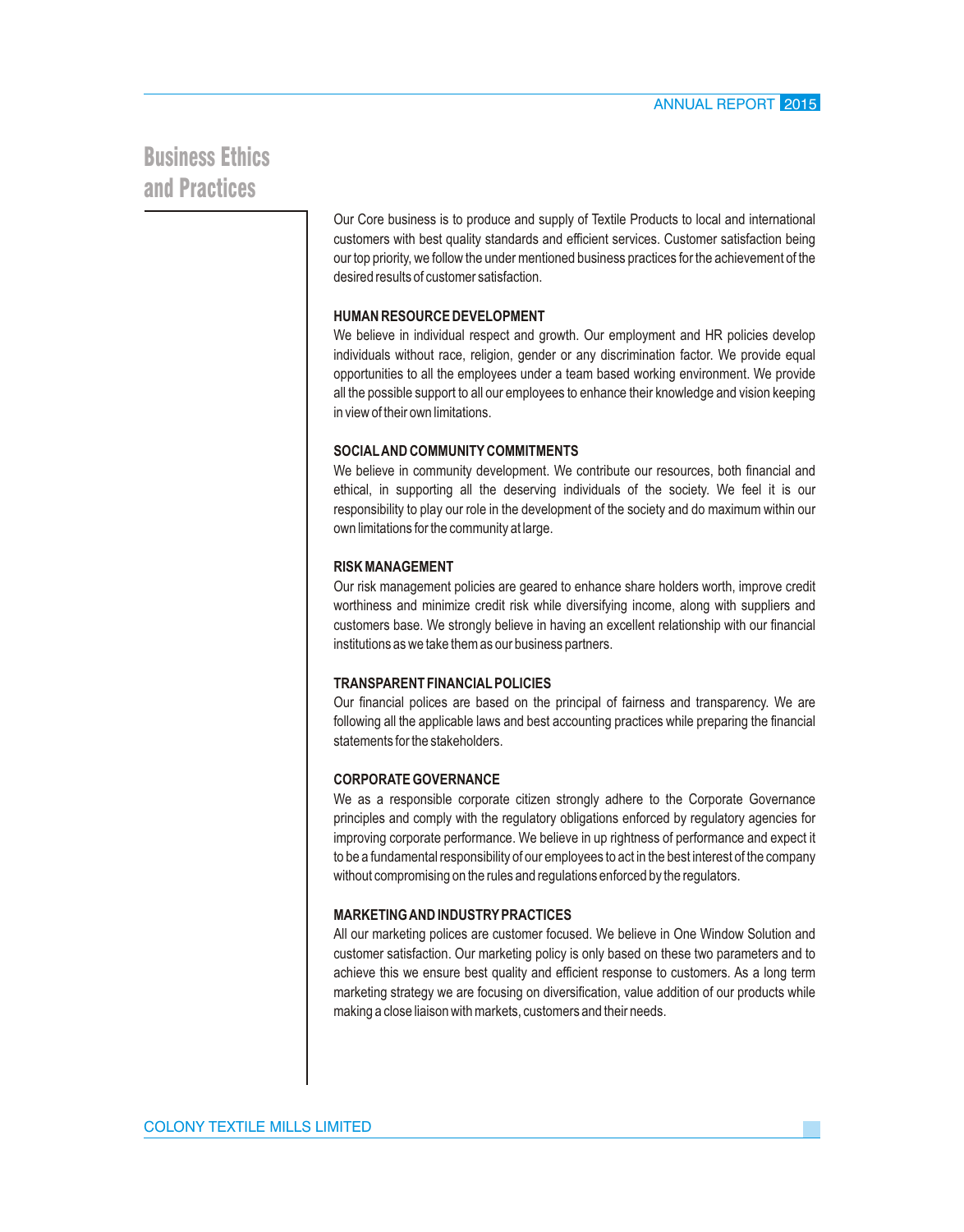## **Contents**

| Company Information                                                        | 5              |
|----------------------------------------------------------------------------|----------------|
| Notice of Annual General Meeting                                           | $\overline{7}$ |
| Directors' Report to the Members                                           | 9              |
| <b>Financial Highlights</b>                                                | 14             |
| Statement of Compliance with Code of Corporate Governance                  | 15             |
| Review Report on Statement of Compliance with Code of Corporate Governance | 17             |
| Auditors' Report                                                           | 18             |
| <b>Balance Sheet</b>                                                       | 20             |
| Profit & Loss Account                                                      | 22             |
| Statement of Comprehensive Income                                          | 23             |
| <b>Cash Flow Statement</b>                                                 | 24             |
| Statement of Changes in Equity                                             | 25             |
| Notes to the Accounts                                                      | 26             |
| Pattern of Shareholding                                                    | 67             |
| Pattern of Shareholding Under Code of Corporate Governance                 | 70             |
| Form of Proxy                                                              | 71             |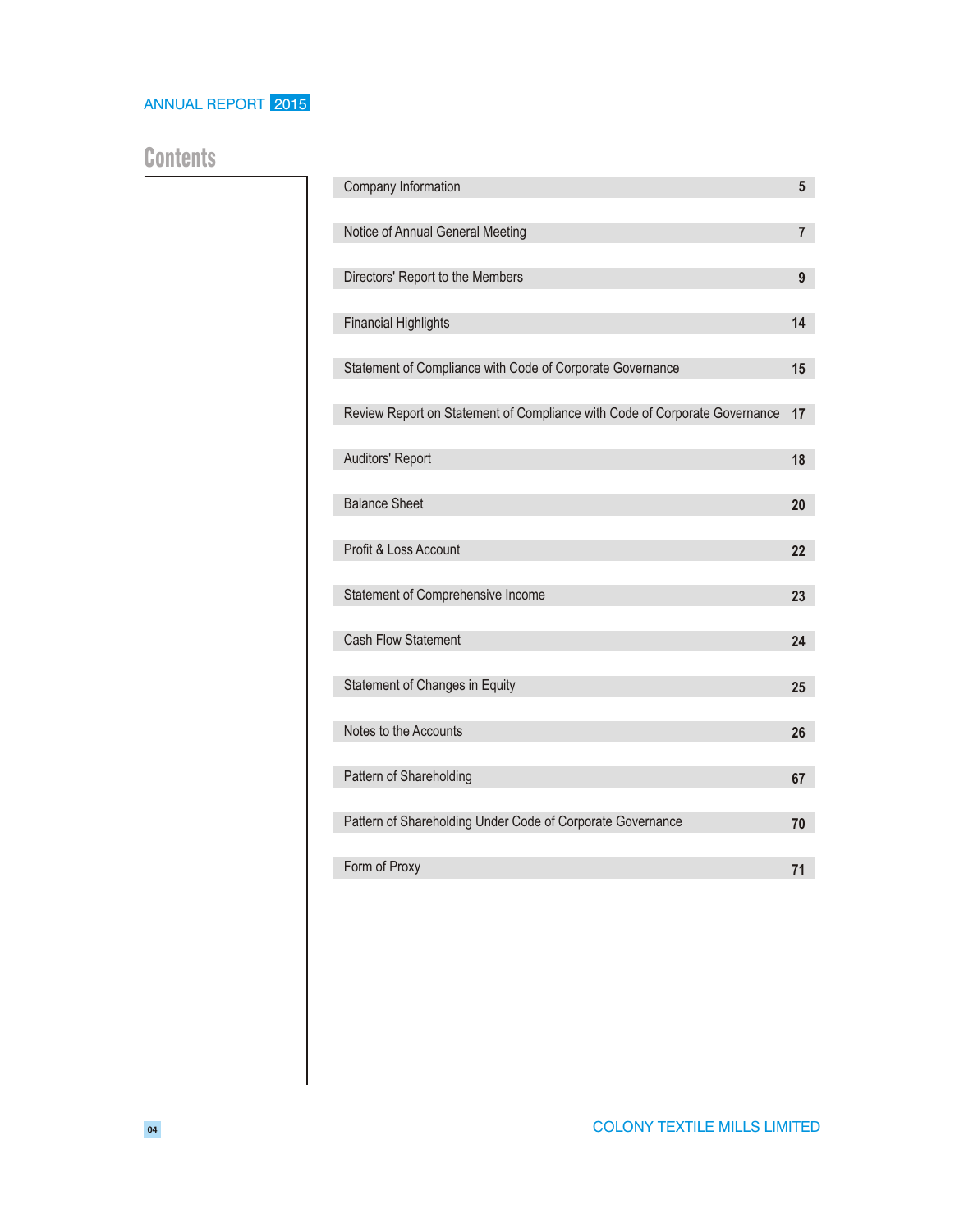### **Company** Information

| <b>Board Of Directors</b><br>Mr. Mughis A. Sheikh<br>Mr. Fareed M. Sheikh<br>Mr. Muhammad Tariq<br>Mr. Muhammad Atta ullah Khan<br>Mr. Muhammad Ashraf Saif<br>Mr. Abdul Hakeem Khan Qasuria<br>Mr. Muhammad Ikram ul Haq<br>Mir Shahid Waqar Mehmood<br>(Nominee The Bank of Punjab) | (Chairman)<br>(Chief Executive Officer) |
|---------------------------------------------------------------------------------------------------------------------------------------------------------------------------------------------------------------------------------------------------------------------------------------|-----------------------------------------|
| <b>Board Committees</b><br><b>Audit Committee</b><br>Mr. Muhammad Ashraf Saif<br>Mr. Muhammad Atta ullah Khan<br>Mr. Abdul Hakeem Khan Qasuria                                                                                                                                        | (Chairman)                              |
| <b>HR &amp; Remuneration Committee</b><br>Mr. Muhammad Ashraf Saif<br>Mr. Muhammad Ikram ulHaq<br>Mr. Abdul Hakeem Khan Qasuria                                                                                                                                                       | (Chairman)                              |
| <b>Other Management Committees</b><br><b>Executive Committee</b><br>Mr. Fareed M. Sheikh<br>Mr. Muhammad Tariq<br>Mr. Muhammad Atta ullah Khan                                                                                                                                        | (Chairman)                              |
| <b>Technical Committee</b><br>Mr. Fareed M. Sheikh<br>Mr. Muhammad Tariq<br>Mr. Muhammad Azeem                                                                                                                                                                                        | (Chairman)                              |
| <b>Finance Committee</b><br>Mr. Fareed M. Sheikh<br>Mr. Atta Mohyuddin Khan<br>Mr. Bilal Ahmad Khan<br>Mr. Hammad Shakeel                                                                                                                                                             | (Chairman)                              |
| Social Compliance & Human Resource<br>Mr. Fareed M. Sheikh<br>Mr. Muhammad Atta ullah Khan<br>Mr. Atta Mohyuddin Khan                                                                                                                                                                 | (Chairman)                              |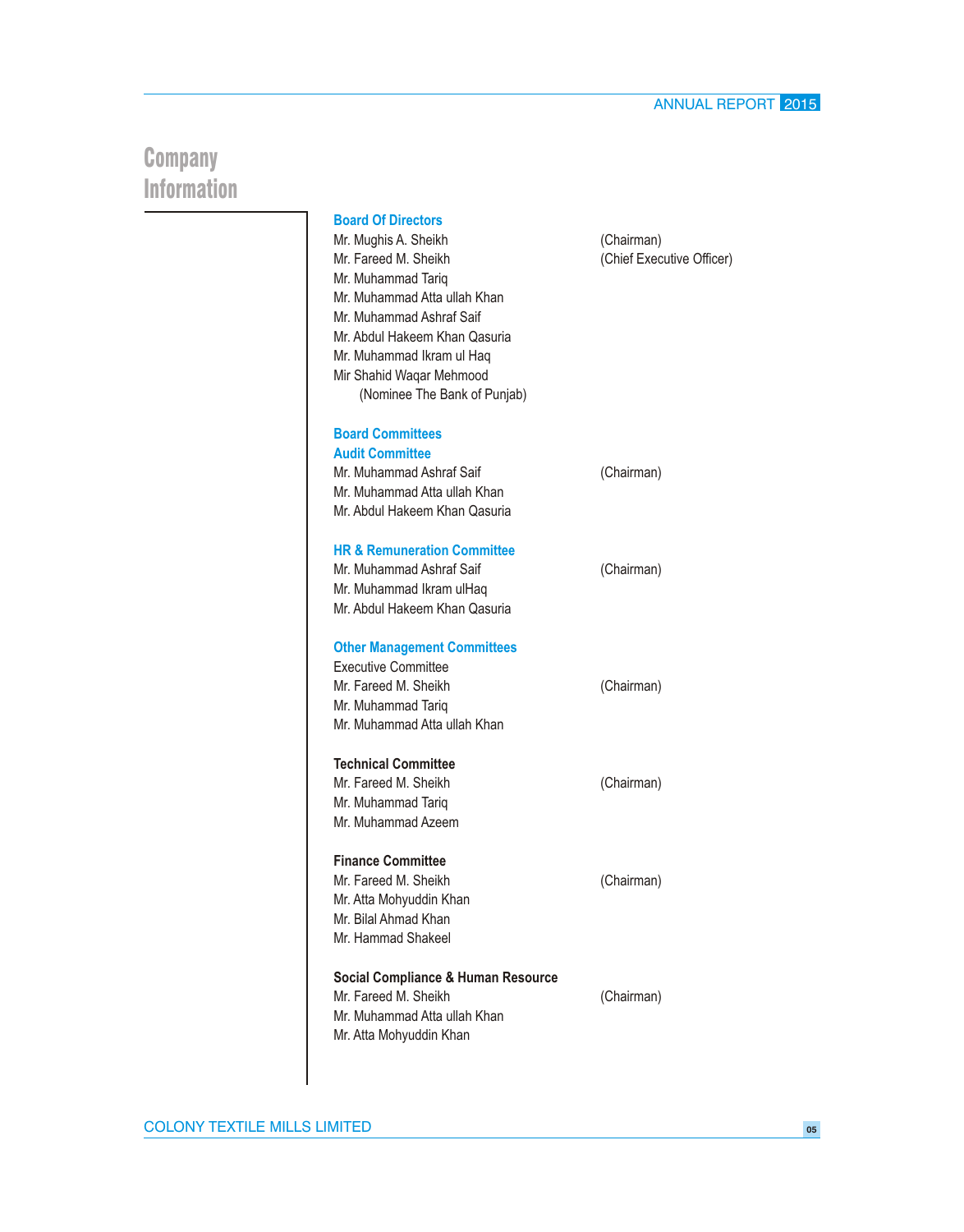### **Company Information**

**Chief Financial Officer** Mr. Atta Mohyuddin Khan

**Company Secretary** Mr. Muhammad Abid

**Auditors** Tariq Abdul Ghani Maqbool & Co. Chartered Accountants

#### **Legal Advisor**

Mrs. Aniqua Riaz Advocate

#### **Registered Address**

M. Ismail Aiwan-e-Science Building 205 Ferozepur Road, Lahore-54600 Phone: 042-35758970-2 Fax : 042-35763247 Email: corporate@colonytextiles.com Website:www.colonytextiles.com

#### **Share Registrar**

Hameed Majeed Associates (Pvt.) Limited HM House, 7 Bank Square Lahore. Phone: (042) 37235081-2, Fax: 042-37358817 Email: shares@hmaconsultants.com

#### **Bankers**

Faysal Bank Limited Habib Bank Limited BankIslami Pakistan Limited Meezan Bank Limited National Bank of Pakistan Soneri Bank Limited Standard Chartered Bank (Pakistan) Limited Silk Bank Limited The Bank of Punjab United Bank Limited Summit Bank Limited

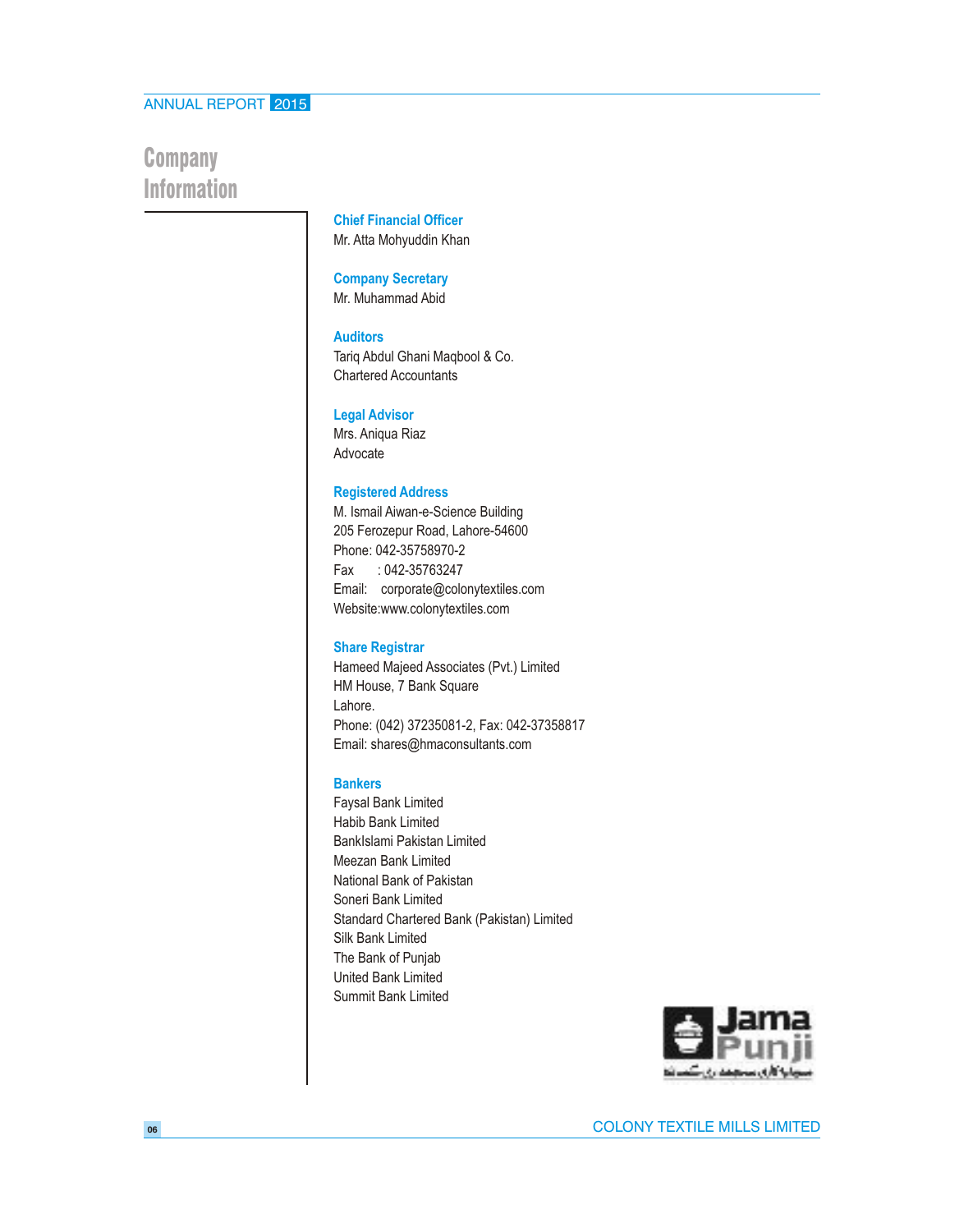### Notice of Annual General Meeting

Notice is hereby given that 5<sup>th</sup> Annual General Meeting of the shareholders of **Colony Textile Mills Limited** will be held on Saturday, October31, 2015 at 10:00 a.m. at the registered office of the company at Ismail Aiwan-e-Science Building, 205-Ferozepur Road, Lahore to transact the following business:

- 1. To receive, consider and adopt the Annual Audited Accounts together with Directors' and Auditors' reports thereon for the year ended June 30, 2015.
- 2. To appoint the auditors and fix their remuneration for the next financial year 2015- 2016.
- 3. Any other business with the permission of Chairman.

By Order of the Board

-- sd -- Muhammad Abid Company Secretary

Multan: October 09, 2015

#### **NOTES:**

- 1. The Share Transfer Books of the Company will remain closed from October 23, 2015 to October 31, 2015 (both days inclusive).
- 2. A member entitled to attend and vote in the meeting may appoint another member as his/her proxy to attend and vote on his/her behalf. The proxy, in order to be effective, must be received at the registered office of the Company duly signed and stamped not later than 48 hours before the meeting.
- 3. The shareholders are requested to bring their Folio / Account details (participant ID and sub-account) and original CNIC for identification purpose at the time of meeting. In case of corporate entity, the Board of Director's Resolution or power of attorney with specimen signatures of the nominee should be produced.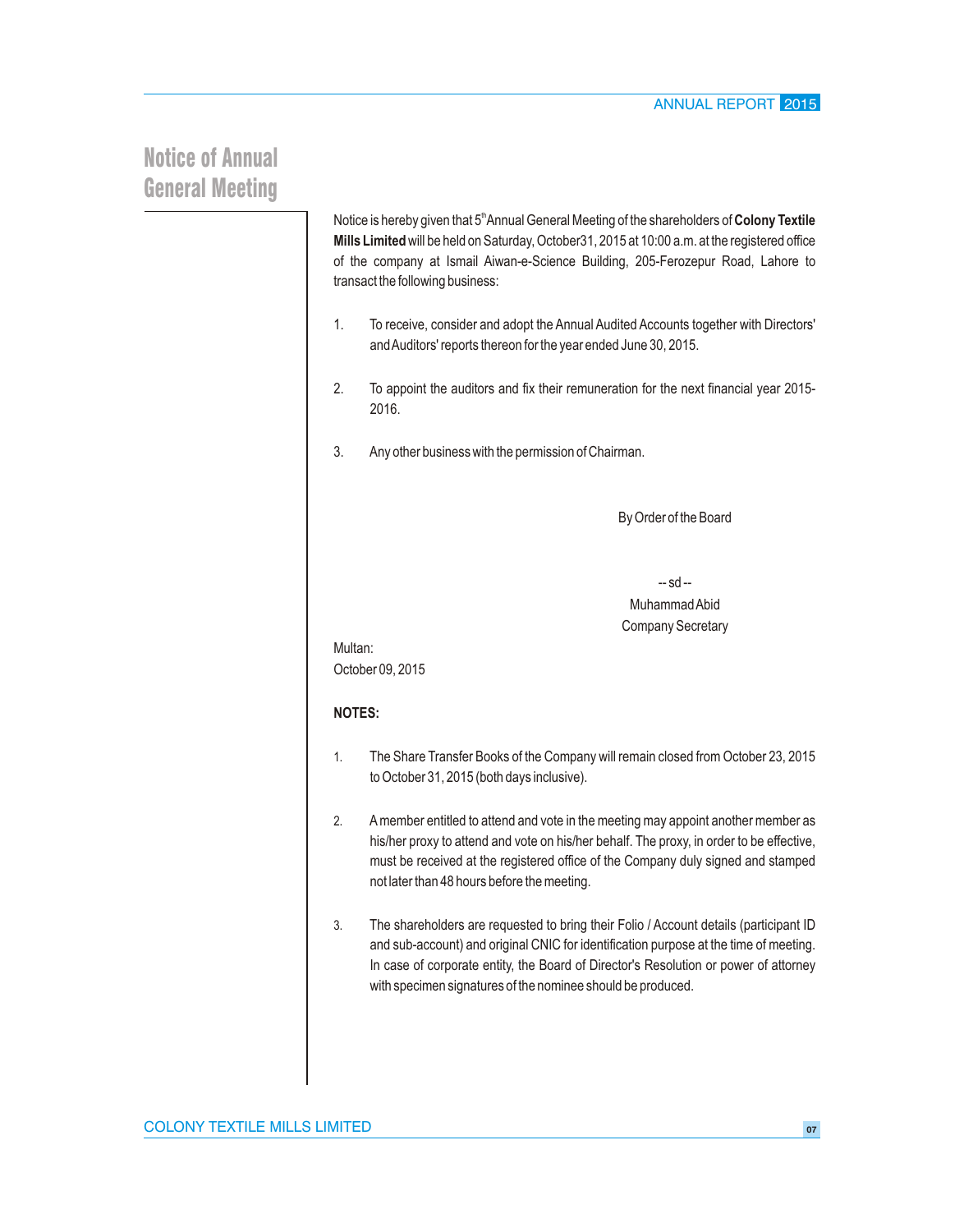## Notice of Annual General Meeting

- 4. Securities and Exchange Commission of Pakistan (SECP) vide its S.R.O. 787(I) / 2014 has facilitated the Companies to circulate Audited Financial Statements and Notices to shareholders through e-mail. The members who intend to receive the Audited Accounts through email are therefore, requested to kindly send their written consent to company (specimen available at Company's website at www.colonytextiles.com).
- 5. Shareholders are requested:
	- a. to notify the change of address immediately, if any.
	- b. to provide the copies of their valid CNIC's if not provided earlier.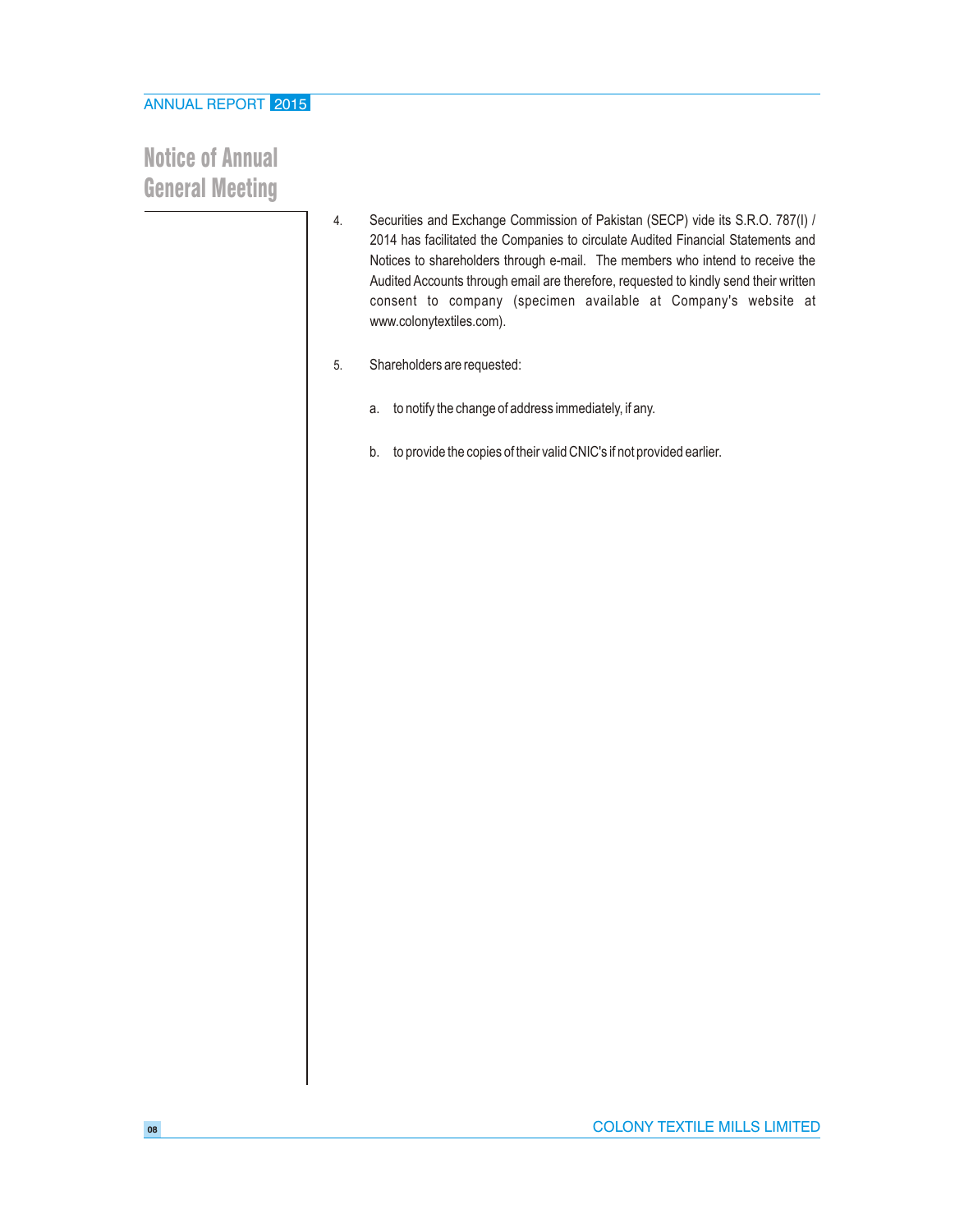On behalf of the Board of Directors, I present before you the annual report of the company along with audited financial statements for the year ended June 30, 2015. In compliance with the Code of Corporate Governance, these financial statements have been endorsed by the Chief Executive Officer and Chief Financial Officer of the company, recommended for approval by the Audit Committee of the Board and approved by the Board of Directors for presentation.

Your company has achieved sales of Rupees 15,957 million as compared to the last year sales of Rupees 22,286 million. The gross profit for the year is Rupees 724 million against previous year's gross profit of Rupees 1,674 million. The bottom line showed a net loss of Rupees 897 million with loss per share of Rupees (1.80) as compared to net loss of Rupees 234 million with loss per share of (0.47) for last year.

The current year proved very challenging and difficult for the textile industry because of local and global recessionary climate affecting all facets of business. Our economy is not coming out of lower GDP growth because of unfavorable business climate. The company had to operate in an increasingly competitive global as well as local environment. Negative factors like suppressed global demand, high energy cost clubbed with excessive load-shedding, volatility in raw material prices, law and order problems together with significant increase in volume of Indian and Chinese yarns and fabric dumped in the local market adversely affected the textile business. Consequently, the optimal utilization of installed capacities in spinning and weaving could not be materialized. To make the matters worse, artificially high Pak Rupee, increase in GST along with long withheld GST refunds, increase in taxes like 0.6% with-holding tax on banking transactions resulted in significant increase in cost of doing business and depressing demand.

#### **SPINNING SEGMENT**

The current financial year was most difficult and frustrating for spinning business because of significant low demand in local and international markets. The major slowdown in the Chinese economy caused huge decrease in international demand. The situation was worsened by cheap Indian and Chinese yarns being dumped unchecked in our local market causing significant losses and immense pressure on local industry to liquidate its inventories at throw away prices. On the other hand, China and India's policy to subsidize its textile manufacturers by giving huge incentives, suppressed the prices in the international market which adversely affected the product rates. The Pakistani government rather than helping the textile industry in this crises further burdened it with direct and indirect taxes which made the situation most critical.

#### **WEAVING SEGMENT**

During current financial year, like the rest of textile industry, the weaving business segment also went through very difficult phase. Sluggish demand of fabrics in both local and international markets resulted in slashing down the prices of weaving products, whereas the conversion cost simply kept on escalating. Buyers were unwilling to place long term orders due to uncertainty and only buy day to day at lower and lower prices. Huge quantities of subsidized fabrics from India and China were also dumped in our domestic market unchecked which made the matters worse.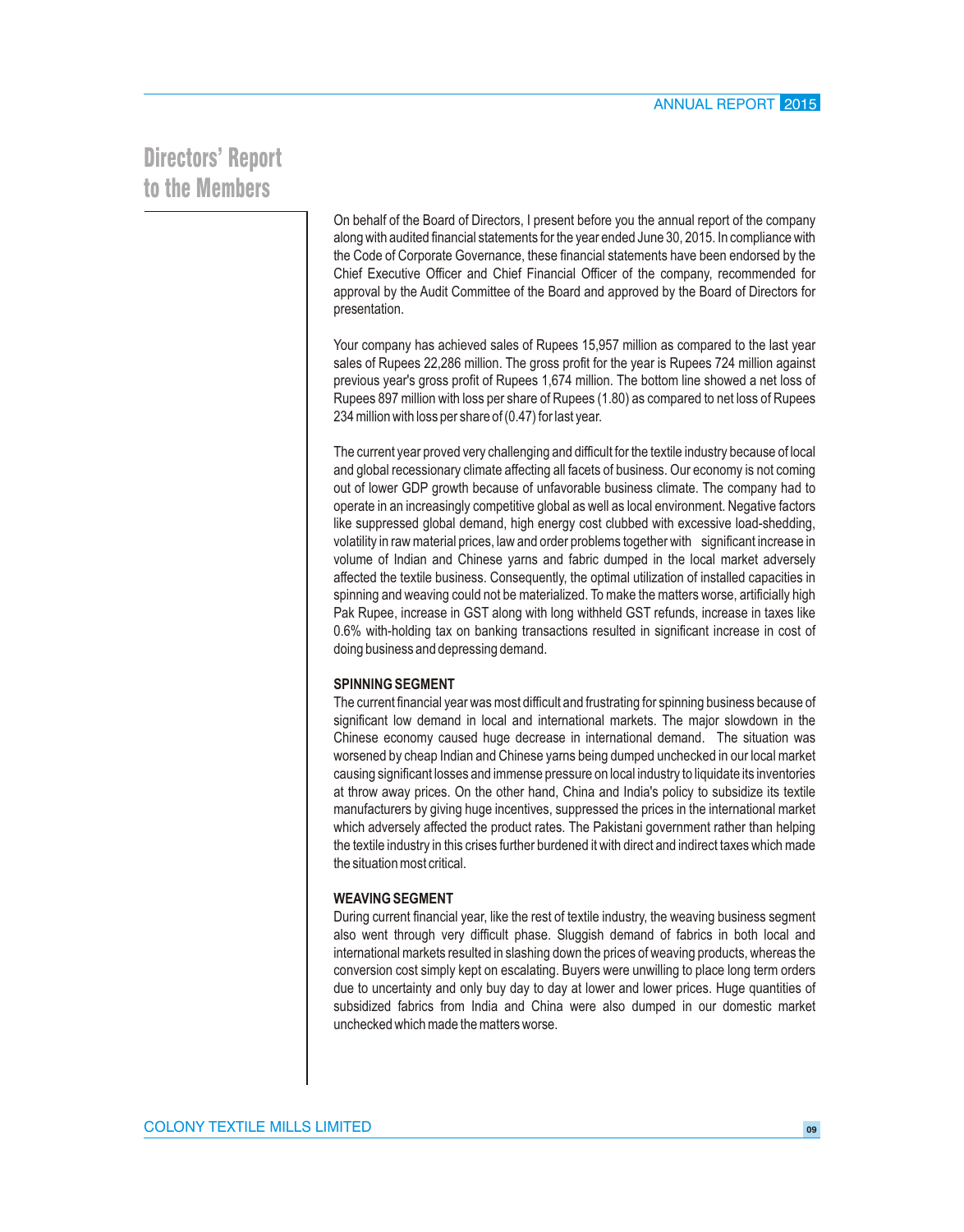Financial year 2014-15 was one of the most testing years for the economy of Pakistan in the recent past. Crippling power and gas shortages, high interest rates, undue strengthening of Pakistani Rupee, precarious security situation and fragile geopolitical environment of our country and region continued to plague the business environment.

Despite the above limitations, textile industry of Pakistan has been playing pivotal role in driving our national economy with significant contribution to the industrial production, employment generation and foreign exchange earnings.

#### **SUB-ORDINATED LOAN**

The Sponsor Directors are truly committed to the wellbeing of the company, interest free loan of Rs. 120 million from an Executive Director still exists to support this financial situation.

#### **DIVIDEND**

Considering the financial results of the company for the year ended June 30, 2015 the management has not recommended any dividend in this year.

#### **FUTURE OUTLOOK**

The continuing global recession and increasing competition from regional players backed by huge subsidies from the Government, increase in GST rates and inflationary pressure is making textile business even worse. Textile industry accounts for 8% of GDP and has paramount position in Pakistan's economy. By reviewing all the factors mentioned above, the future prediction may not be much optimistic in year ahead. However, the consistent and successful growth of textile sector is directly related to the uninterrupted and regionally price competitive power supply, sound textile policies with strong mechanism of implementation and relief in taxes with essential subsidies.

Even though our company is faced with these multifaceted and mounting challenges but we have planned to implement major cost cutting measures across the company and are aligning ourselves to tackle the current market threats. Your company is committed to maintain optimum quality, product diversification, exploring new markets and achieving higher production efficiencies.

#### **AUDIT COMMITTEE**

This is the most prime and effective committee of the Board. It has a vital role in the compliance of internal controls to ensure safeguard of all the interest of the company, through monitoring of internal audit functions, risk management policies. The committee recommends the appointment of the external auditors and also review the critical reporting made by the internal and external auditors.

#### **HUMAN RESOURCE & REMUNERATION COMMITTEE**

The human resource committee determines the compensation packages for all cadres of the company's employees. The committee is also responsible to create and maintain conducive working environment that instill trust and ensure respect, fair treatment, development opportunity and grooming and make succession plans for all employees. We feel that human resource is key element in our business strategy.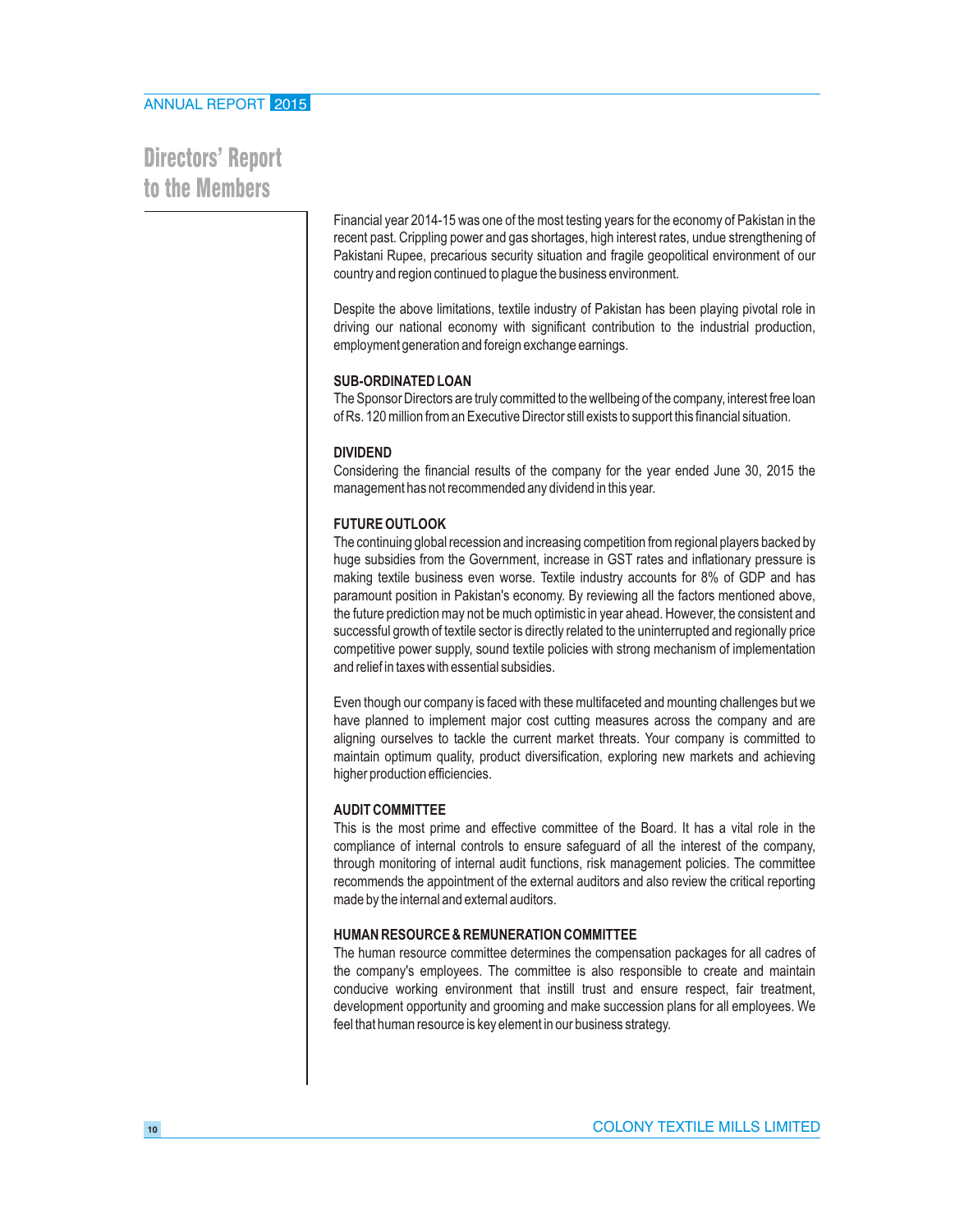#### **EXECUTIVE COMMITTEE**

The executive committee is responsible for setting overall corporate objectives and strategies, identification of opportunities, monitoring the business strategies and plans and there after the successful implementation of those plans. One of the major roles of the committee is to change the management policies and role of the company as required under the changing requirements of local and international customers, keeping in view the strengths and weaknesses of the company, so that the best possible results could be achieved.

#### **TECHNICAL COMMITTEE**

The technical committee acts in an advisory capacity to the CEO, provides recommendation relating to the technical affairs of the company, formulation of technical policies required under the code of corporate governance specially keeping in view the environment protection plans of the Government. It is also responsible for overall factory operations, achievement of desired quality, production targets and efficiency of the mechanical works. This is also empowered to deal with the day to day technical issues under authorized limits.

#### **FINANCE COMMITTEE**

The role of the finance committee is to review and recommend the financial targets, annual and quarterly budgets, approval of the expenditures for amounts with in its limits, investments of the surplus funds of the company and financial policies and controls including the policies required under the code of corporate governance. The committee works under the guidance of CEO.

#### **SOCIAL COMPLIANCE AND HUMAN RESOURCE**

A major factor in your company's success is its highly skilled and motivated workforce. Our strength comes from our people. We can rightly take pride in fact that Human Resources have always been given a high priority. Today, when we look back on past years, we can see that while our objectives may have changed along the way, our human resource policies have always been based on the underlying values of fairness, merit, equal opportunity and social responsibility. These values manifest themselves in our policies of recruitment, performance appraisal, training and development, health and safety and industrial relations.

#### **BOARD MEETINGS**

During the year under review four meetings of the Board of Directors, four meetings of the audit committee and three meetings of human resource & remuneration committee were held. Attendance in the meetings by each director was as under:

| Director's Name               | <b>Board of</b>  | Audit            | HR&              |
|-------------------------------|------------------|------------------|------------------|
|                               | <b>Directors</b> | <b>Committee</b> | <b>Committee</b> |
| Mr. Mughis A. Sheikh          |                  |                  |                  |
| Mr. Fareed M. Sheikh          |                  |                  |                  |
| Mr. Muhammad Tariq            |                  |                  |                  |
| Mr. Muhammad Atta Ullah Khan  |                  |                  | 3                |
| Mr. Muhammad Ashraf Saif      |                  |                  |                  |
| Mr. Abdul Hakeem Khan Qasuria |                  |                  | 3                |
| Mr. Muhammad Ikram ul Haq     |                  |                  | 3                |
| Mr. Asim Jahangir Seth        |                  |                  |                  |
| Mir Shahid Waqar Mehmood      |                  |                  |                  |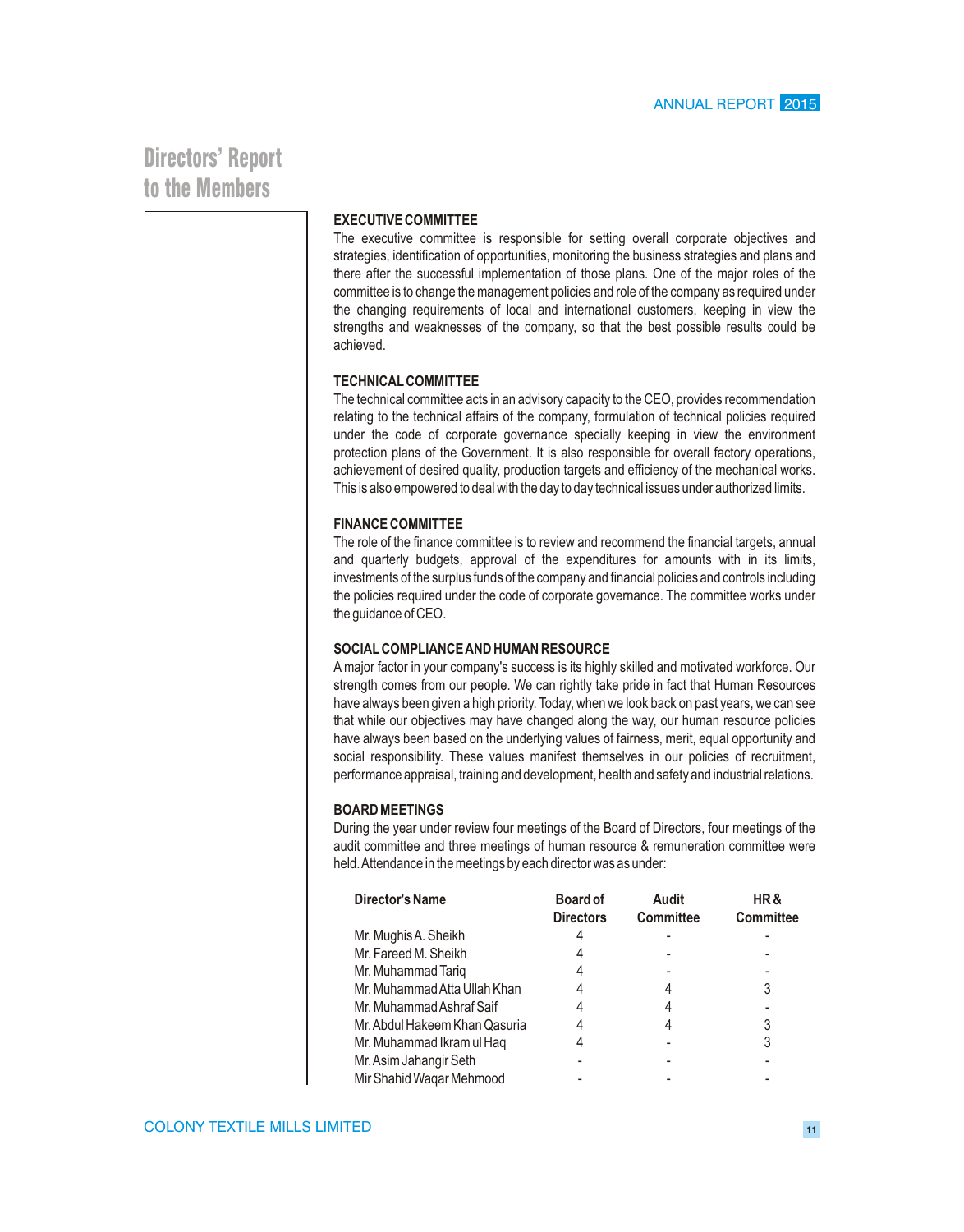Code of Ethics and Business Practices has been developed and are communicated and acknowledged by each Director and employee of the company.

#### **CORPORATE GOVERNANCE**

The management ensures that all requirements of the code of corporate governance were complied with. The statement of compliance with the best practices of Code of Corporate Governance is annexed.

#### **PATTERN OF SHAREHOLDING AND INFORMATION UNDER THE CODE OF CORPORATE GOVERNANCE**

The pattern of shareholding and information under the Code of Corporate Governance as on June 30, 2015 is annexed.

#### **EXTERNAL AUDITOR**

The present auditors M/S Tariq Abdul Ghani Maqbool & Company, Chartered Accountants, retire and audit committee and board of directors have recommended their reappointment for the ensuing year.

The auditors have conveyed that they have been assigned satisfactory rating under the Quality Control Review Program of the Institute of Chartered Accountants of Pakistan and the firm is fully compliant with code of ethics issued by the International Federation of Accountants (IFAC). Further they are not rendering any related services to the company. The auditors have also confirmed that neither the firm nor any of their partners, their spouses and minor children at any time during the year held or traded in the shares of the company.

#### **CORPORATE AND FINANCIAL REPORTING FRAMEWORK**

In compliance with the Code of Corporate Governance, we are giving below statements on Corporate and Financial Reporting Framework.

> The financial statements prepared by the management of the company, presents fairly its state of affairs, the results of its operations, cash flows and changes in equity.

> Proper books of account of the company as per statutory requirements have been maintained.

> Code of Ethics and Business Practice has been developed and are communicated and acknowledged by each director and employee of the company.

> Appropriate accounting policies have been consistently applied in preparation of financial statements and accounting estimates are based on reasonable and prudent judgment.

> International Accounting Standards, as applied in Pakistan, have been followed in preparation of financial statements.

> The system of internal control is sound in design and has effectively implemented and monitored.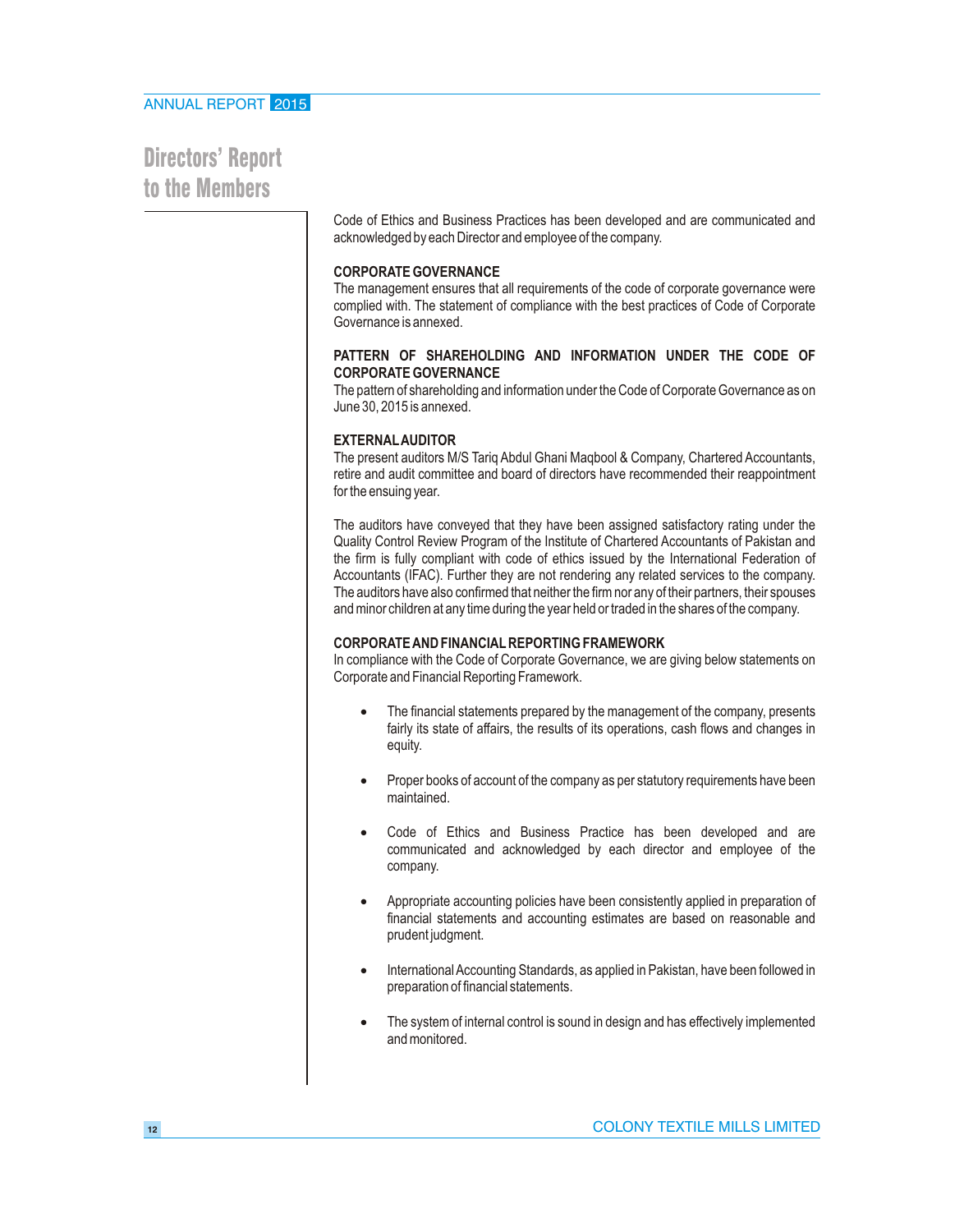## Directors' Report to the Members

There are no significant doubts upon the company's ability to continue as a going concern.

There has been no departure from the best practices of the code of corporate governance, as detailed in the listing regulations.

Key operating and financial data since listing of company at stock exchange is annexed in summarized form.

The directors have not recommended any dividend in view of current financial scenario.

Information about outstanding taxes and other Government levies are given in related note(s) to the accounts.

The annexed audited accounts give the detail of outstanding taxes and levies.

The company operates a contributory provident fund scheme for all employees and defined benefits gratuity fund scheme for its managerial and non managerial staff. The net value of investment in their respective accounts is as under:

| Provident Funds       | Rs. 42.80 million        |
|-----------------------|--------------------------|
| <b>Gratuity Funds</b> | <b>Rs. 22.20 million</b> |

The directors, CEO, CFO, Company Secretary and their spouses and minor children have made no transactions in the company's share during the year.

#### **ACKNOWLEDGEMENT**

We would like to place on record our deep appreciation for the efforts of the executives, officers and other staff members for their hard work, cooperation and sincerity to the company in achieving the best possible results. The board also wishes to record the appreciation to all banks for their continued support to the company. The management is quiet confident that these relations and cooperation will continue in the coming years.

On behalf of the Board of Directors

 $Ru, W$ 

Multan: Fareed M. Sheikh<br>Dated: October 09, 2015 Chief Executive Officer

Dated: October 09, 2015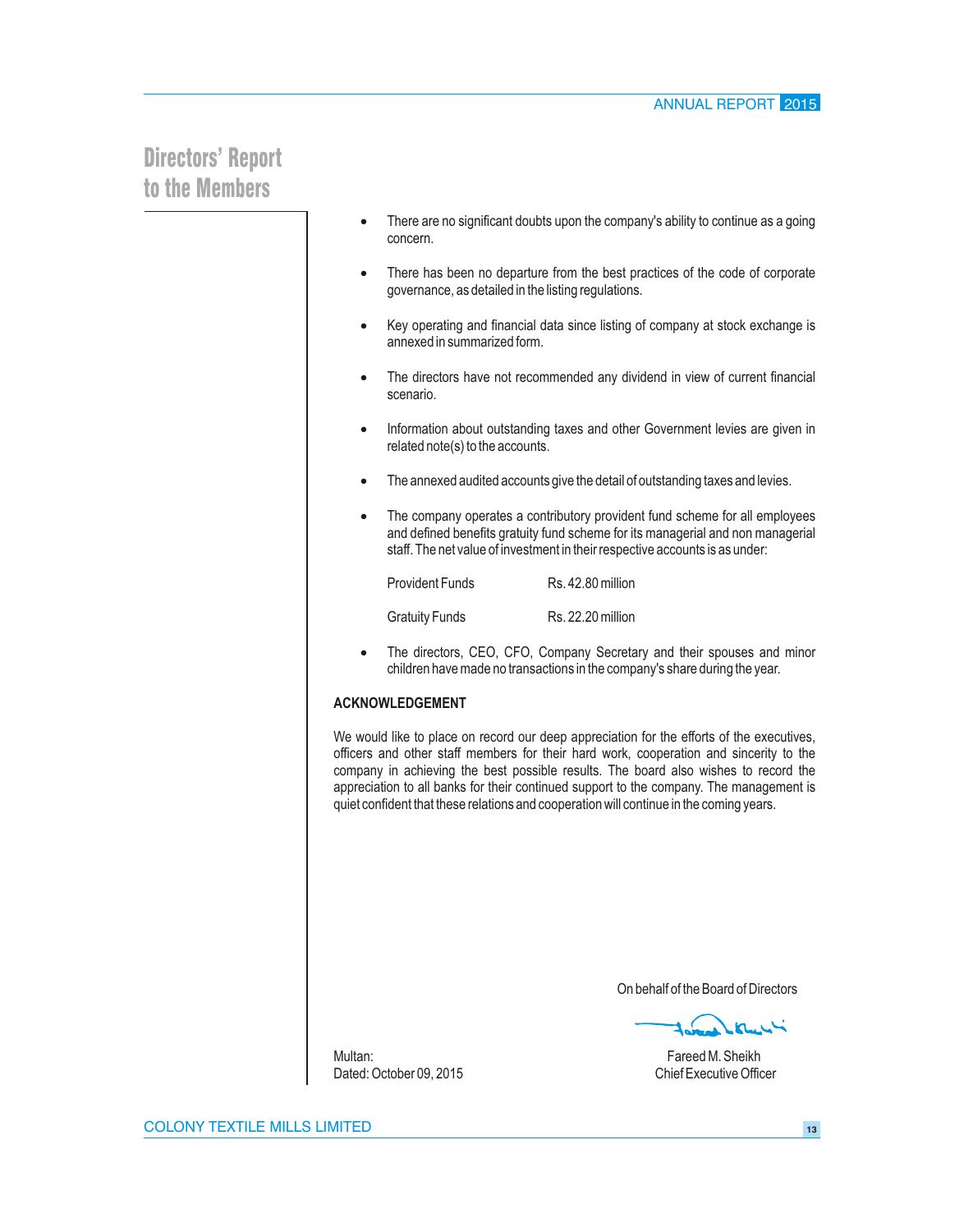## Financial Highlights

|                                           | <b>Year Ended</b><br>June 30, 2015 | Year Ended<br>June 30, 2014 |
|-------------------------------------------|------------------------------------|-----------------------------|
|                                           | (Rupees 000)                       |                             |
|                                           |                                    |                             |
| <b>Operating performance</b><br>Sales-net | 15,957,105                         | 22,285,945                  |
| Gross profit                              | 724,310                            | 1,470,102                   |
| (Loss)/Profit before taxation             | (841, 851)                         | (33, 683)                   |
| (Loss)/Profit after taxation              | (896, 757)                         | (234, 283)                  |
| <b>Financial position</b>                 |                                    |                             |
| Property, plant                           | 19,103,555                         | 18,703,906                  |
| and equipment-net                         |                                    |                             |
| Capital work in progress                  | 687,404                            | 1,319,460                   |
| <b>Fixed assets</b>                       | 19,790,959                         | 20,023,366                  |
| <b>Current assets</b>                     |                                    |                             |
| Stores, spare parts, loose tools          | 5,492,361                          | 5,421,034                   |
| and stock in trade                        |                                    |                             |
| Other current assets                      | 1,422,594                          | 1,825,161                   |
| Cash and cash equivalents                 | 58,271                             | 64,881                      |
| <b>Total assets</b>                       | 6,973,226<br>26,764,185            | 7,311,076<br>27,821,622     |
|                                           |                                    |                             |
| <b>Current liabilities</b>                |                                    |                             |
| Short term bank borrowings                | 4,315,040                          | 4,495,475                   |
| Current portion of long term financing    | 1,021,787                          | 1,705,848                   |
| Other current liabilities                 | 3,302,093<br>8,638,920             | 2,675,167<br>8,876,490      |
|                                           |                                    |                             |
| Number of shares (in thousand)            | 498,010                            | 498,010                     |
|                                           |                                    |                             |
| <b>Ratios</b>                             |                                    |                             |
| Gross profit ratio<br>Net loss ratio      | 4.54%<br>(5.62%)                   | 7.51%<br>$(1.05\%)$         |
| Loss per share                            | (1.80)                             | (0.47)                      |
|                                           |                                    |                             |
| Current ratio                             | 0.81                               | 0.82                        |
| Capital structure ratio                   |                                    |                             |
| Debt to equity                            | 0.51                               | 0.56                        |
|                                           |                                    |                             |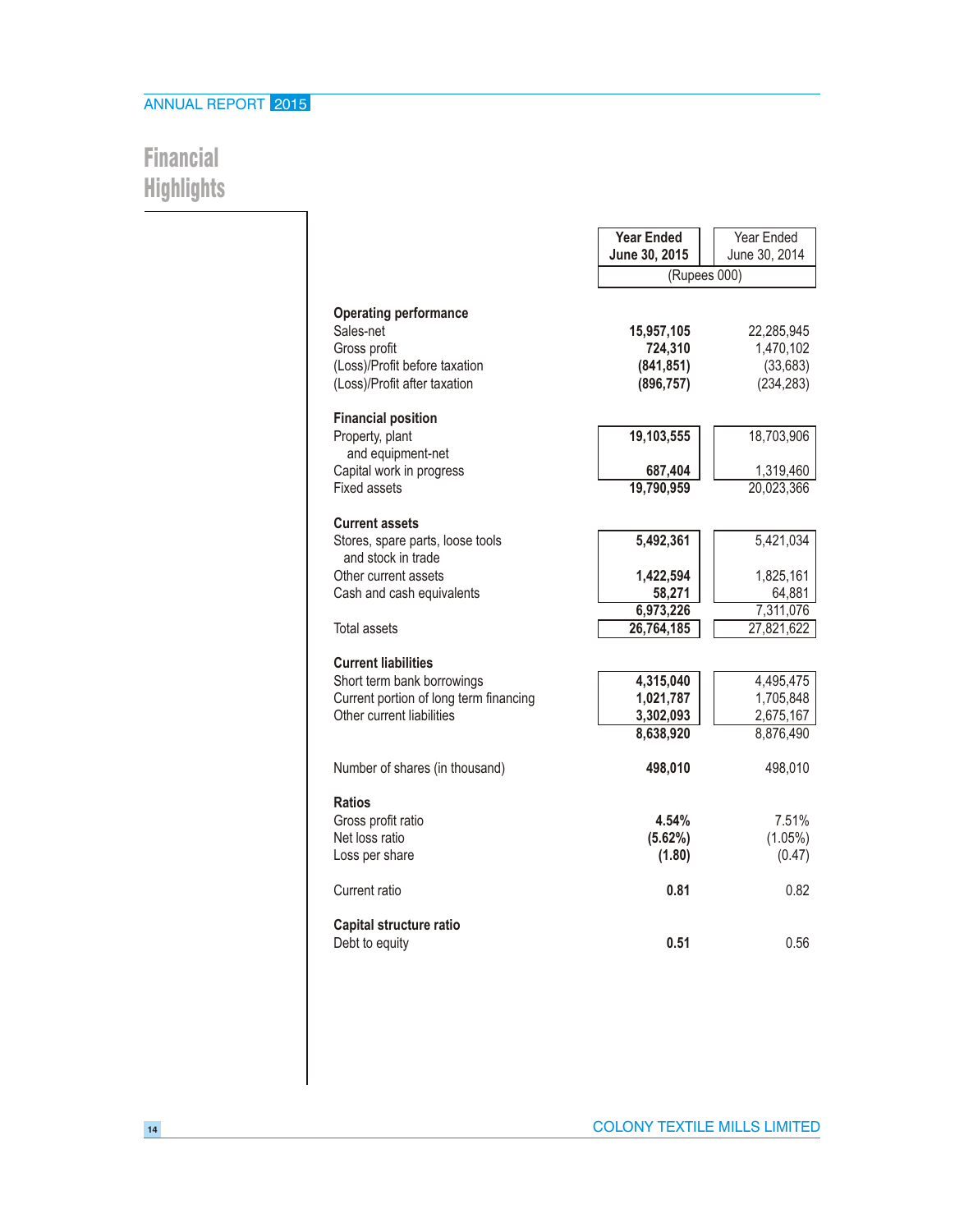## Statement of Compliance of the Code of Corporate Governance for the Year ended June 30, 2015

This statement is being presented to comply with the Code of Corporate Governance (CCG) contained in clause 5.19.23 of the Rule Book of Karachi Stock Exchange Limited for the purpose of establishing a framework of good governance, whereby a listed company is managed in compliance with the best practices of corporate governance.

The company has applied the principles contained in the CCG in the following manner:

1) The company encourages representation of independent non-executive directors and directors representing minority interests on its board of directors. At present the board includes:

| Category                           | <b>Names</b>                    |
|------------------------------------|---------------------------------|
| Independent Non-Executive Director | 1-Mr. Muhammad Ashraf Saif      |
| <b>Executive Directors</b>         | 1-Mr. Fareed M. Sheikh          |
|                                    | 2-Mr. Muhammad Tariq            |
| Non-Executive Directors            | 1-Mr. Mughis A. Sheikh          |
|                                    | 2-Mr. Muhammad Atta Ullah Khan  |
|                                    | 3-Mr. Abdul Hakeem Khan Qasuria |
|                                    | 4-Mr. Muhammad Ikram-UI-Haq     |

The independent director meets the criteria of independence under clause 5.19.1 (b) of the CCG.

- 2) The directors have confirmed that none of them is serving as a director on more than seven listed companies, including this Company.
- 3) All the resident directors of the Company are registered as taxpayers and none of them has defaulted in payment of any loan to a banking company, a development financial institution or a non-banking financial company, or being a member of a stock exchange, has been declared as defaulter by the stock exchange.
- 4) Casual vacancy was occurred during the year and was filled up.
- 5) The Company has prepared a 'Code of Conduct' and has ensured that appropriate steps have been taken to disseminate it throughout the Company along with its supporting policies and procedures.
- 6) The Board has developed a vision/mission statement, overall corporate strategy and significant policies of the Company. A complete record of particulars of significant policies along with the dates on which they were approved or amended has been maintained.
- 7) All the powers of the Board have been duly exercised and decisions on material transactions, including appointment and determination of remuneration and terms and conditions of employment of the CEO, other executive and non-executive directors, have been taken by the board/shareholders.
- 8) The meetings of the Board were presided over by the Chairman and, in his absence, by a director elected by the board for the purpose and the Board met at least once in every quarter. Written notices of the Board meetings, along with agenda and working papers, were circulated at least seven days before the meetings. The minutes of the meetings were appropriately recorded and circulated.
- 9) Internal orientation courses were arranged for the directors and key personnel during the year to equip and familiarize them with the changes in law to discharge their duties efficiently. Two of the directors had got certification in the past years. The company will ensure that remaining directors acquire the certification under the directors training program within the time frame given in the Code.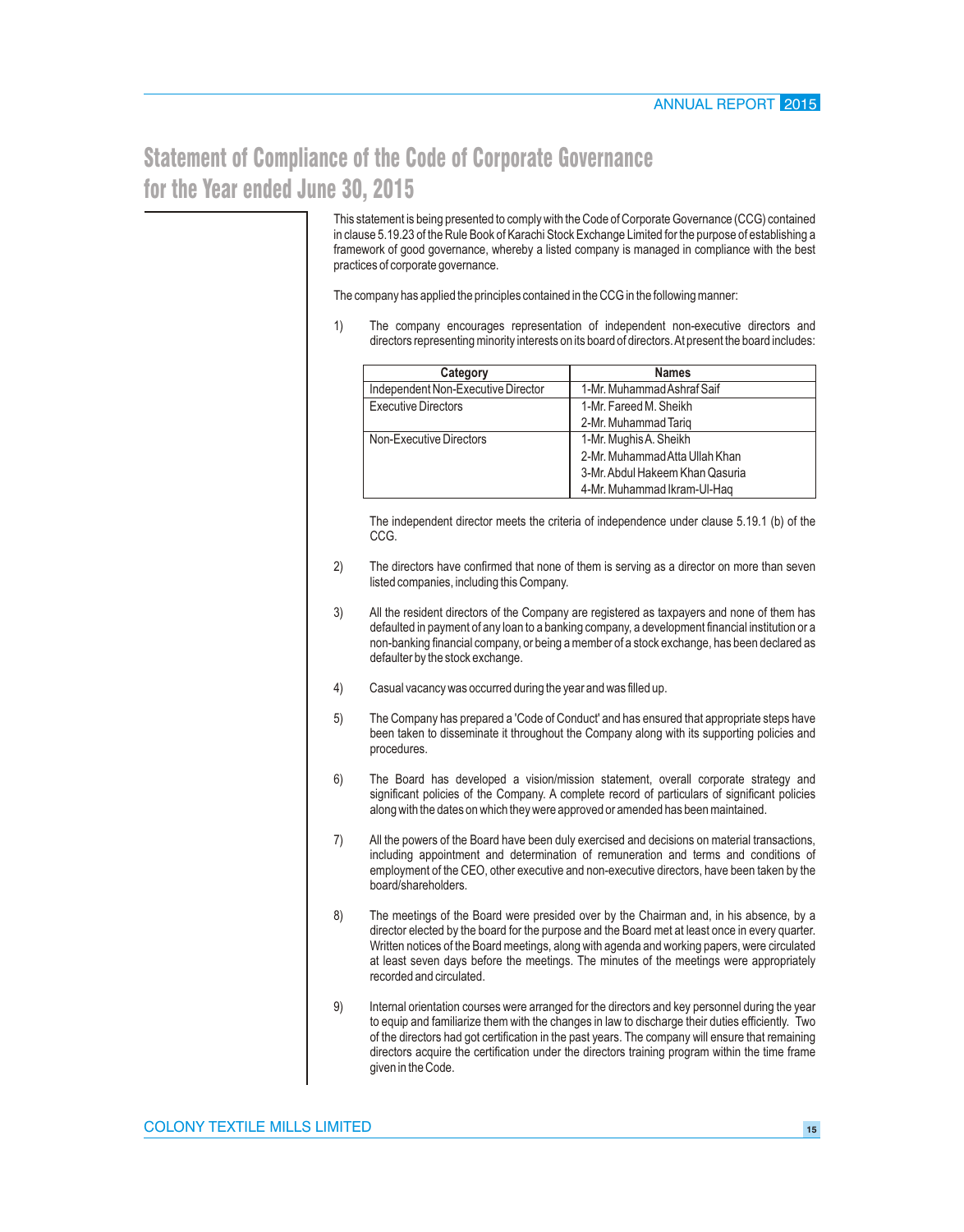## Statement of Compliance of the Code of Corporate Governance for the Year ended June 30, 2015

| 10)     | including their remuneration and terms and conditions of employment. | The Board has approved appointment of CFO, Company Secretary and Head of Internal Audit,                                                                                                                                                                                                                                                                                                                                                                                                      |
|---------|----------------------------------------------------------------------|-----------------------------------------------------------------------------------------------------------------------------------------------------------------------------------------------------------------------------------------------------------------------------------------------------------------------------------------------------------------------------------------------------------------------------------------------------------------------------------------------|
| 11)     | disclosed.                                                           | The Directors' report for this year has been prepared in compliance with the requirement of the<br>Code of Corporate Governance and fully describes the salient matters required to be                                                                                                                                                                                                                                                                                                        |
| 12)     | approval of the Board.                                               | The financial statements of the Company were duly endorsed by CEO and CFO before                                                                                                                                                                                                                                                                                                                                                                                                              |
| 13)     | than those disclosed in the pattern of shareholding.                 | The directors, CEO and executives do not hold any interest in the shares of the Company other                                                                                                                                                                                                                                                                                                                                                                                                 |
| (14)    | Code of Corporate Governance.                                        | The company has complied with all the corporate and financial reporting requirements of the                                                                                                                                                                                                                                                                                                                                                                                                   |
| 15)     |                                                                      | The Board has formed an Audit Committee. It comprises three members, of whom all are the<br>non-executive directors and the chairman of the committee is an independent director.                                                                                                                                                                                                                                                                                                             |
| 16)     | formed and advised to the committee for compliance.                  | The meetings of the audit committee were held prior to approval of final and interim results of<br>the Company and as required by the CCG. The terms of reference of the committee have been                                                                                                                                                                                                                                                                                                  |
| 17)     | director.                                                            | The Board has formed an HR and Remuneration Committee. It comprises three members, of<br>whom all are Non-Executive Directors and the chairman of the committee is an independent                                                                                                                                                                                                                                                                                                             |
| 18)     | conversant with the policies and procedures of the Company.          | The Board has set up an effective internal audit function with competent team members lead by<br>Internal Auditor who are considered suitably qualified and experienced for the purpose and are                                                                                                                                                                                                                                                                                               |
| 19)     | the Institute of Chartered Accountants of Pakistan.                  | The statutory auditors of the company have confirmed that they have been given a satisfactory<br>rating under the Quality Control Review Program of the Institute of Chartered Accountants of<br>Pakistan, that they or any of the partners of the firm, their spouses and minor children do not<br>hold shares of the Company and that the firm and all its partners are in compliance with<br>International Federation of Accountants (IFAC) guidelines on the code of ethics as adopted by |
| 20)     | confirmed that they have observed IFAC guidelines in this regard.    | The statutory auditors or the persons associated with them have not been appointed to provide<br>other services except in accordance with the listing regulations and the auditors have                                                                                                                                                                                                                                                                                                       |
| 21)     | intimated to directors and stock exchange.                           | The 'closed period', prior to the announcement of interim/final results, and business decisions,<br>which may materially affect the market price of Company's security, was determined and                                                                                                                                                                                                                                                                                                    |
| 22)     | once through stock exchange.                                         | Material/price sensitive information has been disseminated among all market participants at                                                                                                                                                                                                                                                                                                                                                                                                   |
| 23)     | have been complied with.                                             | We confirm that all other material principles enshrined in the Code of Corporate Governance                                                                                                                                                                                                                                                                                                                                                                                                   |
|         |                                                                      | On behalf of the Board of Directors                                                                                                                                                                                                                                                                                                                                                                                                                                                           |
|         |                                                                      | رالكسدامن                                                                                                                                                                                                                                                                                                                                                                                                                                                                                     |
| Multan: |                                                                      | Fareed M. Sheikh                                                                                                                                                                                                                                                                                                                                                                                                                                                                              |
|         | Dated: October 09, 2015                                              | <b>Chief Executive Officer</b>                                                                                                                                                                                                                                                                                                                                                                                                                                                                |
|         |                                                                      |                                                                                                                                                                                                                                                                                                                                                                                                                                                                                               |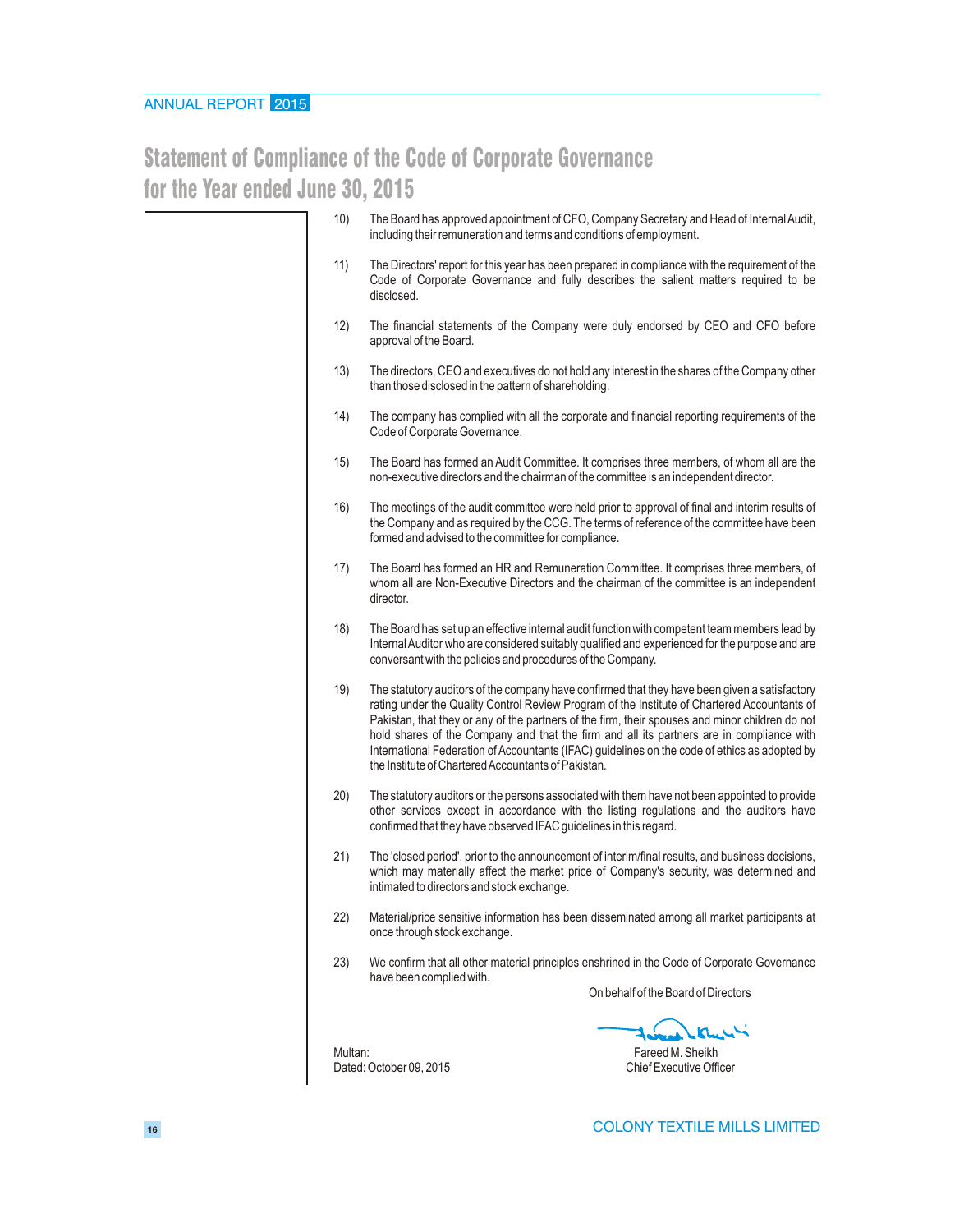### Review Report to the Members on Statement of Compliance with the Best Practices of Code of Corporate Governance

We have reviewed the enclosed statement of compliance with the best practices contained in the Code of Corporate Governance as applicable to the company for the year ended 30 June 2015 prepared by the Board of Directors of **Colony Textile Mills Limited** ("the Company") to comply with the Listing Regulations of the respective Stock Exchanges, where the Company is listed.

The responsibility for the compliance with the Code of Corporate Governance is that of the Board of Directors of the company. Our responsibility is to review, to the extent where such compliance can be objectively verified, whether the statement of compliance reflects the status of the company's compliance with the provisions of the Code of Corporate Governance and report if it does not. A review is limited primarily to inquiries of the company's personnel and review of various documents prepared by the company to comply with the Code.

As part of our audit of financial statements we are required to obtain an understanding of the accounting and internal control system sufficient to plan the audit and develop an effective audit approach. We have not carried out any special review of the internal control system to enable us to express an opinion as to whether the Board's statement on internal control covers all controls and the effectiveness of such internal controls.

Further, the Listing Regulations notified by the Karachi, Lahore and Islamabad Stock Exchanges require the company to place before the Board of Directors for their consideration and approval related party transactions distinguishing between transactions carried out on terms equivalent to those that prevail in arm's length transactions and transactions which are not executed at arm's length price recording proper justification for using such alternate pricing mechanism. Further, all such compliance of requirement to the extent of approval of related party transactions by the Board of Directors and placement of such transactions before the Audit Committee. We have not carried out any procedures to determine whether the related party transactions were undertaken at arm's length price or not.

Based on our review, nothing has come to our attention which causes us to believe that the statement of compliance does not appropriately reflect the Company's compliance, in all material respects, with the best practices contained in the Code of Corporate Governance as applicable to the company for the year ended 30 June 2015.

Tany prun khai Mashir) 4

Lahore: Tariq Abdul Ghani Maqbool and Company October 09, 2015 Chartered Accountants **Shahid Mehmood**  (Engagement Partner)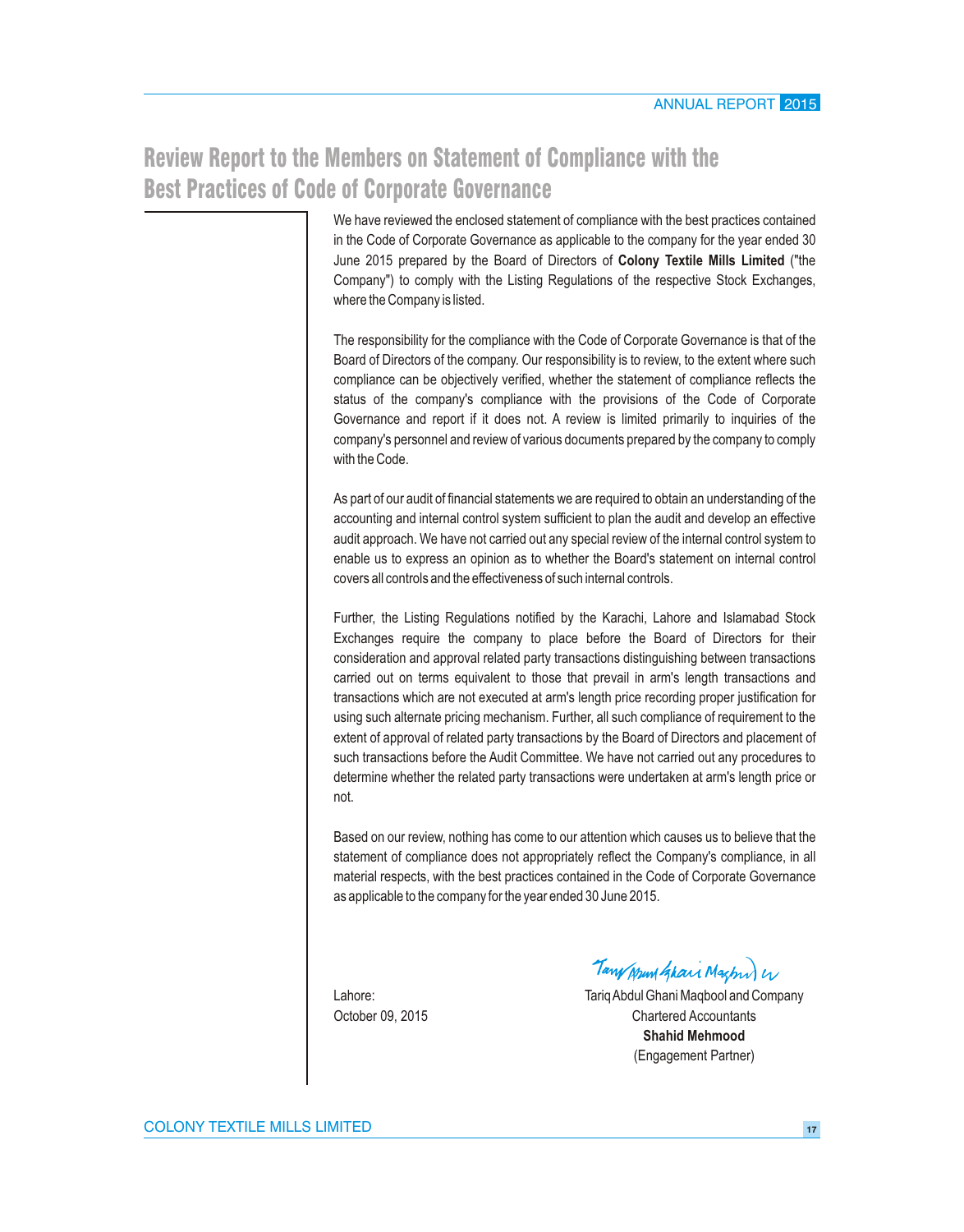### Auditors' Report to the Members

We have audited the annexed Balance Sheet of **Colony Textile Mills Limited** ("the company") as at 30 June 2015 and the related Profit and Loss Account, Statement of Comprehensive Income, Cash Flow Statement and Statement of Changes in Equity together with the notes forming part thereof, for the year then ended and we state that we have obtained all the information and explanations which, to the best of our knowledge and belief, were necessary for the purposes of our audit.

It is the responsibility of the company's management to establish and maintain a system of internal control, and prepare and present the above said statements in conformity with the approved accounting standards and the requirements of the Companies Ordinance, 1984. Our responsibility is to express an opinion on these statements based on our audit.

We conducted our audit in accordance with the auditing standards as applicable in Pakistan. These standards require that we plan and perform the audit to obtain reasonable assurance about whether the above said statements are free of any material misstatement. An audit includes examining on a test basis, evidence supporting the amounts and disclosures in the above said statements. An audit also includes assessing the accounting policies and significant estimates made by management, as well as, evaluating the overall presentation of the above said statements. We believe that our audit provides a reasonable basis for our opinion and, after due verification, we report that:

- (a) in our opinion, proper books of accounts have been kept by the company as required by the Companies Ordinance, 1984;
- (b) in our opinion:
	- (i) the balance sheet and profit and loss account together with the notes thereon have been drawn up in conformity with the Companies Ordinance, 1984, and are in agreement with the books of account and are further in accordance with accounting policies consistently applied;
	- (ii) the expenditure incurred during the year was for the purpose of the company's business; and
	- (iii) the business conducted, investments made and the expenditure incurred during the year were in accordance with the objects of the company;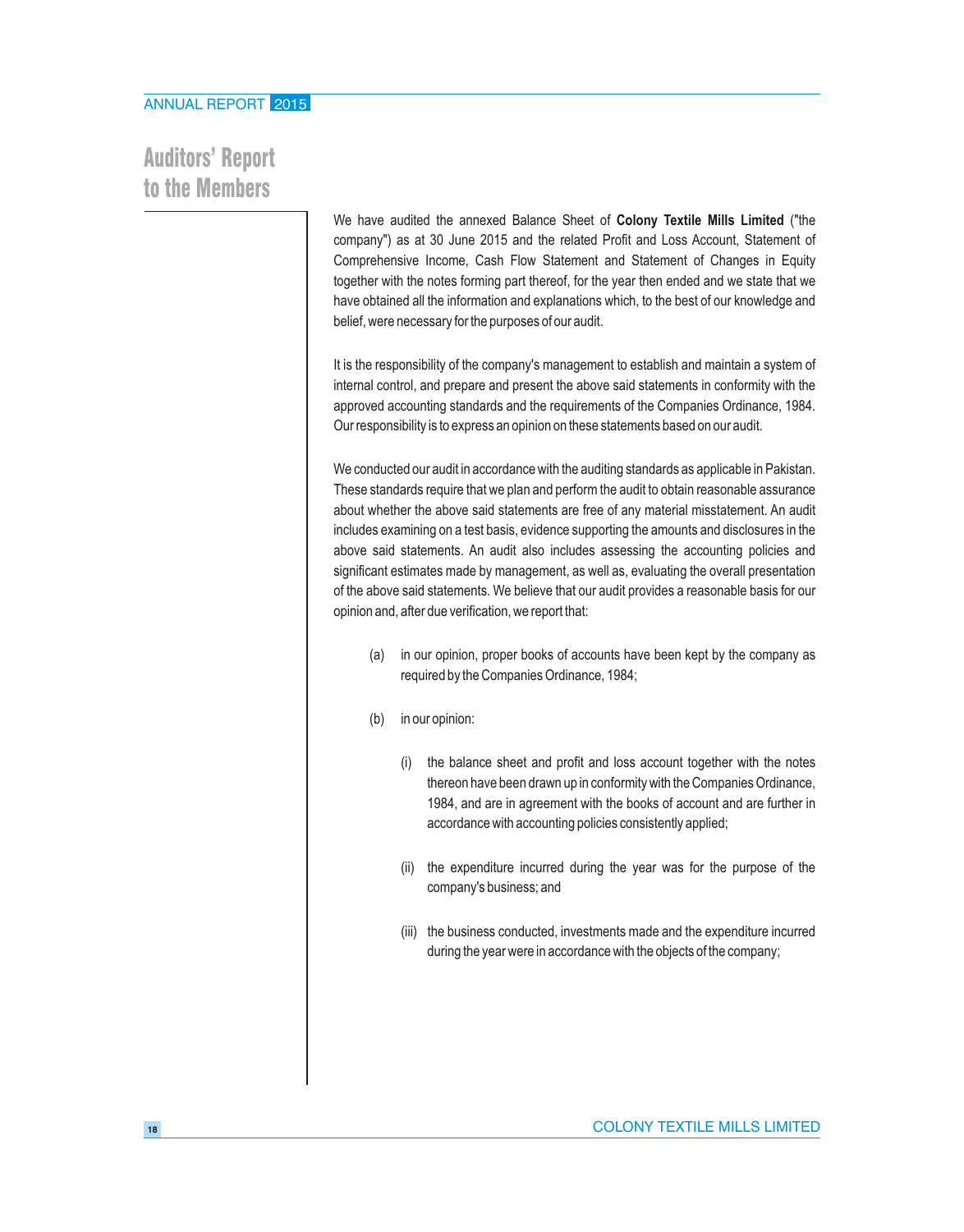### Auditors' Report to the Members

- (c) in our opinion and to the best of our information and according to the explanations given to us, the balance sheet, profit and loss account, statement of comprehensive income, cash flow statement and statement of changes in equity together with the notes forming part thereof conform with the approved accounting standards as applicable in Pakistan, and, give the information required by the Companies Ordinance, 1984, in the manner so required and respectively give a true and fair view of the state of the Company's affairs as at 30 June 2015 and of the loss, total comprehensive income, its cash flows and changes in equity for the year then ended; and
- (d) in our opinion, no Zakat was deductible at source under the Zakat and Usher Ordinance, 1980 (XVIII of 1980).

Tany Mun Ghari Marpin er

Lahore: Tariq Abdul Ghani Maqbool and Company October 09, 2015 Chartered Accountants **Shahid Mehmood** (Engagement Partner)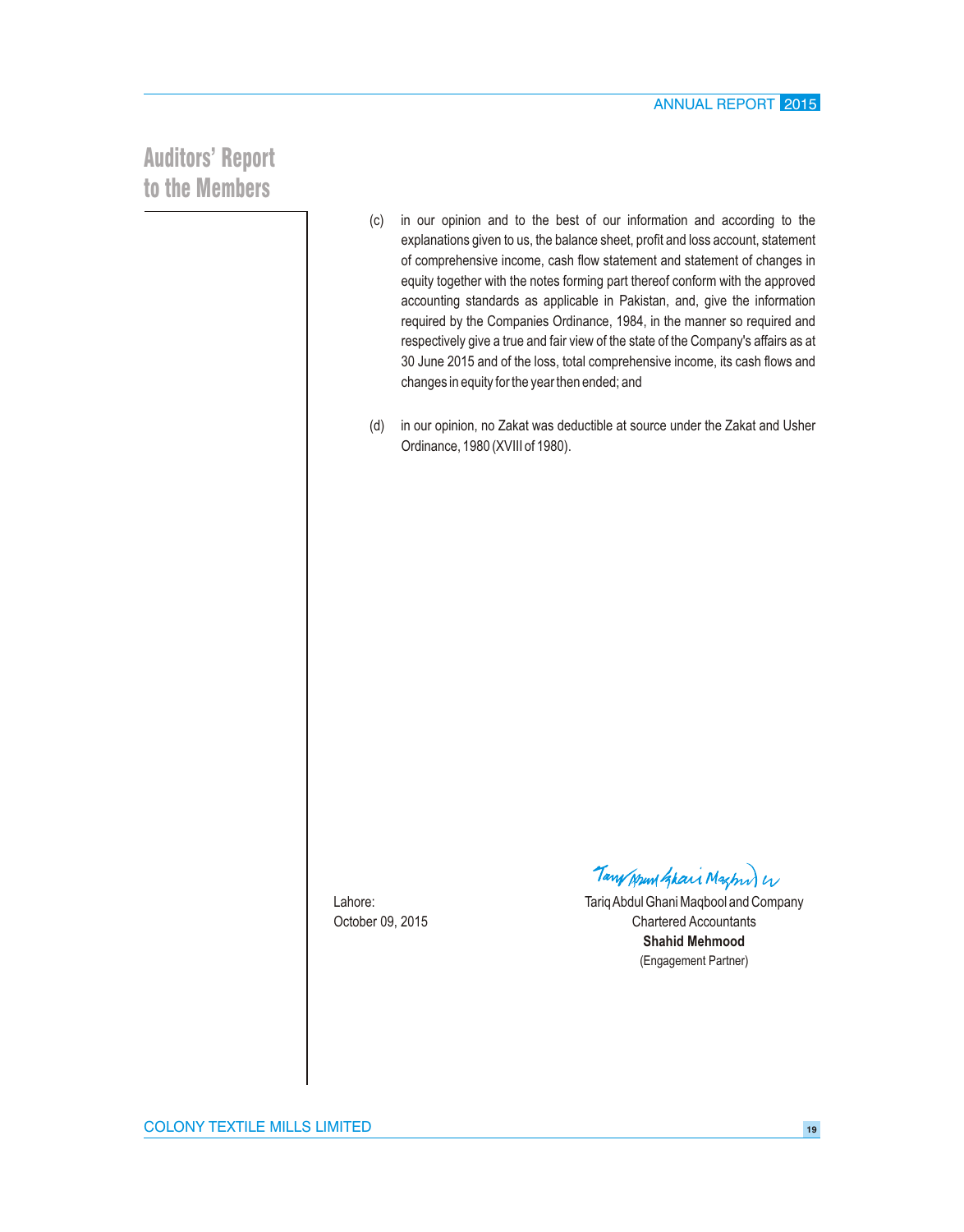## Balance Sheet

as at June 30, 2015

| (Rupees in "000")<br>.<br><b>EQUITY AND LIABILITIES</b><br><b>Share Capital and Reserves</b><br><b>Authorised capital</b><br>530,000,000 Ordinary shares of Rs. 10 each<br>$\overline{7}$<br>5,300,000<br>5,300,000<br>8<br>4,980,100<br>4,980,100<br>Issued, subscribed and paid up capital<br>Reserve arising on amalgamation<br>3,156,388<br>3,156,388<br><b>General Reserves</b><br>4,702<br>4,702<br>1,422,468<br>Revenue reserves<br>525,711<br>Surplus on remeasurement of investments<br>536<br>612<br>8,667,437<br>9,564,270<br><b>Non-Current Liabilities</b><br>9<br>7,758,181<br>7,341,006<br>Long term financing<br>Directors' subordinated loan<br>120,000<br>10<br>120,000<br>Liabilities against assets subject to<br>finance lease<br>11<br>37,513<br>50,581<br>12<br>Deferred liabilities<br>2,270,850<br>2,162,505<br>10,186,544<br>9,674,092<br><b>Current Liabilities</b><br>1,965,358<br>1,499,618<br>13<br>Trade and other payables<br>4,315,040<br>Short term borrowings<br>14<br>4,495,475<br>Accrued mark up<br>15<br>1,172,999<br>948,806<br>Current portion of long term liabilities<br>16<br>1,021,787<br>1,705,848<br>Provision for taxation<br>17<br>163,736<br>226,743<br>8,876,490<br>8,638,920<br><b>Contingencies and Commitments</b><br>18<br>27,492,901<br>28,114,852 | <b>Notes</b> | 2015 | 2014 |
|------------------------------------------------------------------------------------------------------------------------------------------------------------------------------------------------------------------------------------------------------------------------------------------------------------------------------------------------------------------------------------------------------------------------------------------------------------------------------------------------------------------------------------------------------------------------------------------------------------------------------------------------------------------------------------------------------------------------------------------------------------------------------------------------------------------------------------------------------------------------------------------------------------------------------------------------------------------------------------------------------------------------------------------------------------------------------------------------------------------------------------------------------------------------------------------------------------------------------------------------------------------------------------------------------------|--------------|------|------|
|                                                                                                                                                                                                                                                                                                                                                                                                                                                                                                                                                                                                                                                                                                                                                                                                                                                                                                                                                                                                                                                                                                                                                                                                                                                                                                            |              |      |      |
|                                                                                                                                                                                                                                                                                                                                                                                                                                                                                                                                                                                                                                                                                                                                                                                                                                                                                                                                                                                                                                                                                                                                                                                                                                                                                                            |              |      |      |
|                                                                                                                                                                                                                                                                                                                                                                                                                                                                                                                                                                                                                                                                                                                                                                                                                                                                                                                                                                                                                                                                                                                                                                                                                                                                                                            |              |      |      |
|                                                                                                                                                                                                                                                                                                                                                                                                                                                                                                                                                                                                                                                                                                                                                                                                                                                                                                                                                                                                                                                                                                                                                                                                                                                                                                            |              |      |      |
|                                                                                                                                                                                                                                                                                                                                                                                                                                                                                                                                                                                                                                                                                                                                                                                                                                                                                                                                                                                                                                                                                                                                                                                                                                                                                                            |              |      |      |
|                                                                                                                                                                                                                                                                                                                                                                                                                                                                                                                                                                                                                                                                                                                                                                                                                                                                                                                                                                                                                                                                                                                                                                                                                                                                                                            |              |      |      |
|                                                                                                                                                                                                                                                                                                                                                                                                                                                                                                                                                                                                                                                                                                                                                                                                                                                                                                                                                                                                                                                                                                                                                                                                                                                                                                            |              |      |      |
|                                                                                                                                                                                                                                                                                                                                                                                                                                                                                                                                                                                                                                                                                                                                                                                                                                                                                                                                                                                                                                                                                                                                                                                                                                                                                                            |              |      |      |
|                                                                                                                                                                                                                                                                                                                                                                                                                                                                                                                                                                                                                                                                                                                                                                                                                                                                                                                                                                                                                                                                                                                                                                                                                                                                                                            |              |      |      |
|                                                                                                                                                                                                                                                                                                                                                                                                                                                                                                                                                                                                                                                                                                                                                                                                                                                                                                                                                                                                                                                                                                                                                                                                                                                                                                            |              |      |      |
|                                                                                                                                                                                                                                                                                                                                                                                                                                                                                                                                                                                                                                                                                                                                                                                                                                                                                                                                                                                                                                                                                                                                                                                                                                                                                                            |              |      |      |
|                                                                                                                                                                                                                                                                                                                                                                                                                                                                                                                                                                                                                                                                                                                                                                                                                                                                                                                                                                                                                                                                                                                                                                                                                                                                                                            |              |      |      |
|                                                                                                                                                                                                                                                                                                                                                                                                                                                                                                                                                                                                                                                                                                                                                                                                                                                                                                                                                                                                                                                                                                                                                                                                                                                                                                            |              |      |      |
|                                                                                                                                                                                                                                                                                                                                                                                                                                                                                                                                                                                                                                                                                                                                                                                                                                                                                                                                                                                                                                                                                                                                                                                                                                                                                                            |              |      |      |
|                                                                                                                                                                                                                                                                                                                                                                                                                                                                                                                                                                                                                                                                                                                                                                                                                                                                                                                                                                                                                                                                                                                                                                                                                                                                                                            |              |      |      |
|                                                                                                                                                                                                                                                                                                                                                                                                                                                                                                                                                                                                                                                                                                                                                                                                                                                                                                                                                                                                                                                                                                                                                                                                                                                                                                            |              |      |      |
|                                                                                                                                                                                                                                                                                                                                                                                                                                                                                                                                                                                                                                                                                                                                                                                                                                                                                                                                                                                                                                                                                                                                                                                                                                                                                                            |              |      |      |
|                                                                                                                                                                                                                                                                                                                                                                                                                                                                                                                                                                                                                                                                                                                                                                                                                                                                                                                                                                                                                                                                                                                                                                                                                                                                                                            |              |      |      |
|                                                                                                                                                                                                                                                                                                                                                                                                                                                                                                                                                                                                                                                                                                                                                                                                                                                                                                                                                                                                                                                                                                                                                                                                                                                                                                            |              |      |      |
|                                                                                                                                                                                                                                                                                                                                                                                                                                                                                                                                                                                                                                                                                                                                                                                                                                                                                                                                                                                                                                                                                                                                                                                                                                                                                                            |              |      |      |
|                                                                                                                                                                                                                                                                                                                                                                                                                                                                                                                                                                                                                                                                                                                                                                                                                                                                                                                                                                                                                                                                                                                                                                                                                                                                                                            |              |      |      |
|                                                                                                                                                                                                                                                                                                                                                                                                                                                                                                                                                                                                                                                                                                                                                                                                                                                                                                                                                                                                                                                                                                                                                                                                                                                                                                            |              |      |      |
|                                                                                                                                                                                                                                                                                                                                                                                                                                                                                                                                                                                                                                                                                                                                                                                                                                                                                                                                                                                                                                                                                                                                                                                                                                                                                                            |              |      |      |
|                                                                                                                                                                                                                                                                                                                                                                                                                                                                                                                                                                                                                                                                                                                                                                                                                                                                                                                                                                                                                                                                                                                                                                                                                                                                                                            |              |      |      |
|                                                                                                                                                                                                                                                                                                                                                                                                                                                                                                                                                                                                                                                                                                                                                                                                                                                                                                                                                                                                                                                                                                                                                                                                                                                                                                            |              |      |      |
|                                                                                                                                                                                                                                                                                                                                                                                                                                                                                                                                                                                                                                                                                                                                                                                                                                                                                                                                                                                                                                                                                                                                                                                                                                                                                                            |              |      |      |
|                                                                                                                                                                                                                                                                                                                                                                                                                                                                                                                                                                                                                                                                                                                                                                                                                                                                                                                                                                                                                                                                                                                                                                                                                                                                                                            |              |      |      |

The annexed notes from 01 to 50 form an integral part of these financial statements.

\_\_\_\_\_\_\_\_\_\_\_\_\_\_\_\_\_\_\_\_ Chief Financial Officer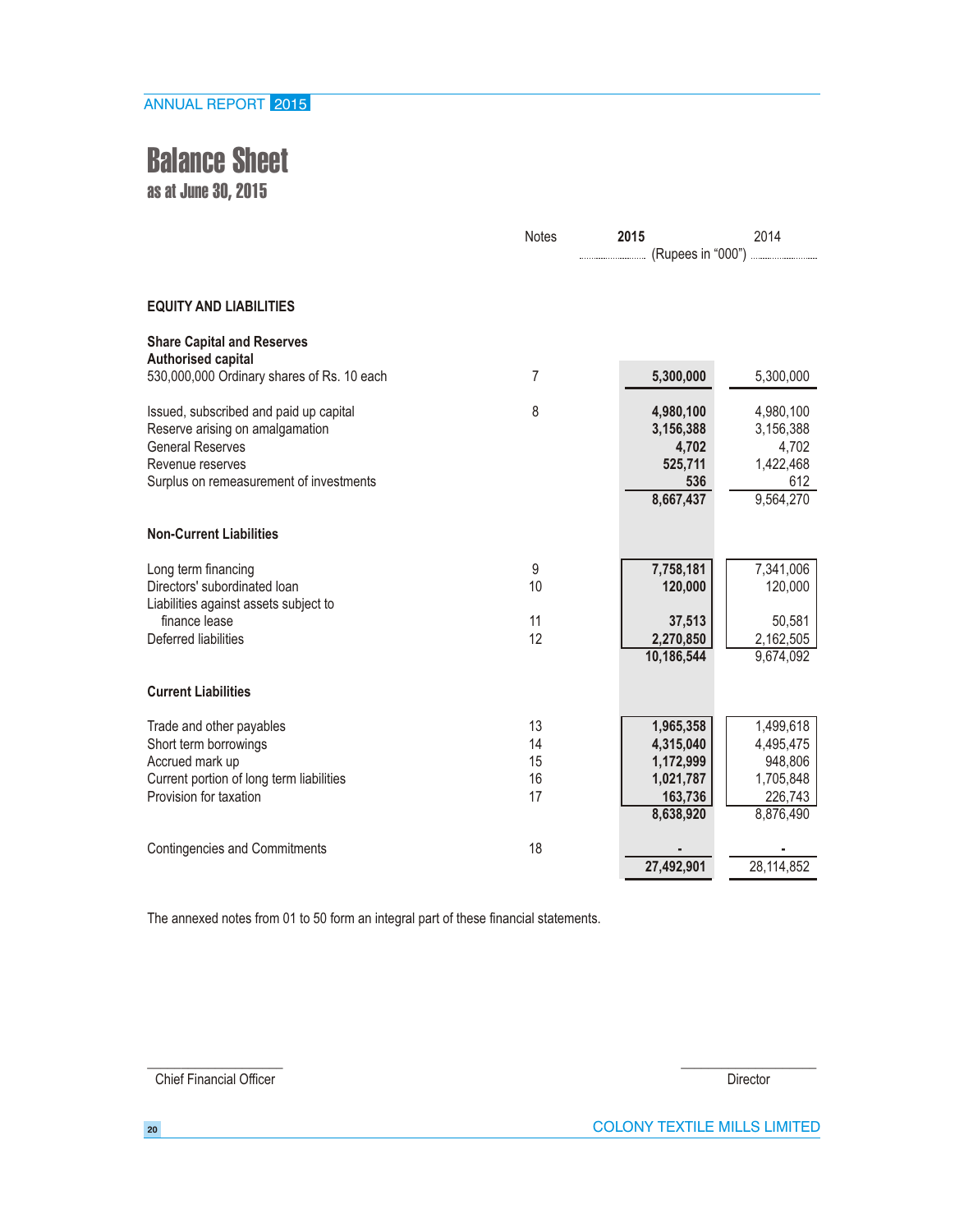# Balance Sheet

as at June 30, 2015

|                                                                                                                                                                                                                                    | Notes                                        | 2015                                                                                         | 2014                                                                                         |
|------------------------------------------------------------------------------------------------------------------------------------------------------------------------------------------------------------------------------------|----------------------------------------------|----------------------------------------------------------------------------------------------|----------------------------------------------------------------------------------------------|
|                                                                                                                                                                                                                                    |                                              |                                                                                              |                                                                                              |
|                                                                                                                                                                                                                                    |                                              |                                                                                              |                                                                                              |
| <b>ASSETS</b>                                                                                                                                                                                                                      |                                              |                                                                                              |                                                                                              |
| <b>Non-Current Assets</b>                                                                                                                                                                                                          |                                              |                                                                                              |                                                                                              |
| Property, plant and equipment<br>Investment property<br>Long term investments<br>Long term deposits                                                                                                                                | 19<br>20<br>21                               | 19,790,959<br>431,615<br>247,451<br>49,650<br>20,519,675                                     | 20,023,366<br>431,615<br>290,602<br>58,193<br>20,803,776                                     |
| <b>Current Assets</b>                                                                                                                                                                                                              |                                              |                                                                                              |                                                                                              |
| Stores, spare parts and loose tools<br>Stock in trade<br>Trade debts<br>Loans and advances<br>Trade deposits and short term prepayments<br>Other financial assets<br>Tax refunds due from the Government<br>Cash and bank balances | 22<br>23<br>24<br>25<br>26<br>27<br>28<br>29 | 253,974<br>5,238,387<br>515,678<br>190,928<br>92,260<br>33<br>623,695<br>58,271<br>6,973,226 | 241,547<br>5,179,487<br>997,097<br>184,950<br>79,445<br>30<br>563,639<br>64,881<br>7,311,076 |
|                                                                                                                                                                                                                                    |                                              | 27,492,901                                                                                   | 28, 114, 852                                                                                 |

\_\_\_\_\_\_\_\_\_\_\_\_\_\_\_\_\_\_\_\_ Chief Executive Officer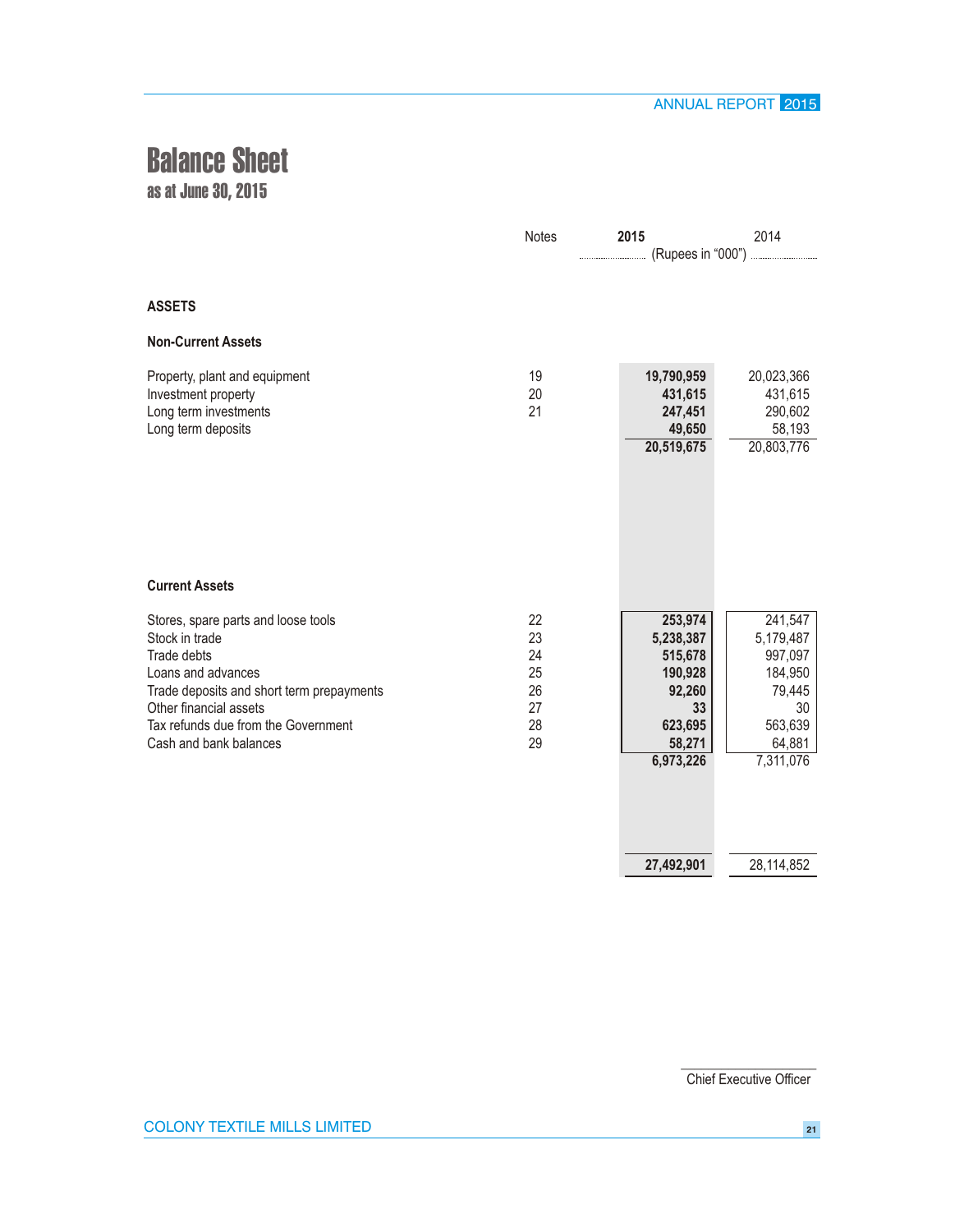## Profit and Loss Account

For the year ended June 30, 2015

|                                    | <b>Notes</b> | 2015                  | 2014                    |
|------------------------------------|--------------|-----------------------|-------------------------|
|                                    |              |                       |                         |
|                                    |              |                       |                         |
|                                    |              |                       |                         |
| Sales - net<br>Cost of sales       | 30<br>31     | 15,957,105            | 22,285,945              |
| <b>Gross profit</b>                |              | 15,232,795<br>724,310 | 20,611,783<br>1,674,162 |
|                                    |              |                       |                         |
| Operating expenses:                |              |                       |                         |
|                                    |              |                       |                         |
| Distribution cost                  | 32           | 250,408               | 315,436                 |
| Administrative expenses            | 33           | 212,433               | 220,010                 |
|                                    |              | 462,841               | 535,446                 |
| Operating profit                   |              | 261,469               | 1,138,716               |
| Finance cost                       | 34           | 1,150,368             | 1,474,062               |
| Other operating charges            | 35           |                       | 15,000                  |
|                                    |              | 1,150,368             | 1,489,062               |
| Other income                       | 36           | 47,048                | 316,663                 |
| Loss before taxation               |              | (841, 851)            | (33, 683)               |
| Taxation                           | 37           | 54,906                | 200,600                 |
| Loss after tax for the year        |              | (896, 757)            | (234,283)               |
|                                    |              |                       |                         |
|                                    |              |                       |                         |
|                                    |              | <b>Rupees</b>         | <b>Rupees</b>           |
| Loss per share - basic and diluted | 38           | (1.80)                | (0.47)                  |
|                                    |              |                       |                         |

The annexed notes from 01 to 50 form an integral part of these financial statements.

\_\_\_\_\_\_\_\_\_\_\_\_\_\_\_\_\_\_\_\_ Chief Financial Officer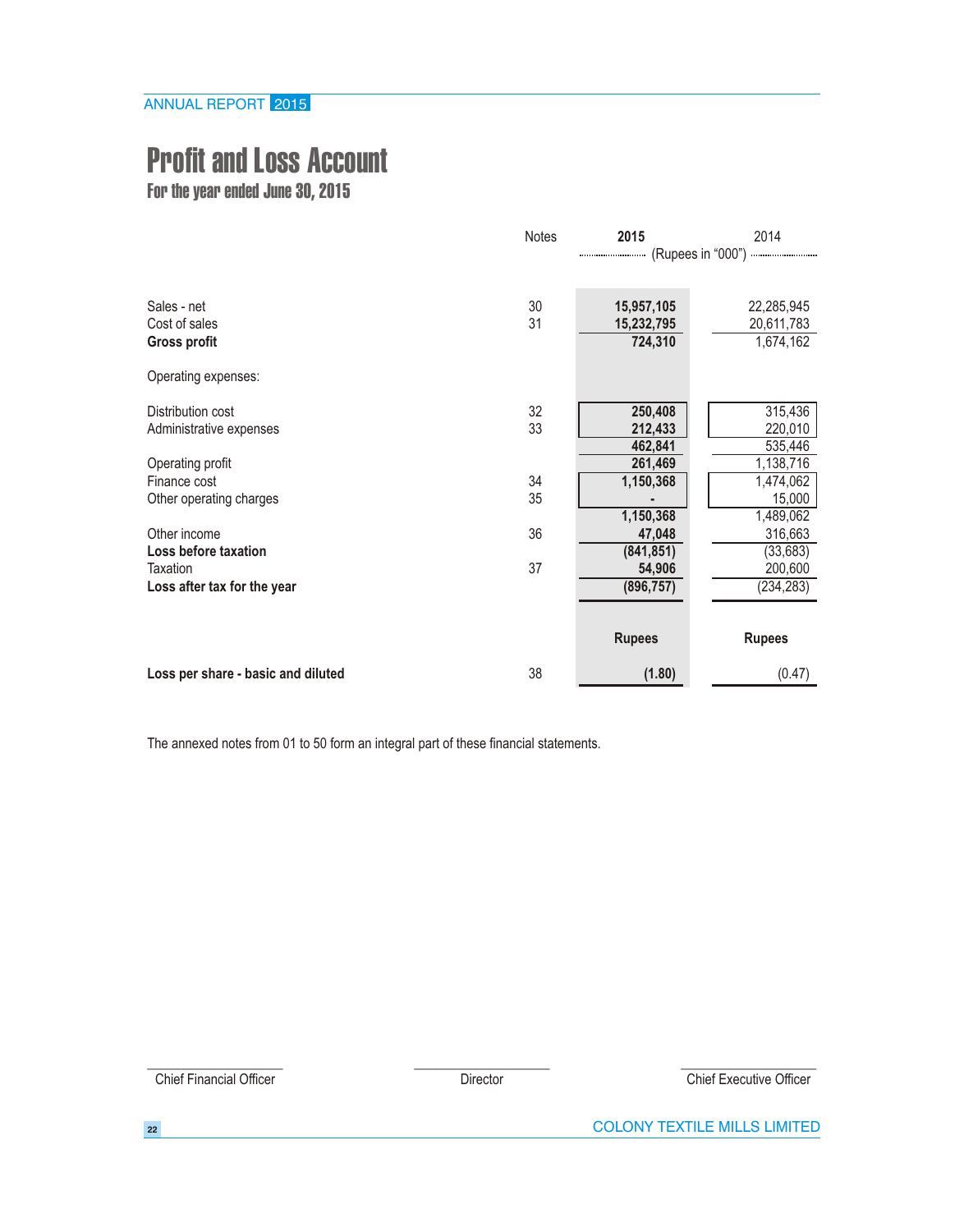# Statement Of Comprehensive Income

For the year ended June 30, 2015

|                                                                 | 2015       | 2014                  |
|-----------------------------------------------------------------|------------|-----------------------|
|                                                                 |            | (Rupees in "000")<br> |
| Loss for the year                                               | (896, 757) | (234, 283)            |
| Other comprehensive income:                                     |            |                       |
| Items that will not be reclassified to profit and loss account: |            |                       |
| Remeasurement of staff retirement benefits                      |            | 1,426                 |
| Items that may be reclassified to profit and loss account:      |            |                       |
| Loss on remeasurement of investments                            | (76)       | (25)                  |
| Total comprehensive loss for the year                           | (896, 833) | (232, 882)            |

The annexed notes from 01 to 50 form an integral part of these financial statements.

\_\_\_\_\_\_\_\_\_\_\_\_\_\_\_\_\_\_\_\_ Chief Financial Officer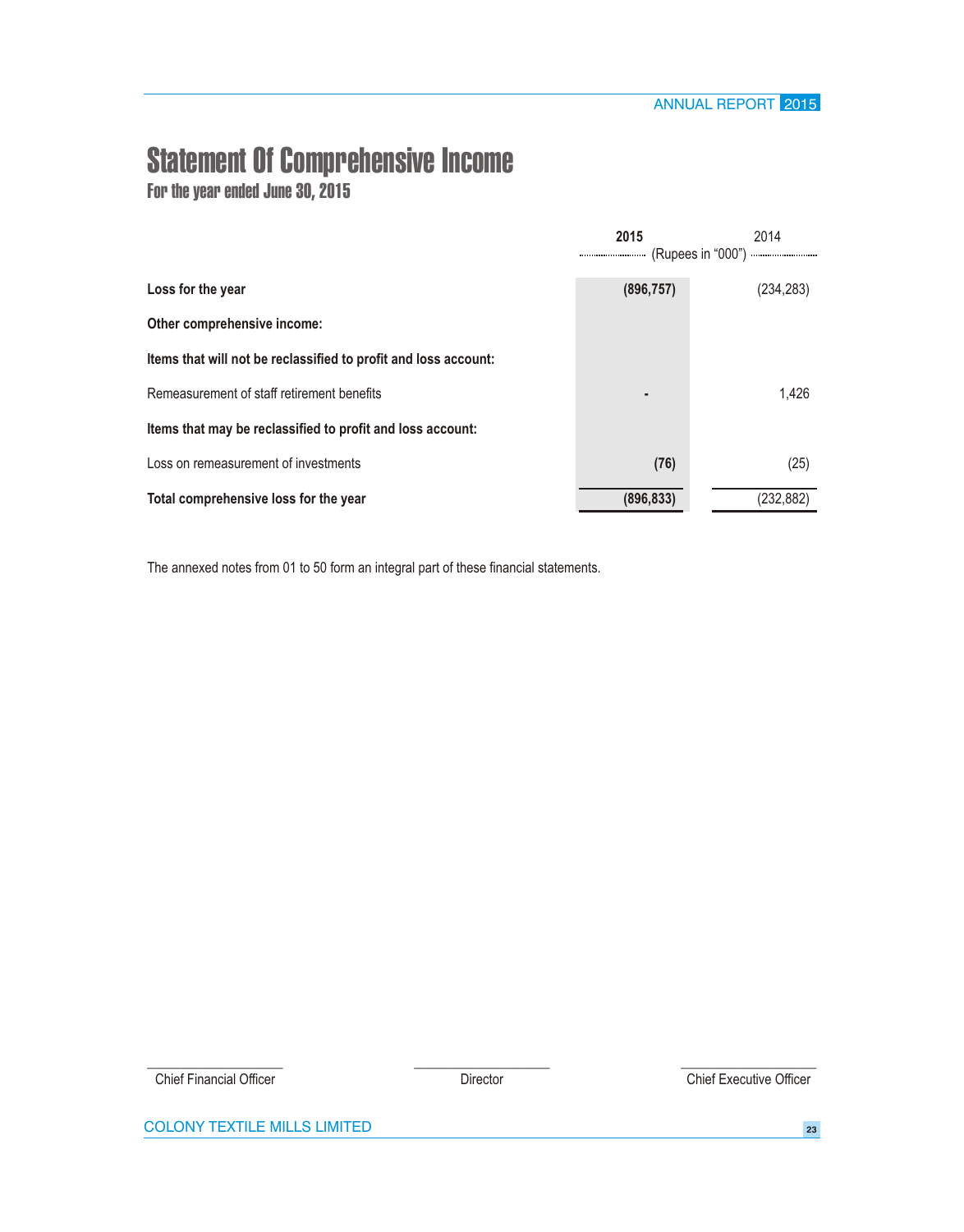## Cash Flow Statement

For the year ended June 30, 2015

|                                                         | <b>Notes</b> | 2015       | 2014              |
|---------------------------------------------------------|--------------|------------|-------------------|
|                                                         |              |            | (Rupees in "000") |
| <b>CASH FLOWS FROM OPERATING ACTIVITIES</b>             |              |            |                   |
|                                                         |              |            |                   |
| Cash generated from operations                          | 48           | 2,021,115  | 2,510,556         |
| Finance cost paid                                       |              | (788, 185) | (620, 144)        |
| Workers' profit participation fund paid                 |              |            | (15, 895)         |
| Staff retirement benefits paid                          |              | (53, 636)  | (46, 466)         |
| Income tax paid                                         |              | (128, 415) | (199, 865)        |
|                                                         |              | (970, 236) | (882, 370)        |
| Net cash generated from operating activities            |              | 1,050,879  | 1,628,186         |
|                                                         |              |            |                   |
| <b>CASH FLOWS FROM INVESTING ACTIVITIES</b>             |              |            |                   |
| Fixed capital expenditure                               |              | (606, 773) | (957, 056)        |
| Proceeds from disposal of property, plant and equipment |              | 1,130      | 7,139             |
| Investment property                                     |              |            | (23, 480)         |
| Proceeds from long term loan- net                       |              |            | 17,509            |
| Long term deposits                                      |              | 8,543      | (4,802)           |
| Net cash used in investing activities                   |              | (597, 100) | (960, 690)        |
|                                                         |              |            |                   |
| <b>CASH FLOWS FROM FINANCING ACTIVITIES</b>             |              |            |                   |
| Long term finances repaid                               |              | (257, 771) | (672, 286)        |
| Lease rentals paid                                      |              | (22, 183)  | (26, 720)         |
| Short term borrowings - net                             |              | (180, 435) | 11,226            |
| Net cash used in financing activities                   |              | (460, 389) | (687, 780)        |
|                                                         |              |            |                   |
| Net decrease in cash and cash equivalents               |              | (6,610)    | (20, 284)         |
| Cash and cash equivalents at beginning of the year      |              | 64,881     | 85,165            |
| Cash and cash equivalents at end of the year            |              | 58,271     | 64,881            |

The annexed notes from 01 to 50 form an integral part of these financial statements.

\_\_\_\_\_\_\_\_\_\_\_\_\_\_\_\_\_\_\_\_ Chief Financial Officer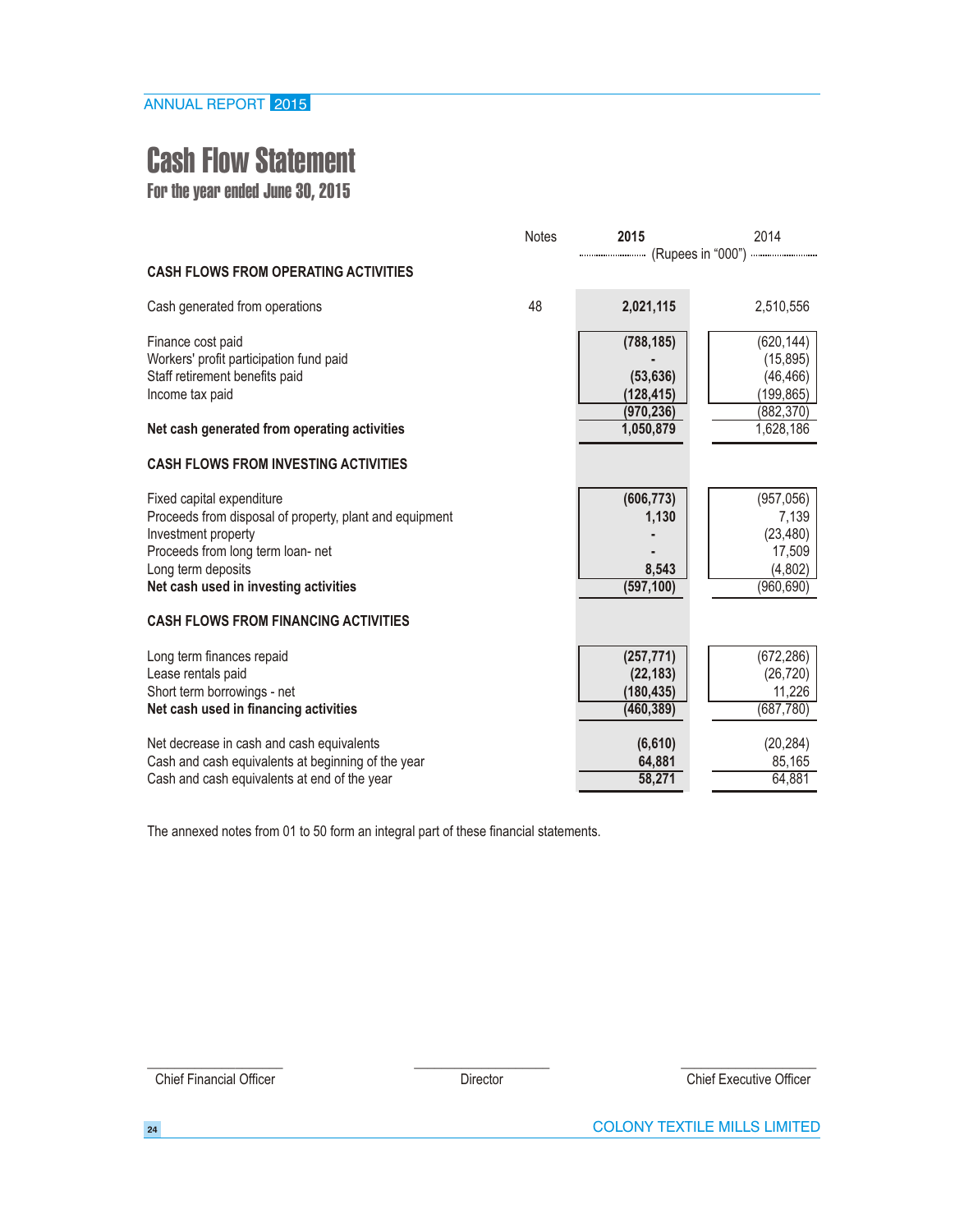# Statement of Changes in Equity

For the year ended June 30, 2015

|                                                                                                                                                                                            |                        |                                            | Revenue reserves           |                                    |                                    |                                           |
|--------------------------------------------------------------------------------------------------------------------------------------------------------------------------------------------|------------------------|--------------------------------------------|----------------------------|------------------------------------|------------------------------------|-------------------------------------------|
|                                                                                                                                                                                            | Share<br>Capital       | Reserve<br>arising on<br>amalgama-<br>tion | General<br><b>Reserves</b> | Unapprop-<br>riated<br>Profit/Loss | Re-measure-<br>ment<br>gain/(loss) | <b>Total</b>                              |
|                                                                                                                                                                                            |                        |                                            | Rupees ('000')             |                                    |                                    |                                           |
| Balance as at 01 July 2013                                                                                                                                                                 | 200                    |                                            |                            | 158                                |                                    | 358                                       |
| Adjustments arising due to amalgamation                                                                                                                                                    |                        | 3,156,388                                  | 4.702                      | 1,655,167                          | 637                                | 4.816.894                                 |
| Shares issued pursuant to<br>scheme of amalgamation                                                                                                                                        | 4.979.900<br>4.980.100 | 3,156,388                                  | 4.702                      | 1,655,325                          | 637                                | 4,979,900<br>9,797,152                    |
| Total Comprehensive Income for the year                                                                                                                                                    |                        |                                            |                            |                                    |                                    |                                           |
| Loss for the year<br>Remeasurements of defined benefit plans<br>Loss on remeasurement of investments<br>Total comprehensive income for the year                                            |                        |                                            |                            | (234, 283)<br>1,426<br>(232, 857)  | (25)<br>(25)                       | (234, 283)<br>1,426<br>(25)<br>(232, 882) |
| Balance as at 30 June 2014                                                                                                                                                                 | 4,980,100              | 3,156,388                                  | 4,702                      | 1,422,468                          | 612                                | 9,564,270                                 |
| Total Comprehensive Income for the year<br>Loss for the year<br>Remeasurements of defined benefit plans<br>Loss on remeasurement of investments<br>Total comprehensive income for the year |                        |                                            |                            | (896, 757)<br>(896, 757)           | (76)<br>(76)                       | (896, 757)<br>(76)<br>(896, 833)          |
| Balance as at 30 June 2015                                                                                                                                                                 | 4,980,100              | 3,156,388                                  | 4,702                      | 525,711                            | 536                                | 8,667,437                                 |

The annexed notes from 01 to 50 form an integral part of these financial statements.

\_\_\_\_\_\_\_\_\_\_\_\_\_\_\_\_\_\_\_\_ Chief Financial Officer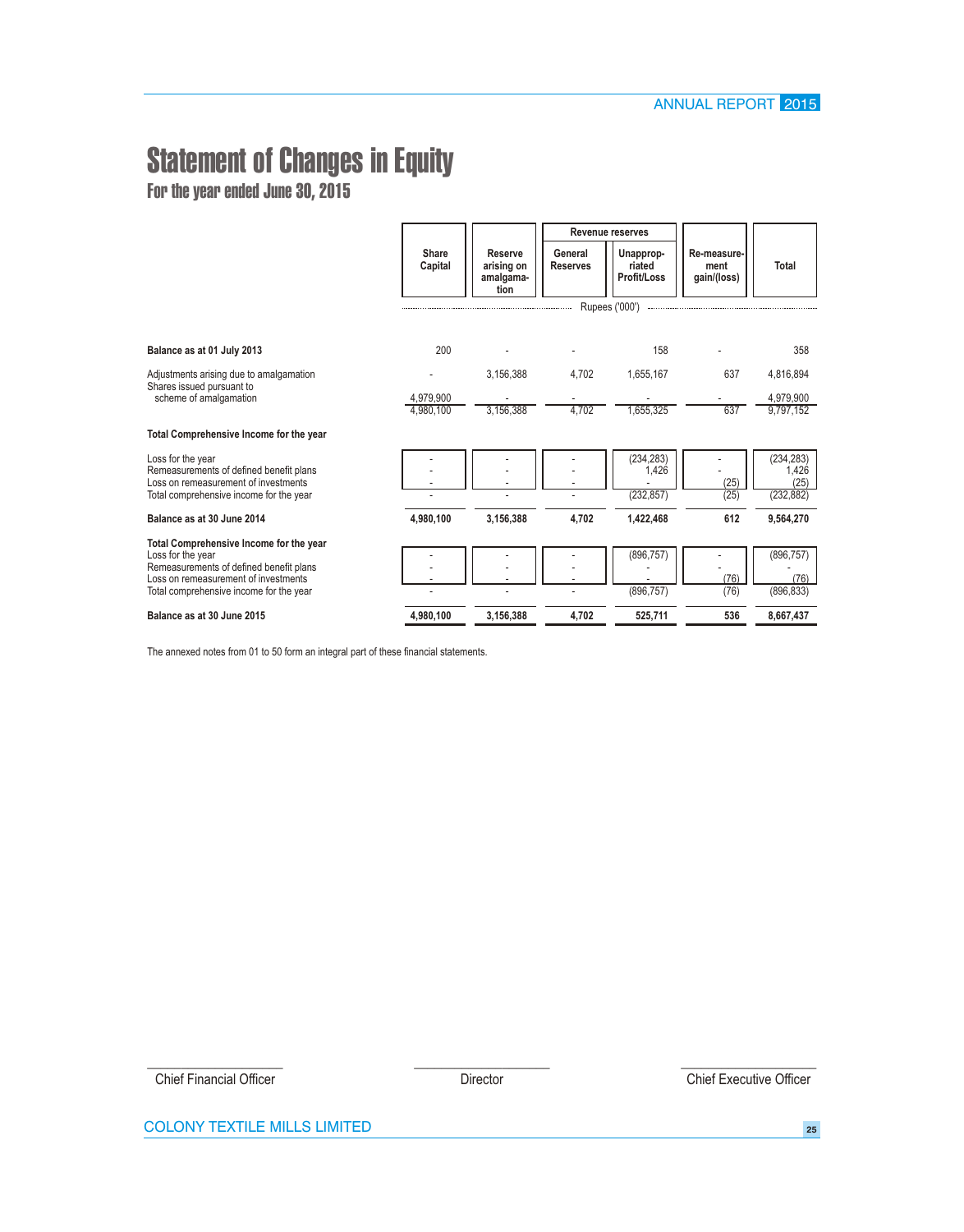For the year ended June 30, 2015

#### **1. LEGAL STATUS AND NATURE OF BUSINESS**

Colony Textile Mills Limited ("the company") is a public company limited by shares incorporated in Pakistan on 12 January 2011 under the provisions of the Companies Ordinance, 1984. The company is listed on Karachi Stock Exchange Limited. The registered office of the company is located at M. Ismail Aiwan-i-Science, Ferozepur Road, Lahore, Pakistan. The principal activity of the company is manufacturing and sale of yarn, fabrics, garments made ups and trading in real estate.

#### **2. BASIS OF PREPARATION**

#### **2.01 Statement of compliance**

These financial statements have been prepared in accordance with approved accounting standards as applicable in Pakistan and the requirements of the Companies Ordinance, 1984.Approved accounting standards comprise of such International Financial Reporting Standards (IFRS) issued by the International Accounting Standard Board (IASB) as notified under the provisions of the Companies Ordinance, 1984. Wherever, the requirements of the Companies Ordinance, 1984 or directives issued by the Securities and Exchange Commission of Pakistan differ with the requirements of these standards, the requirements of the Companies Ordinance, 1984 or the requirements of the said directives shall take precedence.

#### **2.02 Standards, interpretations and amendments to published approved accounting standards**

The following amendments to existing standards have been published that are applicable to the company's financial statements covering annual periods, beginning on or after the following dates:

#### **- Standards, amendments to published standards and interpretations effective in current year**

Following are the amendments that are applicable for accounting periods beginning on or after 01 July 2014:

#### **New/Revised Standards, Interpretations and Amendments**

| IFRIC <sub>21</sub> | Levies                                                                    |
|---------------------|---------------------------------------------------------------------------|
| <b>IAS 19</b>       | <b>Employee Contributions</b>                                             |
| <b>IAS32</b>        | Offsetting Financial Assets and Financial Liabilities                     |
| IAS 36              | Recoverable Amount for Non-Financial Assets                               |
| <b>IAS 39</b>       | Novation of Derivatives and Continuation of Hedge Accounting- (Amendment) |

#### **Improvement to Accounting Standards Issued by the IASB**

| IFRS <sub>2</sub>  | Share-based Payment-Definitions of vesting conditions                                                                                                 |
|--------------------|-------------------------------------------------------------------------------------------------------------------------------------------------------|
| IFRS3              | Business Combinations-Accounting for contingent consideration in a business combination                                                               |
| IFRS3              | Business Combinations-Scope exceptions for joint ventures                                                                                             |
| IFRS8              | Operating Segments-Aggregation of operating segments                                                                                                  |
| IFRS8              | Operating Segments- Reconciliation of the total of the reportable segments' assets to the<br>entity's assets                                          |
| IFRS <sub>13</sub> | Fair Value Measurement-Scope of paragraph 52 (Portfolio exception)                                                                                    |
| <b>IAS16</b>       | Property, Plant and Equipment and IAS 38 Intangible Assets- Revaluation Method-<br>Proportionate restatement of accumulated depreciation/amortization |
| IAS 24             | Related Party Disclosures-Key management personnel                                                                                                    |
| <b>IAS40</b>       | Investment Property-Interrelationship between IFRS 3 and IAS 40 (Ancillary services)                                                                  |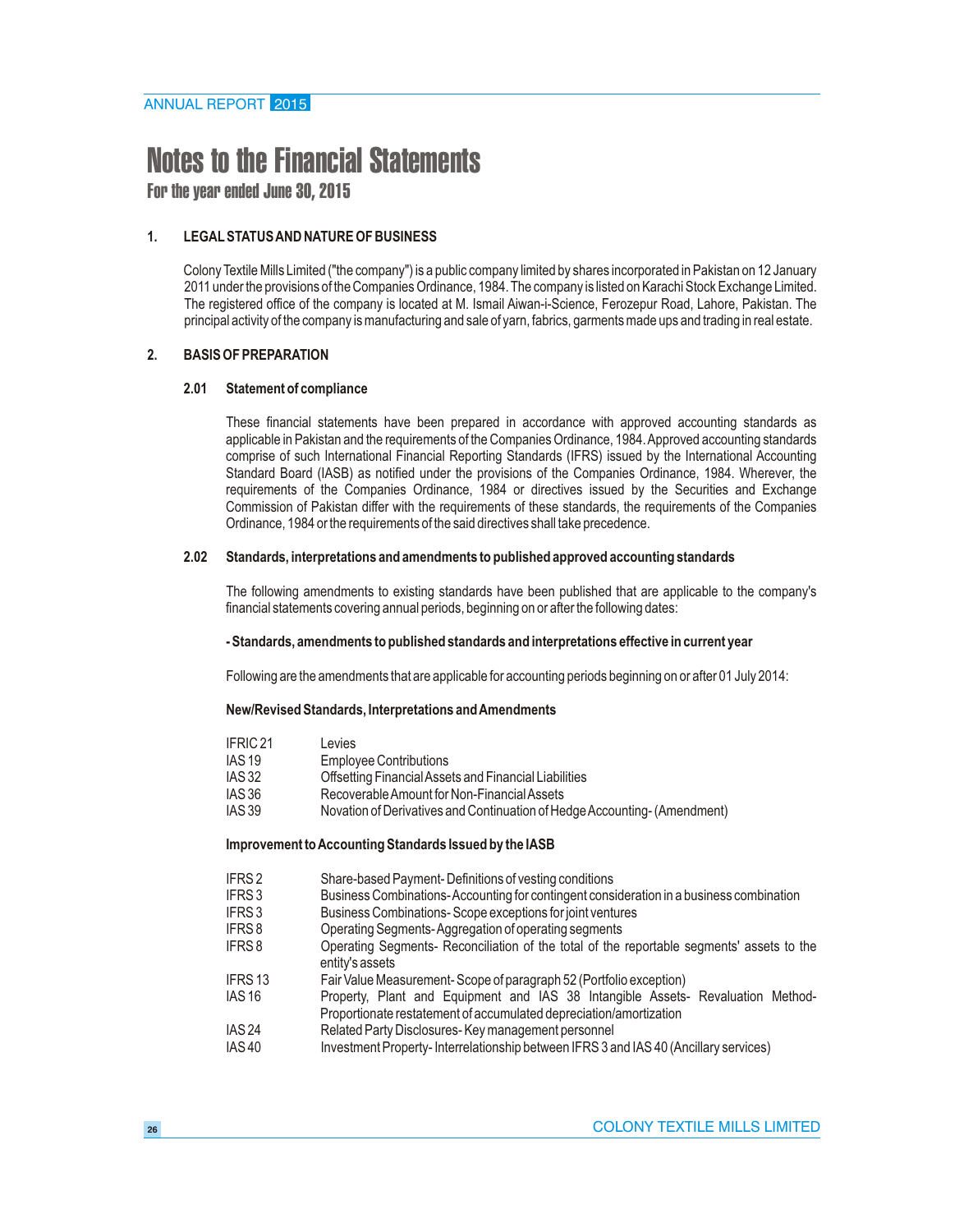For the year ended June 30, 2015

The adoption of the above improvements to accounting standards and interpretations did not have any material effect on the financial statements.

#### - **Standards, interpretations and amendments to published standards that are effective but not relevant to the company**

The other new standards, amendments and interpretations that are mandatory for accounting periods beginning on or after July 01, 2014 are considered not to be relevant or to have any significant impact on the company's financial reporting and operations.

#### - **Standards, interpretations and amendments to existing standards that are not yet effective**

The following amendments and interpretations to existing standards have been published and are mandatory for accounting periods beginning on or after their respective effective dates.

| <b>IFRS 10 -</b> | <b>Consolidated Financial Statements</b>   | 01 January 2015 |
|------------------|--------------------------------------------|-----------------|
| <b>IFRS 11 -</b> | Joint Arrangements                         | 01 January 2015 |
| <b>IFRS 12 -</b> | Disclosure of Interests in Other Entities  | 01 January 2015 |
| <b>IFRS 13 -</b> | Fair Value Measurement                     | 01 January 2015 |
| IAS 16 & 38 -    | Clarification of Acceptable Method of      | 01 January 2016 |
|                  | Depreciation and Amortization              |                 |
|                  | IAS 16 and 41 - Agriculture: Bearer Plants | 01 January 2016 |

The above standards, amendments and interpretations are either not relevant to the Company's operations or not expected to have significant impact on the Company's financial statements except for the increased disclosures in certain cases.

In addition to the above, the following new standards have been issued by IASB which are yet to be notified by the SECP for the purpose of applicability in Pakistan.

|                  | <b>Standard or Interpretation</b>     | <b>Effective Date</b><br>(Annual periods<br>beginning on or after) |
|------------------|---------------------------------------|--------------------------------------------------------------------|
| <b>IFRS 09 -</b> | Financial Instruments: Classification |                                                                    |
|                  | and Measurement                       | January 01, 2018                                                   |
| <b>IFRS 14 -</b> | <b>Regulatory Deferral Accounts</b>   | January 01, 2016                                                   |
| <b>IFRS 15 -</b> | Revenue from Contracts with Customers | January 01, 2017                                                   |

#### **3. FUNCTIONALAND PRESENTATION CURRENCY**

These financial statements are presented in Pak Rupees, which is the Company's functional and presentation currency.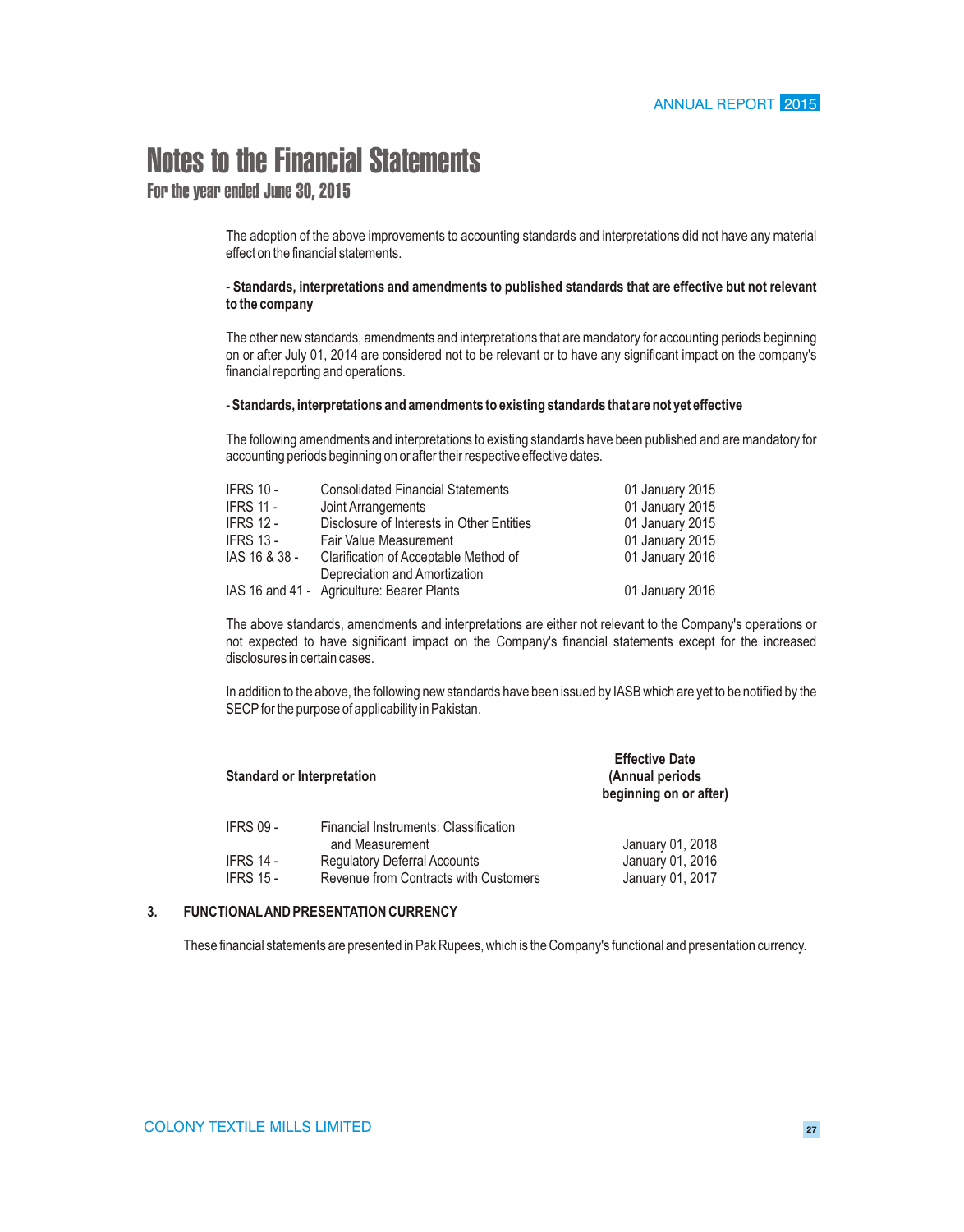For the year ended June 30, 2015

#### **4 . BASIS OF PREPARATION**

These financial statements have been prepared under the historical cost convention except for revaluation of certain financial instruments at fair value and recognition of certain employee retirement benefits at present value, investment on equity basis, certain liabilities at amortized cost, investment property and certain other investments at fair value. In these financial statements, except for the amounts reflected in the cash flow statement, all transactions have been accounted for on accrual basis.

#### **5. JUDGMENT, ESTIMATES AND ASSUMPTIONS**

The preparation of financial statements in conformity with approved accounting standards which requires management to make judgments, estimates and assumptions that affect the application of policies and reported amounts of assets, liabilities, income and expenses. The estimates and related assumptions are based on historical experience and various other factors that are believed to be reasonable under the circumstances. The estimates and related assumptions are reviewed on an ongoing basis. Accounting estimates are revised in the period in which such revisions are made and in any future periods affected.

Significant management estimates in these financial statements relate to the useful life of property, plant and equipment, provisions for staff retirement benefits, doubtful receivables, slow moving inventory and taxation.

The estimates and underlying assumptions are reviewed on an ongoing basis. Revisions to accounting estimates are recognised in the period in which such estimates are revised. Such estimates are:

- Useful life of depreciable assets;
- Provision for doubtful receivables and slow moving stores, spares and loose tools;
- Provision for current tax and deferred tax;
- Staff retirement benefits;
- Net realisable value of stock-in-trade; and
- Impairment of assets.

However, assumptions and judgments made by management in the application of accounting policies that have significant effect on the financial statements are not expected to result in material adjustments to the carrying amounts of assets and liabilities in the next year.

#### **6. SIGNIFICANT ACCOUNTING POLICIES**

#### **6.01 Staff retirement benefits**

The Company operates two plans for its employees

#### **Contributory provident fund**

Defined contributory provident fund for all eligible employees to which monthly contributions are made to cover the obligation. The Company and its employees make equal monthly contributions at the rate of 8.33 percent of basic salary.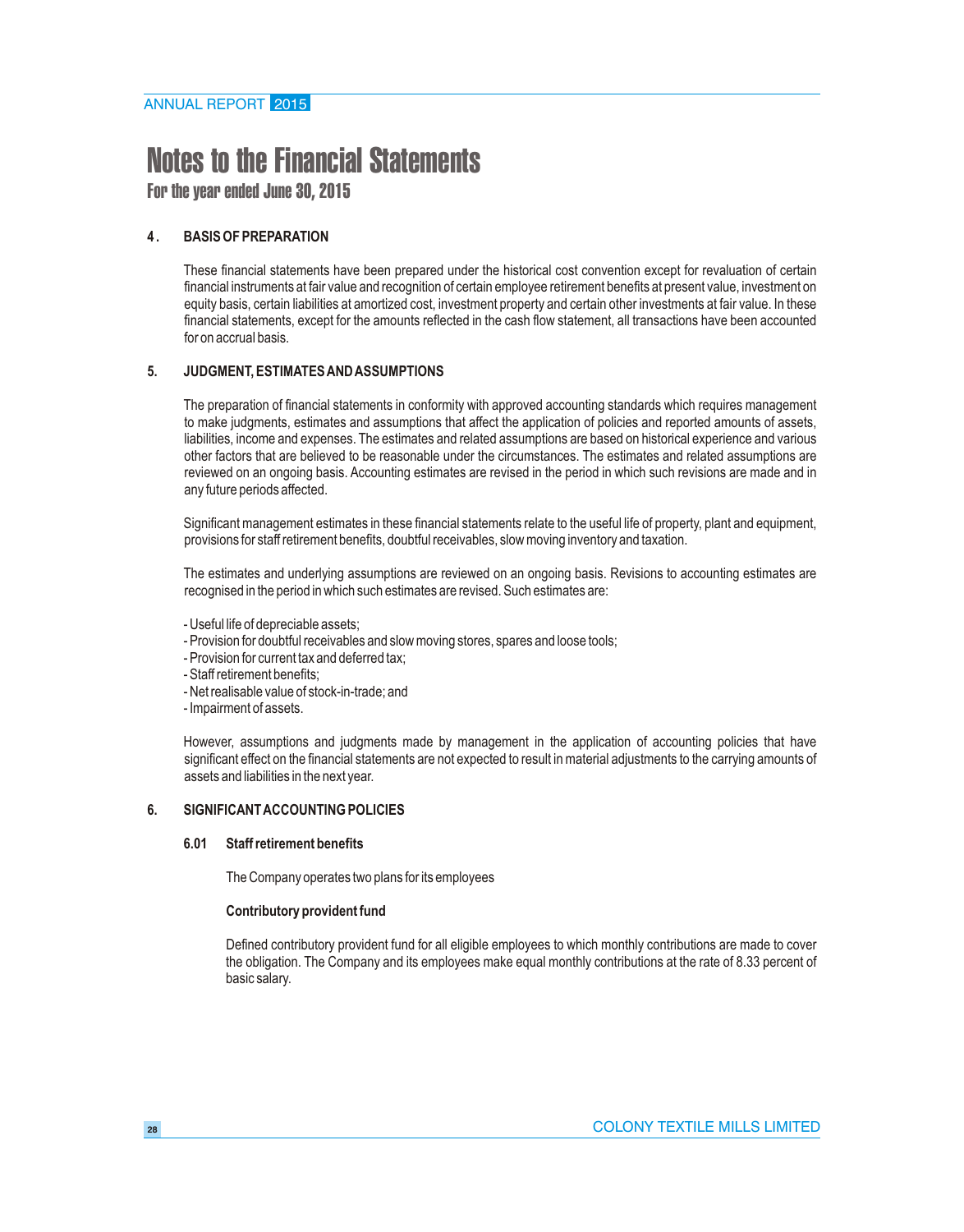For the year ended June 30, 2015

#### **Unfunded gratuity scheme**

The Company operates an unfunded gratuity scheme for all its eligible employees who have completed their minimum qualifying period of service with the Company. Provisions are made in the financial statements to cover obligation on the basis of actuarial valuation using the Projected Unit Credit Method. Any actuarial gain or loss arisen is recognized immediately in other comprehensive income.

#### **6.02 Taxation**

#### **Current**

Provision for current taxation is based on applicable current rates of taxation after taking into account tax credits and rebates available, if any, under the provisions of Income Tax Ordinance, 2001. The tax charge also includes adjustments, where necessary, relating to prior years which arise from assessments finalized during the year.

#### **Deferred**

Deferred tax liability is accounted for in respect of all taxable temporary differences at the balance sheet date arising from difference between the carrying amount of the assets and liabilities in the financial statements and corresponding tax bases. Deferred tax assets are recognized for all deductible temporary differences, unused tax losses, provisions and tax credits to that extent it is probable that taxable profit will be available in future against which the deductible temporary differences can be utilized. In this regard, the effects on deferred taxation of the portion of income subject to final tax regime is also considered in accordance with the requirement of Technical Release – 27 of Institute of Chartered Accountants of Pakistan.

Deferred tax is calculated at the rates that are expected to apply to the period when the asset is to be realized or liability is to be settled.

#### **6.03 Property, plant and equipment**

#### **Operating fixed assets**

Operating fixed assets are stated at cost less accumulated depreciation and any accumulated impairment losses except freehold land which is stated at cost and fully depreciated assets which are carried at residual value. Cost includes expenditure that is directly attributable to the acquisition of the asset.

Depreciation is charged to income by applying reducing balance method to write off the cost over estimated remaining useful life of assets. The useful life and depreciation method are reviewed periodically to ensure that the method and period of depreciation are consistent with the expected pattern of economic benefits from property, plant and equipments. Depreciation on addition to property, plant and equipment is charged from the date when asset is available for use up to the date of its de-recognition.

When parts of an item of property, plant and equipment have different useful lives, they are accounted for as separate items (major components) of property, plant and equipment.

Gains / losses on disposal of fixed assets are included in current year's income.

Subsequent costs are included in the asset's carrying amount are recognized as a separate asset, as appropriate, only when it is probable that future economic benefits associated with the item will flow to the entity and cost of the item can be measured reliably. All other repair and maintenance cost are charged to the profit and loss account during the year in which these are incurred.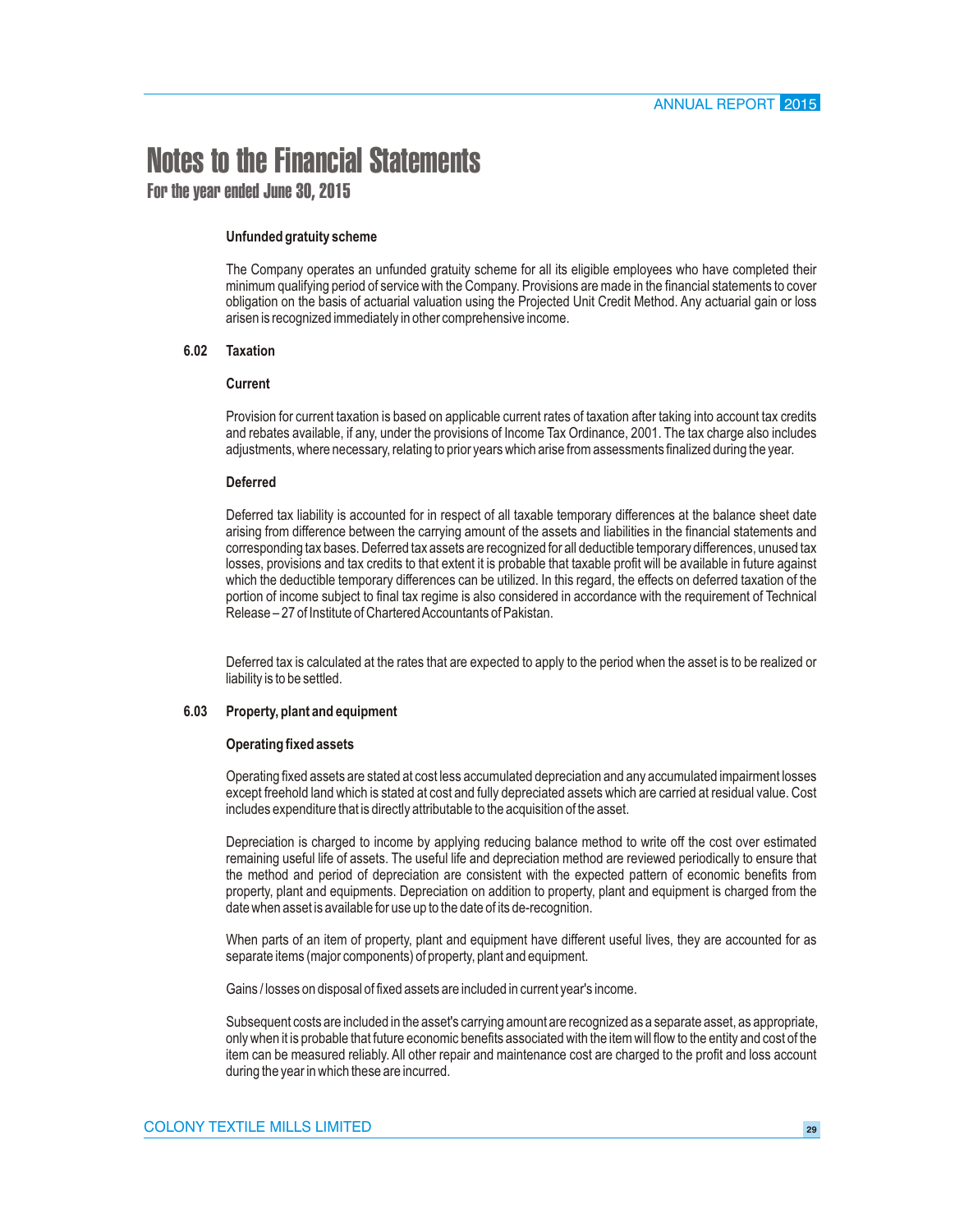For the year ended June 30, 2015

#### **Capital work in progress**

Capital work in progress is stated at cost less identified impairment loss, if any, and includes the expenditures on material, labour and appropriate overheads directly relating to the construction, erection or installation of an item of property, plant and equipment. These costs are transferred to property, plant and equipment as and when related items become available for intended use.

#### **Assets subject to finance lease**

These are stated at the lower of present value of minimum lease payments under the lease agreements and the fair value of the assets. The related obligations of lease are accounted for as liabilities. Financial charges are allocated to accounting periods in a manner so as to provide a constant periodic rate of financial cost on the remaining balance of principal liability for each period.

Depreciation is charged on the basis similar to owned assets applying reducing balance method to write off the cost of the asset over its estimated remaining useful life in view of certainty of ownership of assets at the end of the lease period.

Insurance and other maintenance costs are borne by the Company.

Financial charges and depreciation on leased assets are charged to income, currently.

#### **6.04 Investment property**

Property held to earn rentals and/or for capital appreciation is classified as investment property. Investment properties are initially measured at cost, including transaction cost. Subsequent to initial recognition, investment properties are stated at fair value, which effect market conditions at reporting date. Gains and losses arising from the change in fair value of properties are included in profit and loss in the year in which they arise. Fair values are determined based on an annual evaluation performed by an independent valuer.

#### **6.05 Investments**

#### **Recognition**

Investments in securities are recognized on settlement date basis of accounting.

#### **Measurement**

#### **(i) Financial assets at fair value through profit and loss (Held for trading)**

These securities are either acquired for generating a profit from short term fluctuations in prices or securities included in a portfolio in which a pattern of short term profit taking exists. These investments are initially measured at fair value being the consideration given. On subsequent reporting dates, these are measured at fair values on quoted market price and unrealized gains and losses arising from changes in the fair values are recognized in the income of the period in which these arise.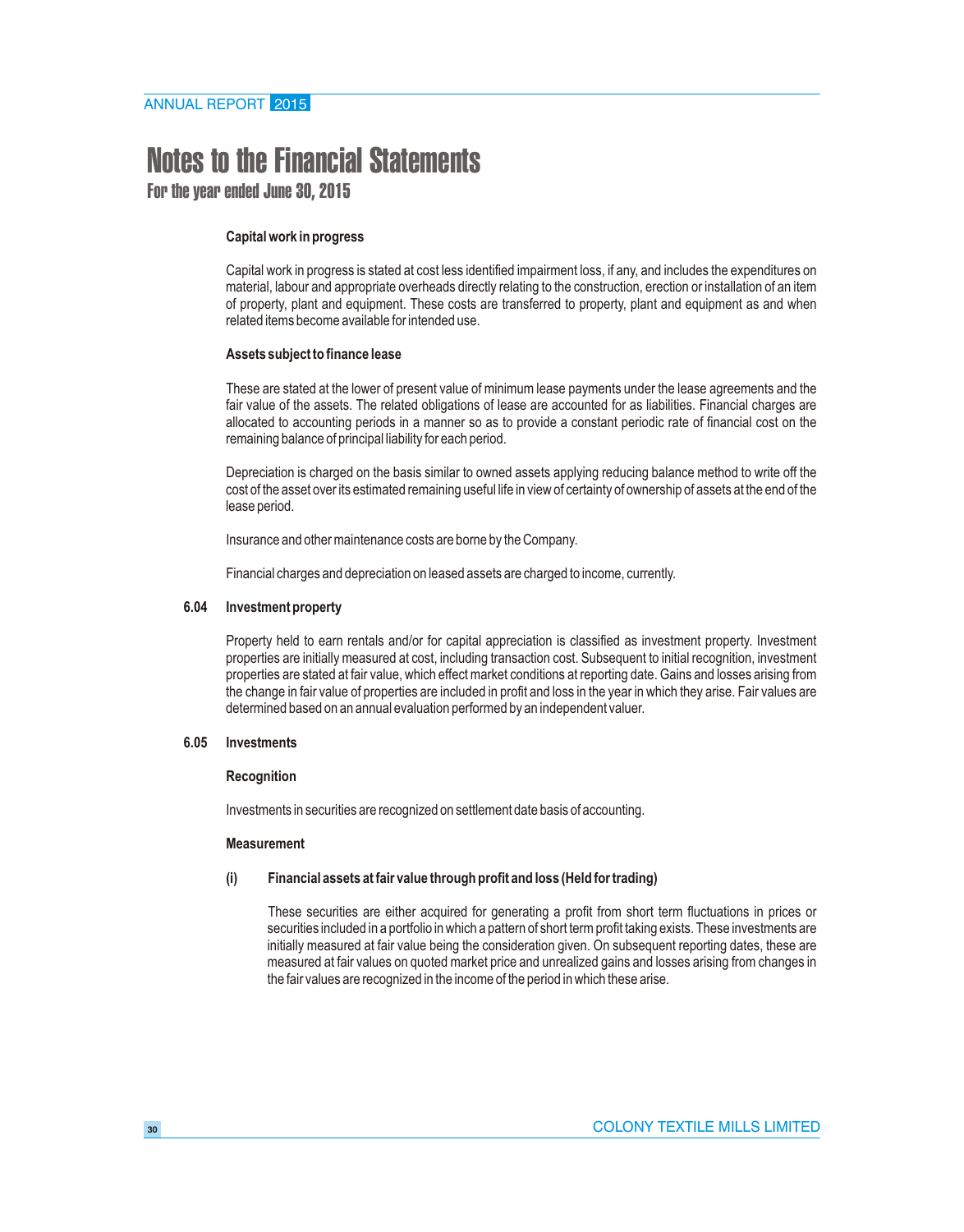For the year ended June 30, 2015

#### **(ii) Investments held to maturity**

These are securities with fixed or determinable payments and fixed maturity where the Company has a positive intent and ability to hold till maturity. These are initially measured at fair value being the consideration given plus transactions' costs that are attributable to the acquisition of these investments. At subsequent reporting dates, these are measured at amortized cost using effective interest rate method. Mark-up calculated using the effective interest rate method is recognized in the profit and loss account. Impairment loss, if any, is recognized in profit and loss in the period it arises.

#### **(iii) Investments available for sale**

These represent investments that do not fall under "financial assets at fair value through profit and loss" or "held to maturity" categories. These are initially recognized at fair value being the consideration given plus transaction costs that are attributable to the acquisition of these investments. On subsequent reporting date, these investments are remeasured at fair values on quoted market prices. Unrealized gains and losses arising from changes in the fair value of investments are recognized directly in equity through other comprehensive income until the investment is derecognized. Impairment loss, if any, is recognized in profit and loss in the period it arises.

#### **(iv) Investments in associates and related parties**

Investment in associates and related parties where the Company can exercise significant influence; has intention and ability to hold the investment for more than twelve months of acquisition and are not held for sale are accounted for using the equity method of accounting. Impairment in value, if any, is recognized in profit and loss in the period it arises.

#### **(v) Investment in unquoted securities**

Investment in unquoted securities are initially measured at cost. Impairment loss, if any, is charged to income.

#### **6.06 Contingencies**

The Company has disclosed significant contingent liabilities for the pending litigation and claims against the Company based on its judgment and the advice of the legal advisors for the estimated financial outcome. The actual outcome of these litigations and claims can have an effect on the carrying amounts of the liabilities recognised at the balance sheet date. However, based on the best judgment of the Company and its legal advisors, the likely outcome of these litigations and claims is remote and there is no need to recognise any liability at the balance sheet date.

#### **6.07 Stores, spares and loose tools**

These are valued at lower of cost and net realizable value. Cost is calculated using moving average method except for items in transit which are valued at cost comprising invoice value plus other charges paid thereon till the balance sheet date. Provision is made against obsolete items.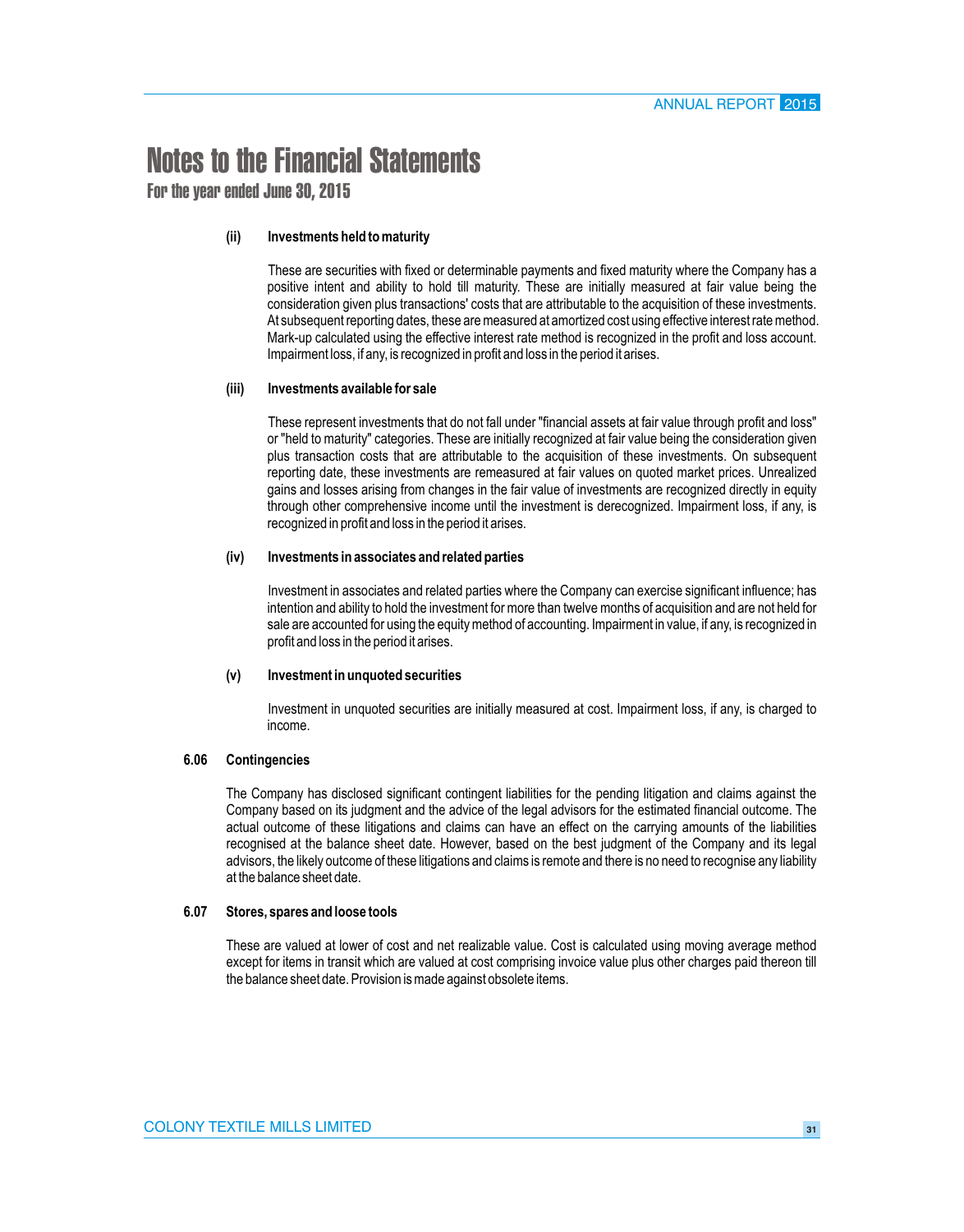For the year ended June 30, 2015

#### **6.08 Stock in trade**

Basis of valuation are as follows **Particulars** Raw materials:<br>At mills

At mills **At lower of weighted average cost and net realizable value**<br>
At cost accumulated to the balance sheet date In-transit **At cost accumulated to the balance sheet date**<br>Work in process **At average manufacturing cost** Work in process **At average manufacturing cost**<br>
Finished goods **At lower** of average manufactur At lower of average manufacturing cost and net realizable value Waste **At net realizable value** 

Cost in relation to work in process and finished goods represents the average manufacturing cost which consists of prime cost and attributable production overheads.

Net realizable value signifies the estimated selling price in the ordinary course of business less the estimated costs of completion and the estimated costs necessary to make the sale.

#### **6.09 Trade debts and other receivables**

Receivables are carried at original invoice amount less an estimate made for doubtful receivable balances based on review of outstanding amounts at year end. Bad debts are written off when identified.

#### **6.10 Cash and cash equivalents**

Cash and cash equivalents comprise of cash in hand and at banks.

#### **6.11 Borrowings**

Loans and borrowings are recorded at the proceeds received. Financial charges are accounted for on the accrual basis. Borrowing costs directly attributable to the acquisition, construction or production of qualifying assets, which are assets that necessarily take a substantial period of time to get ready for their intended use or sale, are added to the cost of those assets, until such time as the assets are substantially ready for their intended use or sale. All other borrowing costs are charged to income in the period in which these are incurred.

#### **6.12 Trade and other payables**

Liabilities for trade and other amounts payable are carried at cost which is the fair value of the consideration to be paid in the future for goods and services.

#### **6.13 Provisions**

Provisions are recognized when the Company has a legal and constructive obligation as a result of past events and it is probable that an outflow of resources will be required to settle these obligations and a reliable estimate of the amounts can be made.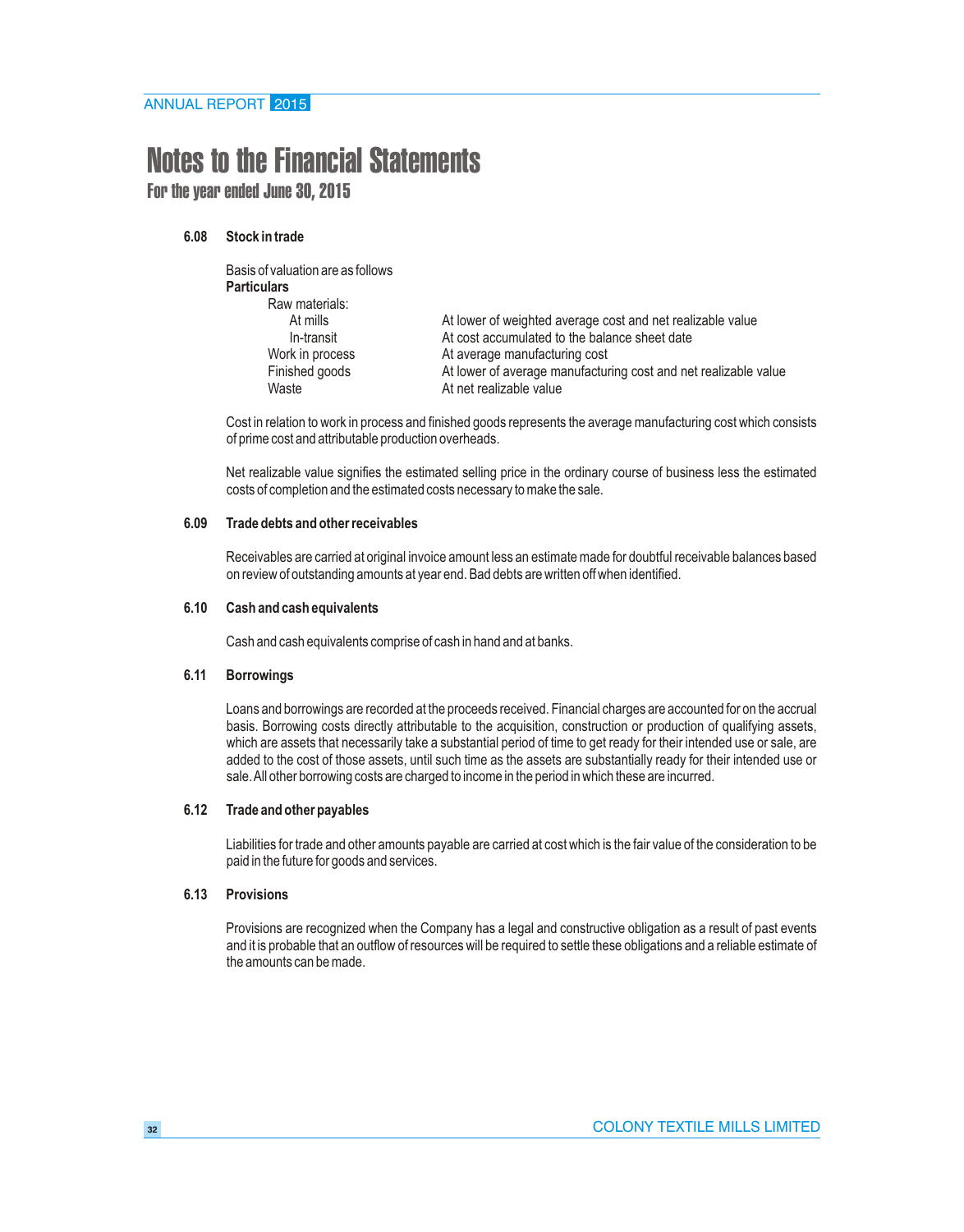For the year ended June 30, 2015

#### **6.14 Impairment**

#### **Financial assets**

The Company assesses at each balance sheet date whether there is any objective evidence that a financial asset or group of financial assets is impaired. A financial asset or group of financial assets is deemed to be impaired, if and only if, there is objective evidence of impairment as a result of one or more events that has occurred after the initial recognition of asset (an incurred "loss event") and that loss event has an impact on the estimated future cash flows of the financial asset or the group of financial assets that can be reliably estimated. Evidence of impairment may include indications that the debtors or a group of debtors is experiencing a significant financial deficiency, default of delinquency in interest or principal payments, the probability that they will enter bankruptcy or other financial reorganisation and where observable data indicate that there is measurable decrease in the estimated future cash flows, such as changes in arrears or economic conditions that correlate with defaults.

#### **Non financial assets**

The company assesses at each balance sheet date whether there is any indication that assets except deferred tax assets may be impaired. If such indication exists, the carrying amounts of such assets are reviewed to assess whether they are recorded in excess of their recoverable amount. Where carrying values exceed the respective recoverable amount, assets are written down to their recoverable amounts and the resulting impairment loss is recognized in profit and loss account. The recoverable amount is the higher of an asset's fair value less costs to sell and value in use.

Where impairment loss subsequently reverses, the carrying amount of the asset is increased to the revised recoverable amount but limited to the carrying amount that would have been determined, had no impairment loss been recognized for assets in prior year. Reversal of impairment loss is recognized as income.

The gain or loss on disposal or retirement of an asset represented by the difference between the sale proceeds and the carrying amount of the asset is recognized as an income or expense.

#### **6.15 Revenue recognition**

- **(i)** Local sales are recorded when goods are delivered to customers and invoices raised.
- **(ii)** Export sales are booked on shipment basis.
- **(iii)** Processing charges are recorded when goods are delivered to customers and invoices raised.
- **(iv)** Dividend income is recognized when the right to receive payment is established.
- **(v)** Profits on short term deposits is accounted for on time apportioned basis on the principal outstanding and at the rate applicable.

#### **6.16 Related party transactions**

Transactions with related parties are based on the transfer pricing policy that all transactions between the Company and the related party of the Company are at arm's length prices using the comparable uncontrolled price method except in circumstances where it is in the interest of the Company not to do so.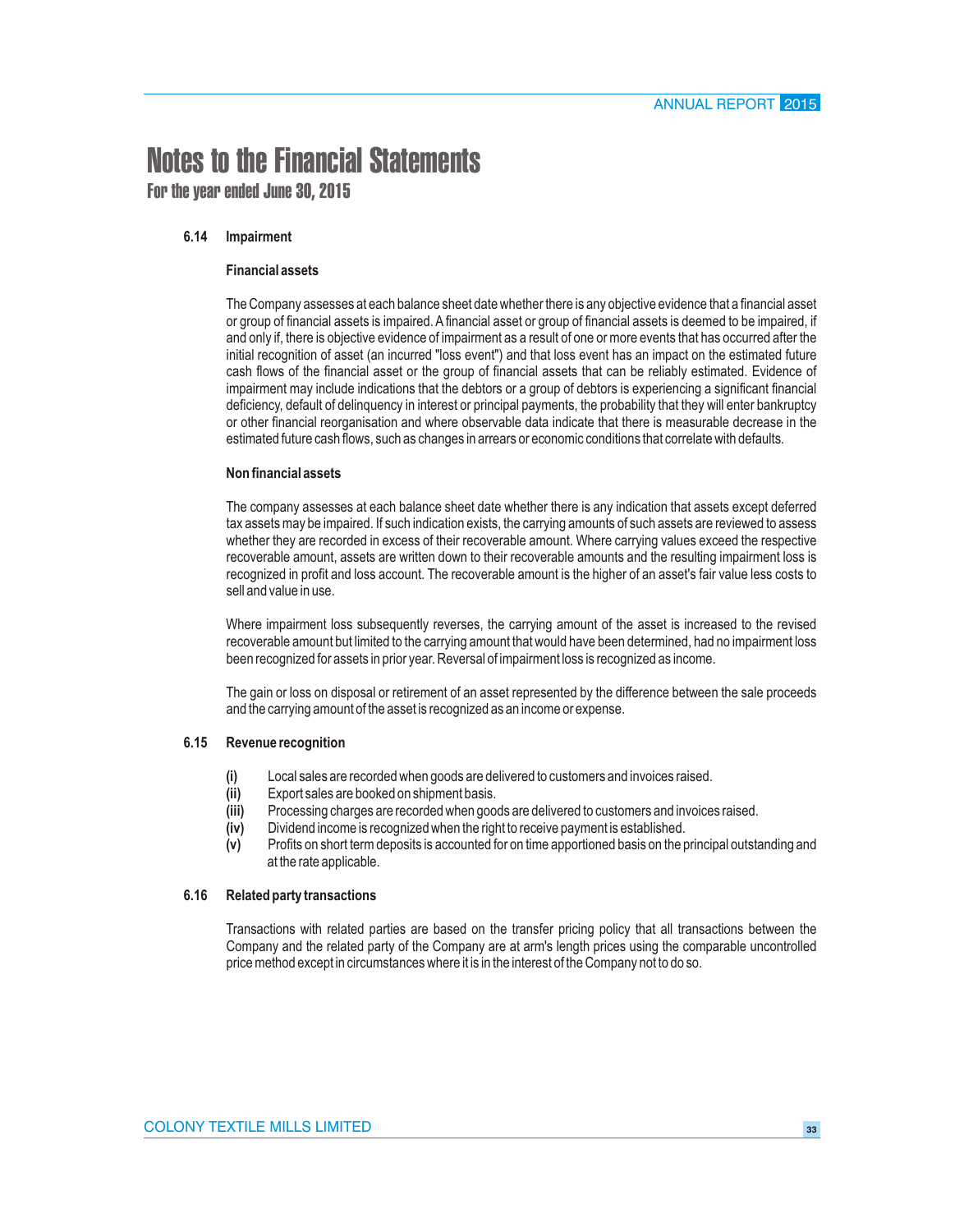For the year ended June 30, 2015

#### **6.17 Dividend**

Dividend is recognized as liability in the period in which it is declared.

#### **6.18 Foreign currency translations**

Transactions in foreign currencies are accounted for in Pak rupees at the rates of exchange prevailing at the date of transaction. Monetary assets and liabilities in foreign currencies are translated at rates of exchange prevailing at the balance sheet date and in case of forward exchange contracts at the committed rates. Gains or losses on exchange are charged to income.

#### **6.19 Financial instruments**

All financial assets and financial liabilities are initially measured at cost which is the fair value of the consideration given and received respectively. These financial assets and financial liabilities are subsequently measured at fair value, amortized cost as the case may be. All the financial assets and financial liabilities are recognized at the time when the Company becomes a party to the contractual provisions of the instruments. Any gain/loss on derecognition and on remeasurement of such financial instruments other than investments available for sale, is included in the profit/loss for the period in which it arises.

#### **6.20 Off Setting of financial assets and financial liabilities**

Financial assets and financial liabilities are offset and the net amount is reported in the balance sheet, when there is a legally enforceable right to set off the recognized amounts and the Company intends to either settle on net basis or to realize the asset and settle the liability simultaneously. Corresponding income on assets and charge on liability is also offset.

#### **6.21 Earnings per share (EPS)**

Basic EPS is calculated by dividing the profit and loss attributable to ordinary shareholders of the Company by the weighted average number of ordinary shares outstanding during the year.

Diluted EPS is calculated by adjusting basic EPS by the weighted average number of ordinary shares that would be issued on conversion of all dilutive potential ordinary shares into ordinary shares and post-tax effect of changes in profit and loss attributable to ordinary shareholders of the Company that would result from conversion of all dilutive potential ordinary shares into ordinary shares.

#### **6.22 Segment reporting**

Segment reporting is based on the operating (business) segments of the Company. An operating segment is a component of the Company that engages in business activities from which it may earn revenues and incur expenses, including revenues and expenses that relate to the transactions with any of the Company's other components. An operating segment's operating results are reviewed regularly by the chief executive to make decisions about resources to be allocated to the segment and assess its performance, and for which discrete financial information is available.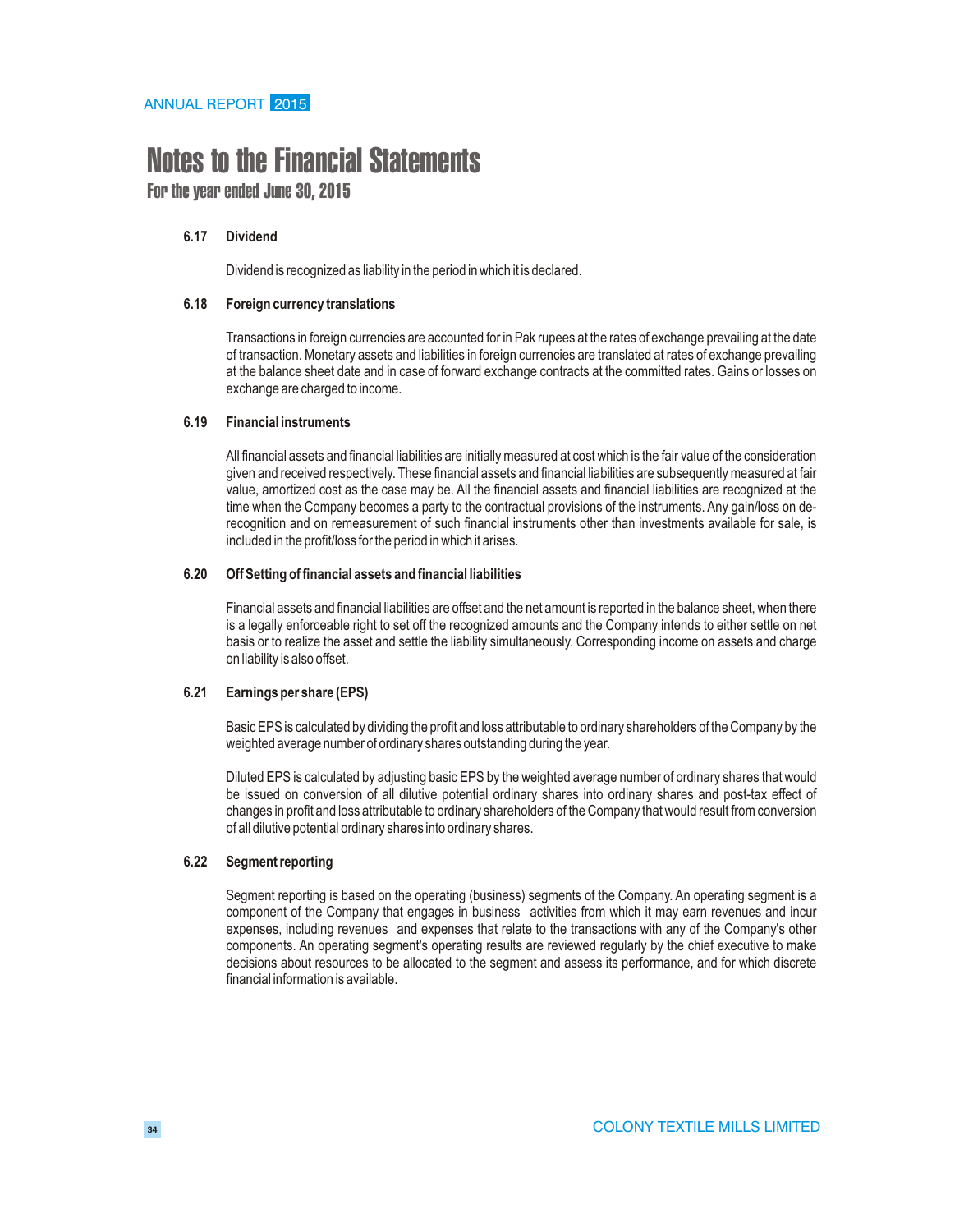For the year ended June 30, 2015

Segment results that are reported to the chief executive include items directly attributable to a segment as well as those that can be allocated on a reasonable basis. Those incomes, expenses, assets, liabilities and other balances which cannot be allocated to a particular segment on a reasonable basis are reported as unallocated.

The Company has two reportable business segments. Spinning (Producing different quality of yarn using natural and artificial fibres) and Weaving (Producing different quality of fabric using yarn).

Transaction among the business segments are recorded at arm's length prices using admissible valuation methods. Inter segment sales and purchases are eliminated from the total.

| 7. | <b>AUTHORIZED SHARE CAPITAL</b>                                                                                                                      | 2015                                | 2014<br>(Rupees in "000")           |
|----|------------------------------------------------------------------------------------------------------------------------------------------------------|-------------------------------------|-------------------------------------|
|    | 185,000,000 (2014: 185,000,000 ordinary shares<br>of Rs. 10/- each)<br>Capital of merged companies<br>(345,000,000 ordinary shares of Rs. 10/- each) | 1,850,000<br>3,450,000<br>5,300,000 | 1,850,000<br>3,450,000<br>5,300,000 |
| 8. | <b>ISSUED, SUBSCRIBED AND PAID UP CAPITAL</b>                                                                                                        |                                     |                                     |
|    | 20,000 ordinary shares of Rs. 10 each issued as fully paid shares<br>497,989,959 fully paid ordinary shares of Rs. 10 each issued to the             | 200                                 | 200                                 |
|    | shareholders of amalgamated entities                                                                                                                 | 4,979,900<br>4,980,100              | 4,979,900<br>4.980.100              |

- Fully paid ordinary shares, which have a par value of Rs. 10/-, carry one vote per share and carry right to dividends.

- There are no rights, preferences and restrictions attached to any class of shares including restrictions on the distribution of the dividends and the repayment of capital.

- There are no shares reserved for issue under options and contracts for the sale of shares.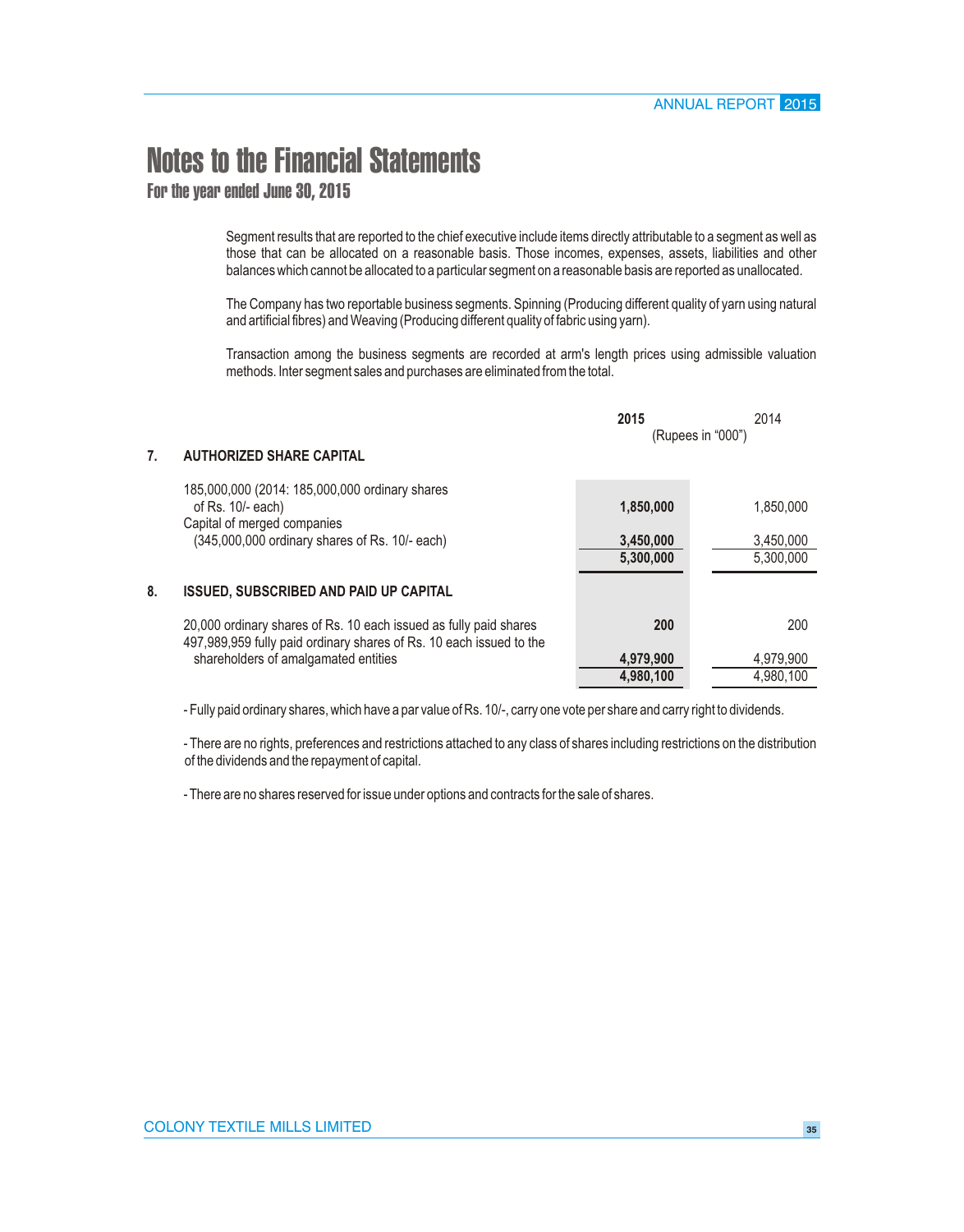For the year ended June 30, 2015

|    |                                                  |                        | <b>Notes</b> | 2015       | 2014              |
|----|--------------------------------------------------|------------------------|--------------|------------|-------------------|
| 9. | <b>LONG TERM FINANCING</b>                       |                        |              |            | (Rupees in "000") |
|    | From banking companies-secured                   |                        |              |            |                   |
|    | Name of the Bank                                 | <b>Type of finance</b> |              |            |                   |
|    | <b>Allied Bank Limited</b>                       | TF                     | 9.01         |            | 2,570             |
|    | BankIslami Pakistan Limited                      |                        |              |            |                   |
|    | (formerly KASB Bank Limited)                     | DF                     | 9.02         | 554,761    | 554,761           |
|    | Faysal Bank Limited                              | <b>TF</b>              | 9.03         | 92,411     | 108,482           |
|    | <b>Habib Bank Limited</b>                        | $TF - IV$              | 9.04         | 99,962     | 99,962            |
|    | National Bank of Pakistan                        | DF                     | 9.05         | 140,000    | 140,000           |
|    | National Bank of Pakistan                        | $DF - IV$              | 9.06         | 45,444     | 45,444            |
|    | National Bank of Pakistan                        | $DF - V$               | 9.07         | 401,400    | 401,400           |
|    | Soneri Bank Limited                              | DF                     | 9.08         | 70,835     | 82,167            |
|    | Soneri Bank Limited                              | $DF - I$               | 9.09         | 412,231    | 525,231           |
|    | Soneri Bank Limited                              | $DF - II$              | 9.10         | 197,356    | 201,356           |
|    | The Bank of Punjab                               | <b>TF</b>              | 9.11         | 3,226,588  | 3,243,013         |
|    | The Bank of Punjab                               | TF I, III              | 9.12         | 3,506,273  | 3,597,625         |
|    | <b>From other financial institutions-Secured</b> |                        |              |            |                   |
|    | Saudi Pak Industrial and Agricultural            |                        |              |            |                   |
|    | <b>Investment Company Limited</b>                |                        | 9.13         | 6,042      | 9,063             |
|    |                                                  |                        |              | 8,753,303  | 9,011,074         |
|    | Less: Current portion                            |                        | 16.00        | (995, 122) | (1,670,068)       |
|    |                                                  |                        |              | 7,758,181  | 7,341,006         |
|    |                                                  |                        |              |            |                   |

- **9.01** The facility had been obtained from Allied Bank Limited and was repayable in monthly instalments, commencing from November 2009. Mark-up was accrued at the rate of 1 month KIBOR plus 1.25% (2014: 1 month KIBOR + 1.25 %) per annum and was payable quarterly. The loan was secured against ranking charge on fixed assets (plant and machinery) of the Company amounting to Rs. 179 million, 1st Joint pari passu charge of Rs. 467 million on present and current assets and personal guarantee of a director and a shareholder of the company.
- **9.02** These facilities have been obtained from BankIslami Pakistan Limited with restructuring on November 2012. The loan is repayable in quarterly instalments. These facilities contain demand finance -I with final maturity on 31 December 2022. Mark-up is accrued on the basis of 3 months KIBOR (2014: 3 months KIBOR) per annum payable in two years through 24 equal monthly instalments starting after settlement of principal payment in December 2022 by the Company. The loan is secured against ranking & joint pari passu charge on the present and future assets of the Company and personal guarantees of two directors of the Company.
- **9.03** The facility has been obtained from Faysal Bank Limited and is repayable in quarterly instalments, with final maturity on 30 September 2023. Mark-up is payable at the rate of 3 months KIBOR (2014: 3 month KIBOR) per annum and is payable quarterly. The loan is secured against second ranking pari passu charge of Rs. 200 million over fixed assets of the Company and personal guarantee of two directors of the Company.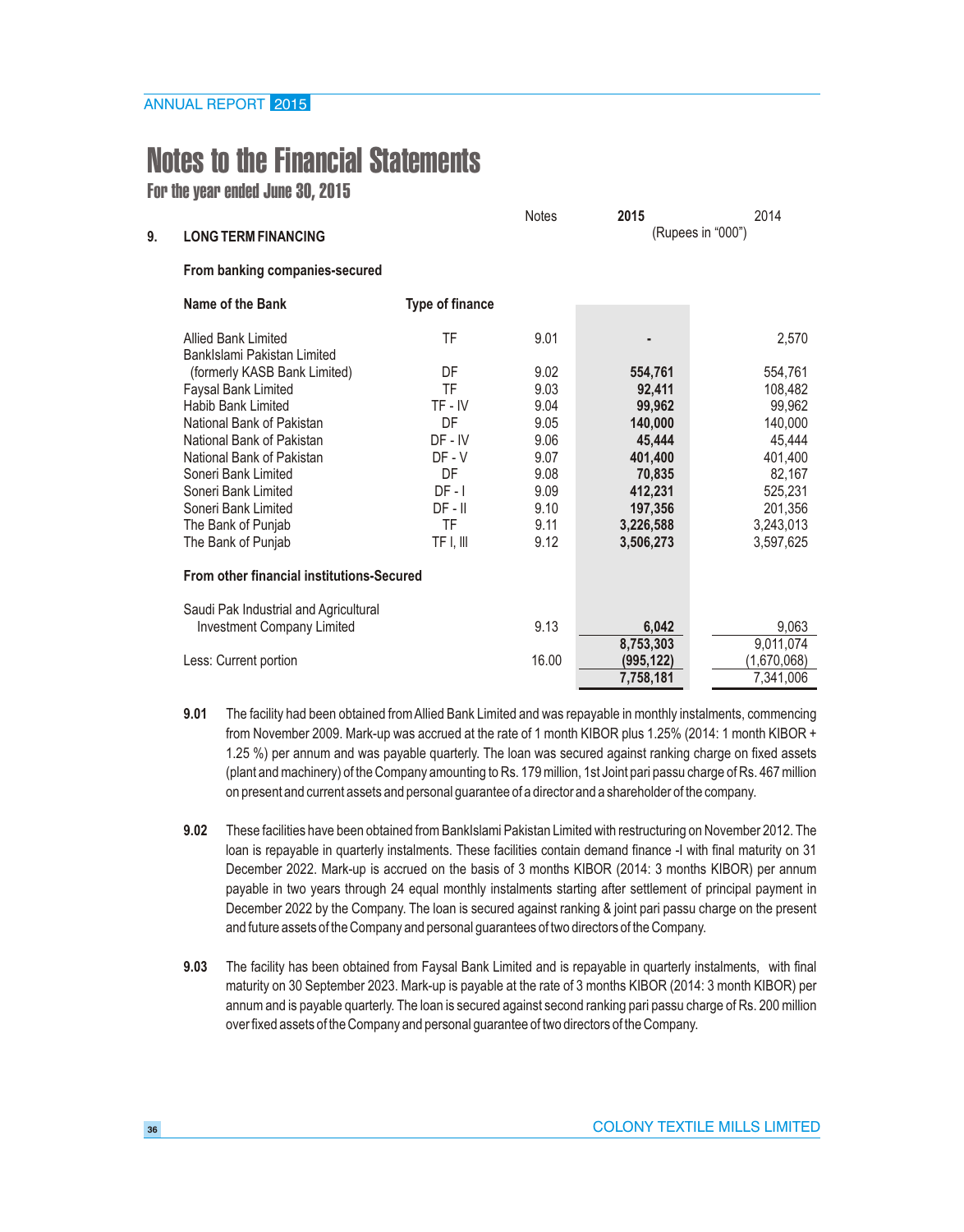For the year ended June 30, 2015

- **9.04** The loan is repayable in 16 equal quarterly instalments of Rs. 9.99 million commencing from June 30, 2012. Mark up is payable at the rate of 3 months KIBOR plus 2.5% (in case of timely payments effective mark up rate would be 3 months KIBOR plus 2.5%). The effective mark up rate charged during the year ranges from 9.31% to 12.66% (2014: 11.58% to 12.68%) per annum. This finance facility is secured against joint parri passu charge on fixed assets of the company along with personal guarantee of a director.
- **9.05** This loan facility has been obtained from National Bank of Pakistan and was repayable in 20 equal quarterly instalment. Mark-up is payable at the rate 7% (2014: 7%) per annum. The loan is secured against first pari passu /first joint pari passu charge of Rs. 434 million over fixed assets of the Company.

The Company has applied for rescheduling of this finance facility. Therefore, the Company has not made principal payment of Rs. 140 million (2014: Rs. 140 million) during the year. The matter of rescheduling is under consideration of National Bank of Pakistan and is in final stage.

**9.06** The purpose of this facility is to finance the purchase of new fixed assets of the Company. The loan is repayable from the Company's own cash flows in 24 quarterly instalments of Rs. 9.09 million each commencing from 19 March 2007. The remaining number of outstanding instalments are 05 as at balance sheet date. Mark up is payable at the rate of 3 months KIBOR plus 2%. The effective mark up rate charged during the year ranges from 10.50 % to 12.71% (2014 : 11.58% to 12.68%) per annum. This finance facility is secured against first pari passu charge of Rs. 937 million over fixed assets of the Company to the extent of Rs. 334 million and personal guarantees of directors.

The Company has applied for rescheduling of this finance facility. Therefore, the Company has not made principal payment of Rs. 45.44 million (2014: Rs. 45.44 million) during the year. The matter of rescheduling is under consideration of National Bank of Pakistan and is in final stage.

**9.07** This loan has been availed for restructuring of balance sheet of the Company by converting short term liabilities into long term liabilities through adjustments / reduction of short term credit facilities. The loan is repayable in 20 equal quarterly instalments commencing from 30 September 2010. The remaining number of outstanding instalments are 18 as at balance sheet date. Mark up is payable at the rate of 3 months KIBOR plus 2.50% per annum. The effective mark up rate charged during the year ranges from 10% to 12.21% (2014: 11.58 % to 12.68 %) per annum. This finance facility is secured against first joint pari passu charge over fixed assets of the Company with 30% margin by utilizing the cushion available in existing first joint pari passu charge over fixed assets of the Company on the basis of outstanding balance of DF - V and required joint pari passu charge for short term credit facilities and personal guarantee of a director.

The Company has applied for rescheduling of this finance facility. Therefore, the Company has not made principal payment of Rs. 401.40 million (2014: 401.40 million) during the year. The matter of rescheduling is under consideration of National Bank of Pakistan and is in final stage.

**9.08** The facility has been obtained from Soneri Bank Limited and is to be repaid in 30 equal quarterly instalments starting from February 2014. Mark-up is payable at the rate of 3 month KIBOR (2014: 03 month KIBOR) per annum. The loan is secured against existing joint pari passu charge of Rs. 350 million over fixed assets of the Company and personal guarantees of two directors of the company.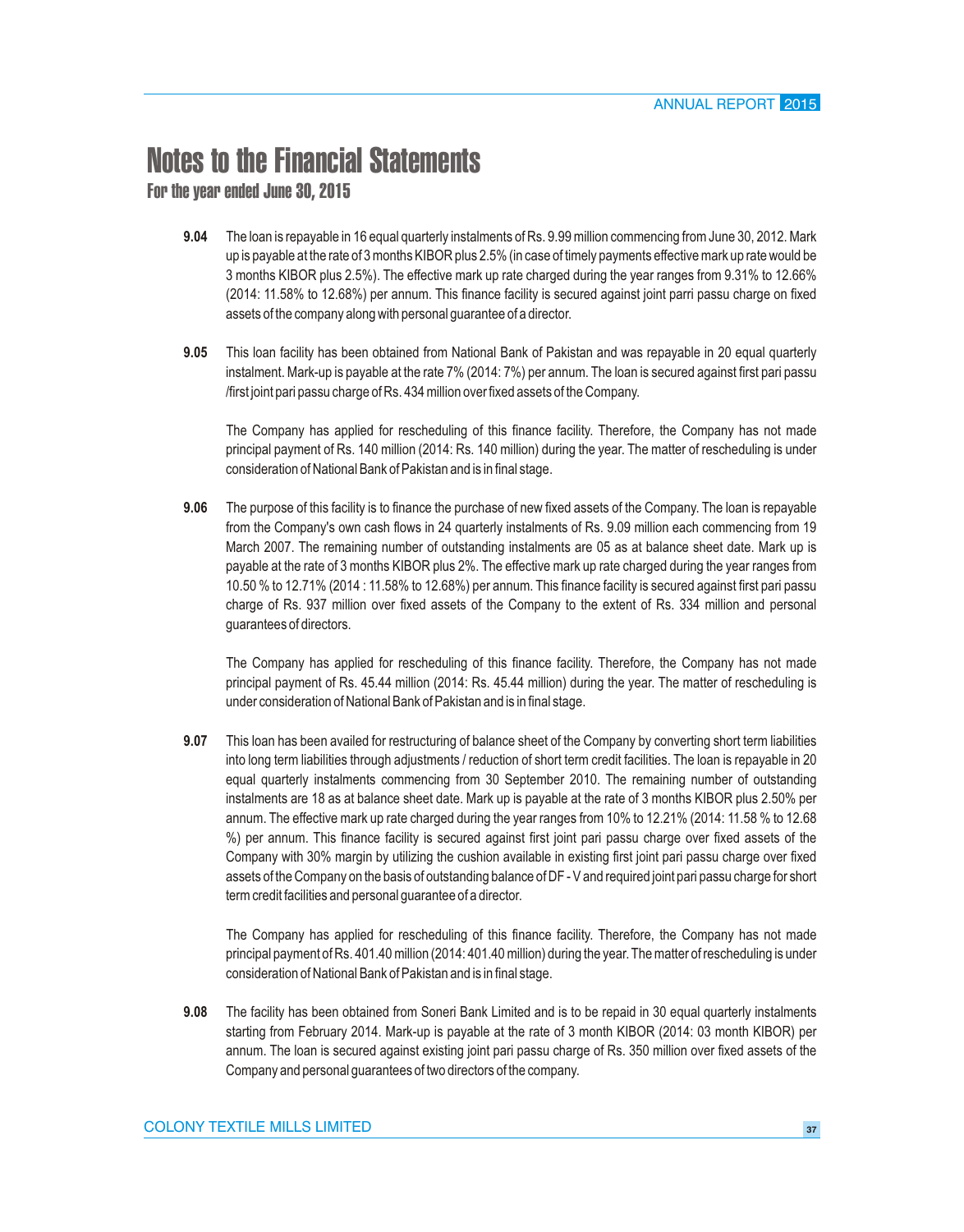For the year ended June 30, 2015

- **9.09** The purpose of this facility is restructuring/ rescheduling of existing principal liability outstanding against DF, TF-1, TF-2 and acceptance inland to the tune of Rs. 809.63 million. Loan is repayable in 75 monthly instalments of Rs. 10.8 million starting from 31 March 2012. The remaining number of outstanding instalments are 45. Mark up is payable at the rate 3 month KIBOR. The effective mark-up rate charged during the year ranges from 8% to 10.21% (2014: 9.03% to 10.17%) per annum. The loan is secured against joint pari passu charge of Rs. 423.50 million over land situated at Mahal Muzaffarabad along with all present and future fixed assets. RM of Rs. 5 million & EM of Rs. 400 Million over plot located at Garden Town Sher Shah Road Multan valuing Rs. 263 million. Special hypothecation charge of Rs. 559.38 million over plant and machinery imported through the bank.
- **9.10** The purpose of this facility is restructuring of overdue mark up. Loan is repayable in monthly instalments commencing from 31 March 2012 and maturing on 31 January 2021. The remaining number of outstanding instalments are 71. No mark up is payable on this facility.
- **9.11** The purpose of this facility is restructuring of loan facility TF-1 and TF-III as on 31 March 2014 amounting to Rs. 2,401.09 million and 841.90 million respectively. The loan is repayable on quarterly basis in 10 years from 31 March 2014 to 31 December 2023. Mark-up is payable at the rate of 7% or cost of funds (COF) less administrative cost of preceding quarter. This facility is collaterally secured against first Joint pari passu charge over the fixed assets (including land, building, plant and machinery) of the company of Rs. 4,720 Million, Joint pari Passu charge over current assets of the company for Rs. 814 Million, ranking charge over current assets of the company for Rs. 130 million, pledge of 15,862,960 shares of Imperial Sugar Limited and personal guarantee of one director with his personal net worth statement.
- **9.12** These facilities have been obtained from Bank of Punjab with restructuring w.e.f. 1st July 2014 . The loan is repayable in 60 quarterly instalments commencing from September 30, 2014. This facility is created by merging term finance I and III with final maturity on June 30, 2029. Mark-up is payable at cost of funds (COF) less administrative cost of preceding quarter (2014: 3 months average ask KIBOR) per annum. These facilities are secured by:
	- joint pari passu charge over the fixed assets of the Company for Rs. 5,266 million,
	- exclusive mortgage charge on the Company's land of Rs. 5,266 million,
	- joint pari passu charge over the current assets of the Company of Rs. 333 million,
	- ranking charge over the current assets of the Company for Rs. 534 million,

- pledge of shares of Imperial Sugar Limited held by director of the Company, Personal guarantee of a director of the Company.

**9.13** This facility has been obtained from Saudi Pak Industrial and Agricultural Investment Company Limited and is repayable in 36 monthly instalments, commencing from April 2014. Mark-up is payable @ 3 month KIBOR plus 2.5% (2014: 3 month KIBOR plus 2.5 %) per annum. The loan is secured against existing joint pari passu charge of Rs. 94 million over fixed assets of the company and personal guarantee of a director.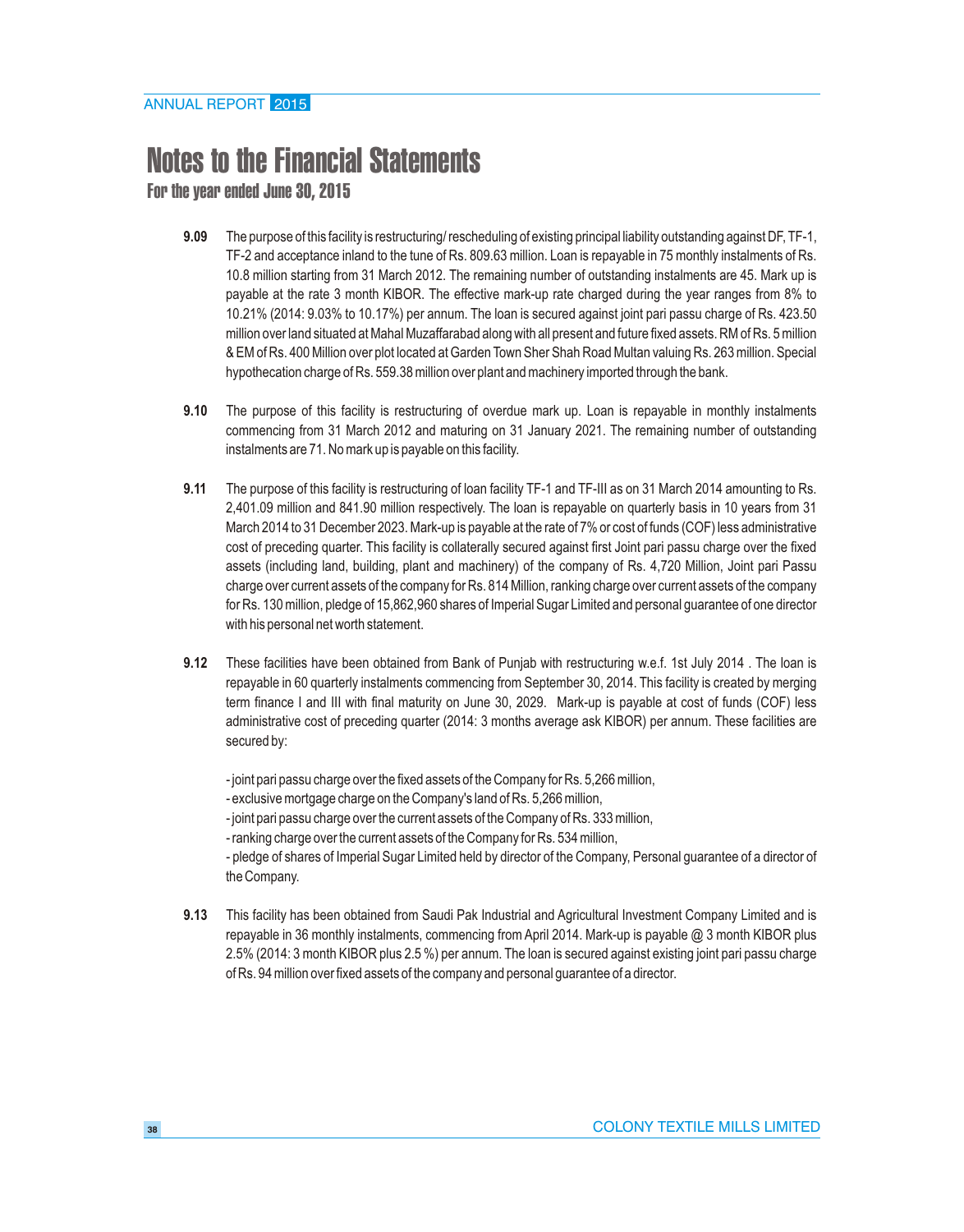For the year ended June 30, 2015

| 10. | DIRECTORS' SUBORDINATED LOAN | 2015<br>(Rupees in "000") | 2014               |
|-----|------------------------------|---------------------------|--------------------|
|     | Directors' subordinated loan | 120,000<br>120,000        | 120,000<br>120,000 |

**10.01** This is unsecured and interest free loan obtained from sponsor director, and is not repayable within next twelve months from the balance sheet date. This loan is subordinated to The Bank of Punjab, Standard Chartered Bank Limited, Meezan Bank Limited and Faysal Bank Limited.

| 2015 |                   | 2014 |
|------|-------------------|------|
|      | (Rupees in "000") |      |

### **11. LIABILITIES AGAINST ASSETS SUBJECT TO FINANCE LEASE**

| Present value of minimum lease payments | 64.178   | 86.361   |
|-----------------------------------------|----------|----------|
| Less: Current portion                   | (26.665) | (35.780) |
|                                         | 37.513   | 50,581   |

**11.01** These represent machinery under sale and lease back agreements. The principal plus financial charges are payable over the lease period in quarterly instalments as per respective agreements ending in the month of June 2020. The liability as at balance sheet date represents the present value of total minimum lease payments discounted at 7.99 % to 14.71 % per annum being the interest rates implicit in leases. The purchase option is available to the Company on payment of last instalment and surrender of deposit at the end of lease period and the Company intends to exercise this option. Reconciliation of minimum lease payments and their present values is given below:

|                                                                                                                         | 2015                                     | 2014                                       |
|-------------------------------------------------------------------------------------------------------------------------|------------------------------------------|--------------------------------------------|
|                                                                                                                         | (Rupees in "000")                        |                                            |
| The amount of future payments and the years in<br>which these will become due are:                                      |                                          |                                            |
| Not later than one year<br>Later than one year but not later than five years<br>Later than five years                   | 32,487<br>43,489<br>75,976               | 43,891<br>57,222<br>6,302<br>107,415       |
| Less: Financial charges allocated to future periods<br>Present value of minimum lease payments<br>Less: Current portion | (11,798)<br>64,178<br>(26,665)<br>37,513 | (21, 054)<br>86,361<br>(35, 780)<br>50,581 |
| 11.02 Present value of minimum lease payments                                                                           |                                          |                                            |
| Due not later than one year<br>Due later than one year but not later than five years<br>Later than five years           | 26,665<br>37,513<br>64,178               | 35,780<br>44,662<br>5,919<br>86,361        |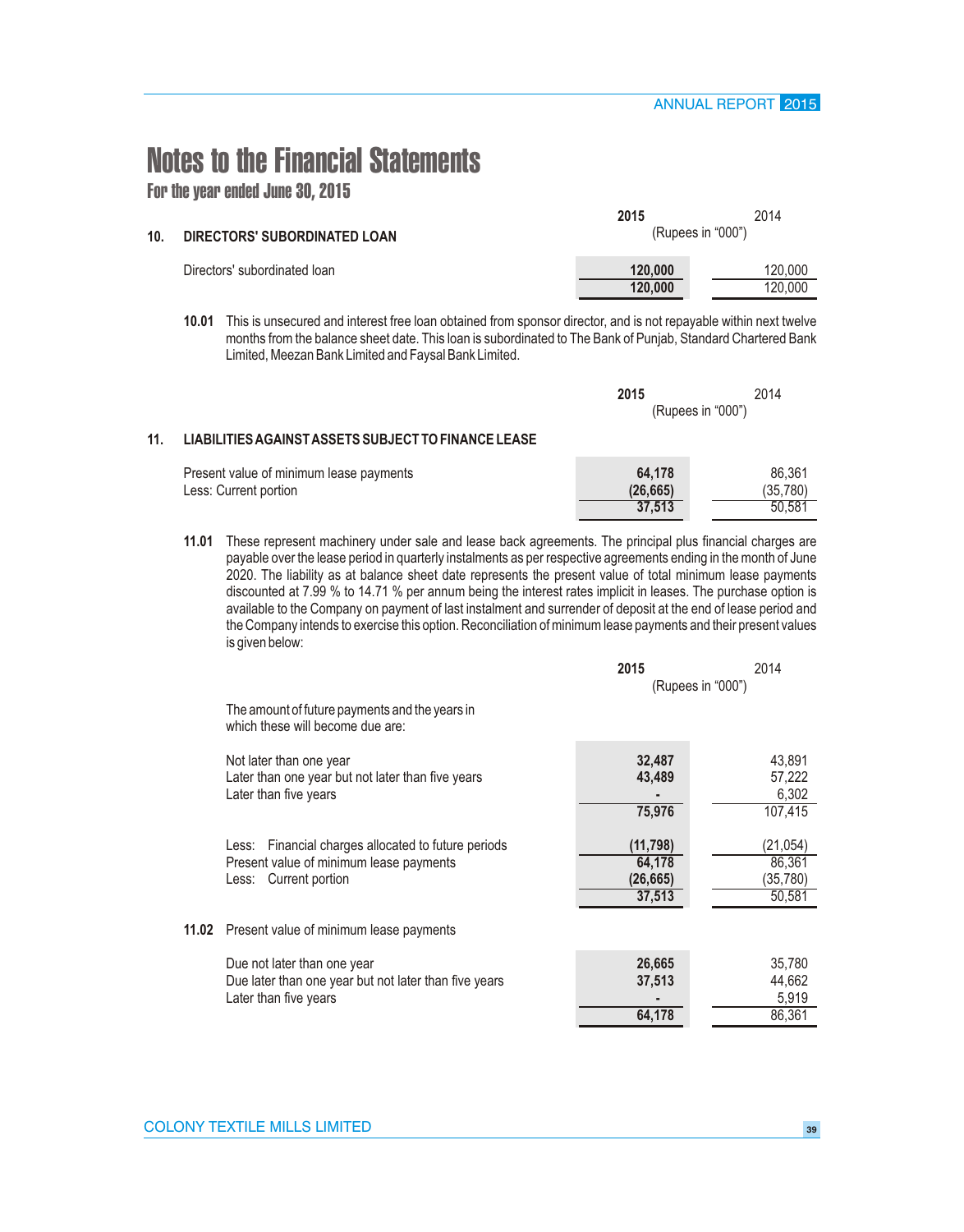For the year ended June 30, 2015

| 12. |       | <b>DEFERRED LIABILITIES</b>                                                                                                                                                                                                                                                                                                                                                                                                                                                                                                                                      | <b>Notes</b>            | 2015<br>(Rupees in "000")                                                                   | 2014                                                                              |
|-----|-------|------------------------------------------------------------------------------------------------------------------------------------------------------------------------------------------------------------------------------------------------------------------------------------------------------------------------------------------------------------------------------------------------------------------------------------------------------------------------------------------------------------------------------------------------------------------|-------------------------|---------------------------------------------------------------------------------------------|-----------------------------------------------------------------------------------|
|     |       | Deferred taxation<br>Deferred mark up<br>Staff retirement benefits                                                                                                                                                                                                                                                                                                                                                                                                                                                                                               | 12.01<br>12.02<br>12.03 | 49,554<br>2,199,009<br>22,287<br>2,270,850                                                  | 2,122,388<br>40,117<br>2,162,505                                                  |
|     | 12.01 | <b>Deferred taxation</b>                                                                                                                                                                                                                                                                                                                                                                                                                                                                                                                                         |                         |                                                                                             |                                                                                   |
|     |       | Deferred taxation comprises of the following:<br>Deferred tax liability on taxable temporary differences<br>in respect of the following:<br>- Accelerated tax depreciation allowance<br>Deferred tax asset on deductible temporary differences<br>in respect of the following:<br>- Unused tax losses to the extent of<br>available taxable temporary differences<br>- Finance lease liabilities<br>- Minimum tax available for carry forward<br>- Provision for stores, spares and loose tools<br>- Provision for doubtful debts<br>- Staff retirement benefits |                         | 1,509,968<br>1,074,348<br>12,528<br>367,036<br>1,271<br>880<br>4,351<br>1,460,414<br>49,554 | 1,495,376<br>1,209,989<br>17,099<br>257,233<br>877<br>2,476<br>7,702<br>1,495,376 |
|     | 12.02 | Deferred mark up                                                                                                                                                                                                                                                                                                                                                                                                                                                                                                                                                 |                         |                                                                                             |                                                                                   |
|     |       | Opening balance<br>Provision during the year                                                                                                                                                                                                                                                                                                                                                                                                                                                                                                                     |                         | 4,209,295<br>141,790<br>4,351,085                                                           | 3,203,200<br>1,006,095<br>4,209,295                                               |
|     |       | Less: paid during the year<br>Present value adjustment                                                                                                                                                                                                                                                                                                                                                                                                                                                                                                           |                         | 3,800<br>4,347,285<br>2,148,276                                                             | 4,209,295<br>2,086,907                                                            |
|     |       |                                                                                                                                                                                                                                                                                                                                                                                                                                                                                                                                                                  |                         | 2,199,009                                                                                   | 2,122,388                                                                         |

It represents mark up deferred by Faysal Bank Limited, KASB Bank Limited, Soneri Bank Limited and Bank of Punjab. It is payable starting from 30 September 2013 and maturing on 30 June 2029.

This deferred mark-up has been discounted using effective rate of interest and classified separately in non current liabilities and profit and loss account.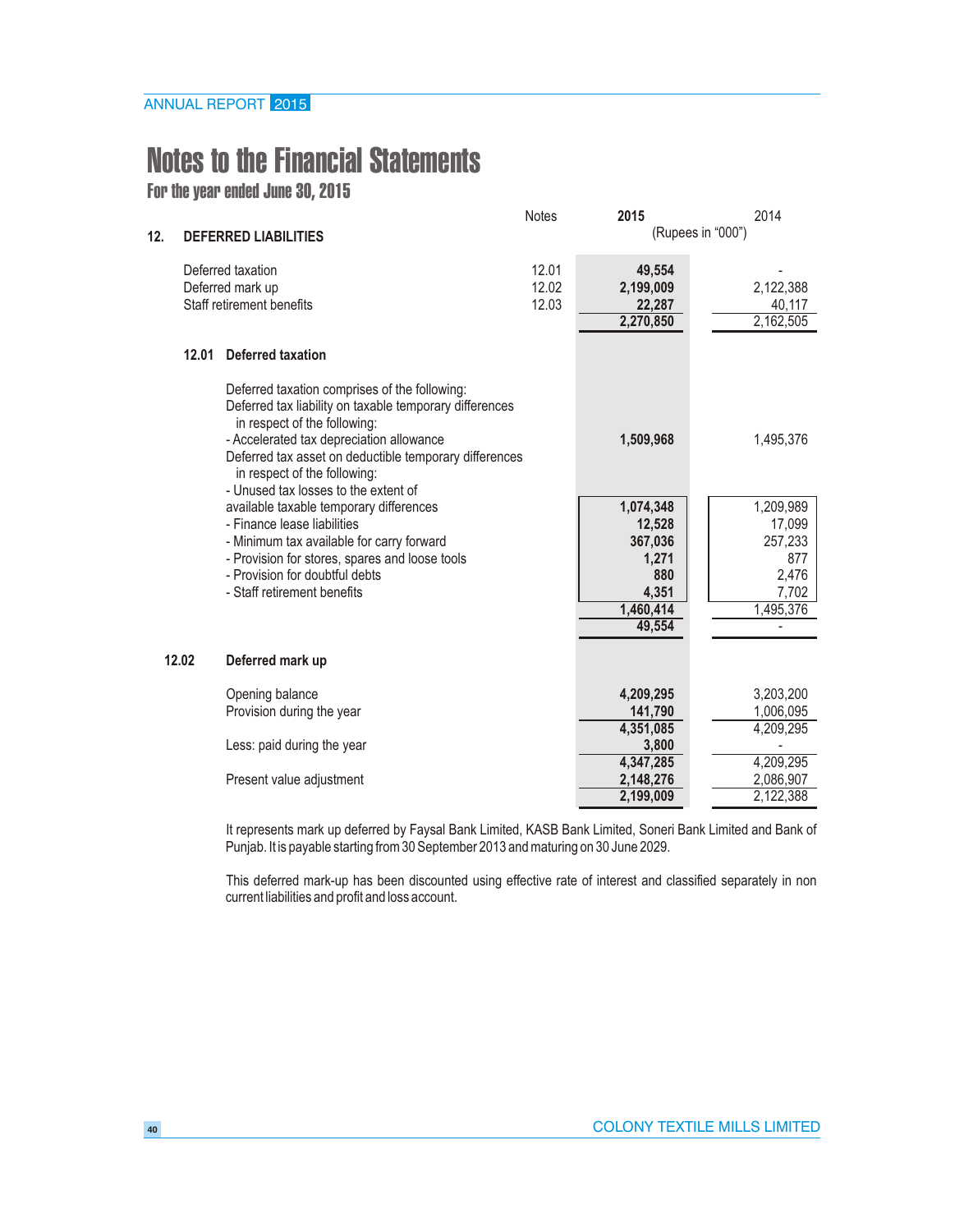For the year ended June 30, 2015

| 12.03 |     | Staff retirement benefits - unfunded gratuity scheme                                                                                   | 2015                                | 2014<br>(Rupees in "000")              |
|-------|-----|----------------------------------------------------------------------------------------------------------------------------------------|-------------------------------------|----------------------------------------|
|       | (a) | Reconciliation of amounts recognized<br>in the balance sheet:                                                                          |                                     |                                        |
|       |     | Present value of defined benefit obligation                                                                                            | 22,287                              | 40,117                                 |
|       |     | Net liability at the end of the year                                                                                                   | 22,287                              | 40,117                                 |
|       | (b) | <b>Movement in net liability</b>                                                                                                       |                                     |                                        |
|       |     | Net liability at beginning of the year<br>Charge for the year<br>Remeasurements chargeable in OCI                                      | 40,117<br>35,806<br>75,923          | 34,755<br>53,254<br>88,009<br>(1, 426) |
|       |     | Benefits paid during the year<br>Net liability at end of the year                                                                      | (53, 636)<br>22,287                 | (46, 466)<br>40,117                    |
|       | (c) | Changes in the present value of defined<br>benefit obligation                                                                          |                                     |                                        |
|       |     | Defined benefit obligation at beginning of the year<br>Current service cost<br><b>Interest Cost</b>                                    | 40,117<br>34,445<br>1,361<br>75,923 | 34,755<br>52,045<br>1,209<br>88,009    |
|       |     | Remeasurements chargeable in OCI<br>Benefits paid during the year<br>Present value of defined benefit obligation<br>at end of the year | (53, 636)<br>22,287                 | (1,426)<br>(46, 466)<br>40,117         |
|       | (d) | Charge for the year                                                                                                                    |                                     |                                        |
|       |     | Current service cost<br><b>Interest Cost</b>                                                                                           | 34,445<br>1,361<br>35,806           | 52,045<br>1,209<br>53,254              |
|       |     |                                                                                                                                        | 2015                                | 2014                                   |
|       | (e) | The principal assumptions used in the actuarial<br>valuation are as follows:                                                           |                                     |                                        |
|       |     | Discount rate                                                                                                                          | 13.25%                              | 13.25%                                 |
|       |     | Expected rate of increase per annum in future salaries                                                                                 | 12.25%                              | 12.25%                                 |
|       |     | Expected average remaining working life of employees                                                                                   | 4 years                             | 5 years                                |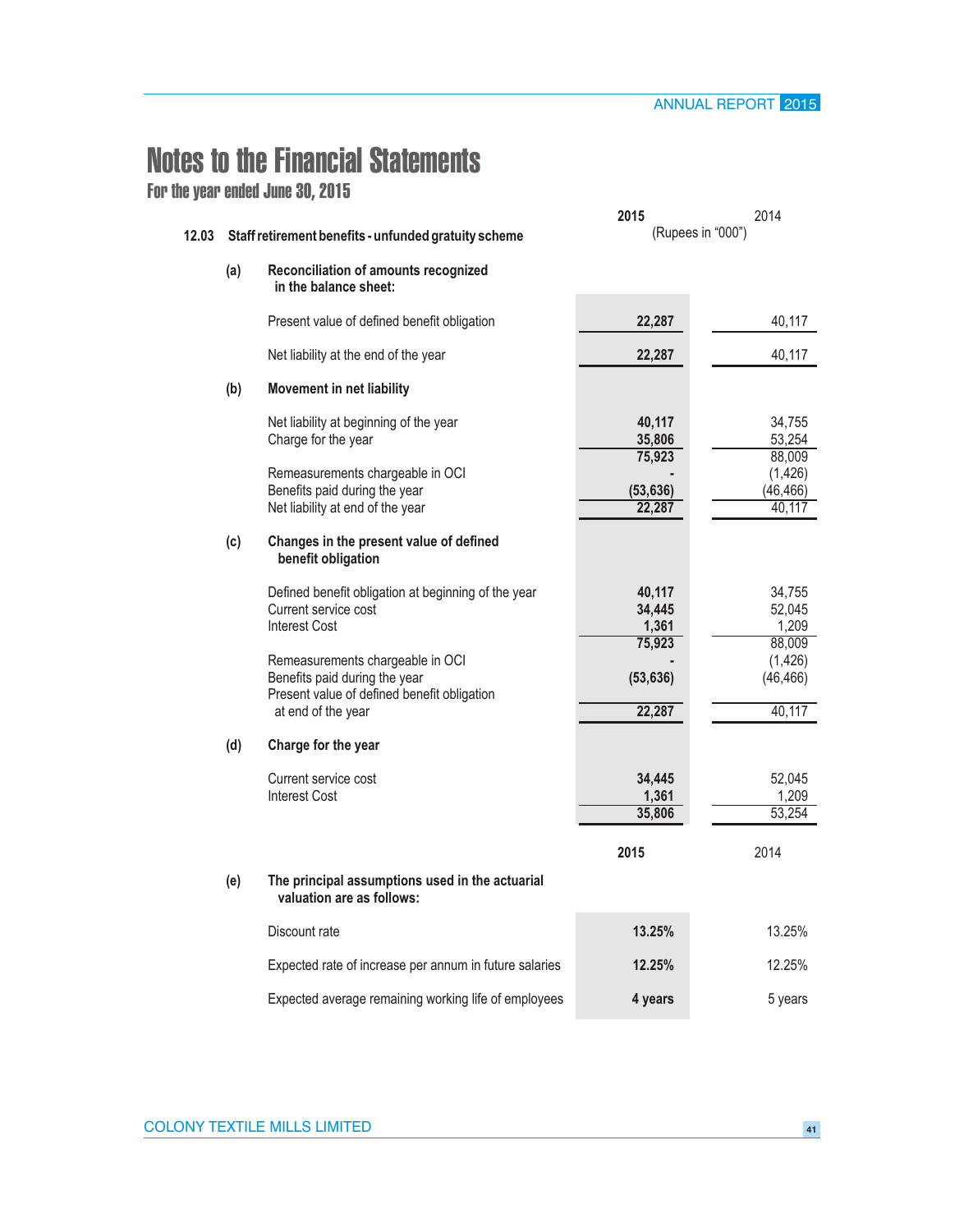For the year ended June 30, 2015

#### **Mortality rate**

The rates assumed were based on the EFU 61-66 mortality table.

#### **Sensitivity analysis for actuarial assumptions**

The following table summarizes how the net defined benefit obligation at the end of the reporting period would have increased/ (decreased) as a result of change in respective assumptions.

|                             | Change in<br><b>Assumptions</b> | <b>Increase</b> | <b>Decrease</b> |  |
|-----------------------------|---------------------------------|-----------------|-----------------|--|
|                             |                                 |                 |                 |  |
| Discount rate               | $1\%$                           | 36,877          | 43,803          |  |
| Increase in future salaries | 1%                              | 44.110          | 36,531          |  |

A change in expected remaining working lives of employees is not expected to have a material impact on the present value of defined benefit obligation. Accordingly, the sensitivity analysis for the same has not been carried out.

The sensitivity analysis presented above may not be representative of the actual change in the defined benefit obligation as it is unlikely that the change in assumptions would occur in isolation of one another as some of the assumptions may be correlated. Furthermore, in presenting the above sensitivity analysis, the present value of defined benefit obligation as at the reporting date has been calculated by using projected unit credit method, which is the same as that applied in calculating the defined benefit obligation to be recognized in these financial statements.

Effects of retrospective application of change in accounting policy are as follows:

#### **Risk factors**

The defined benefit plan exposes the Company to the following actuarial risks:

#### **Interest risk**

The discount rate used in determination of present value of defined benefit obligation has been determined by reference to market yield at the reporting date on Pakistan Investment Bonds since there is no deep market in long term corporate bonds in Pakistan. An increase in market yield resulting in a higher discount rate will decrease in the defined benefit liability.

### **Longevity risk**

The present value of defined benefit obligation is calculated by reference to the best estimate of the expected remaining working lives of the employees. An increase in the expected remaining working lives will increase the defined benefit obligation. However, the increase is not expected to be material.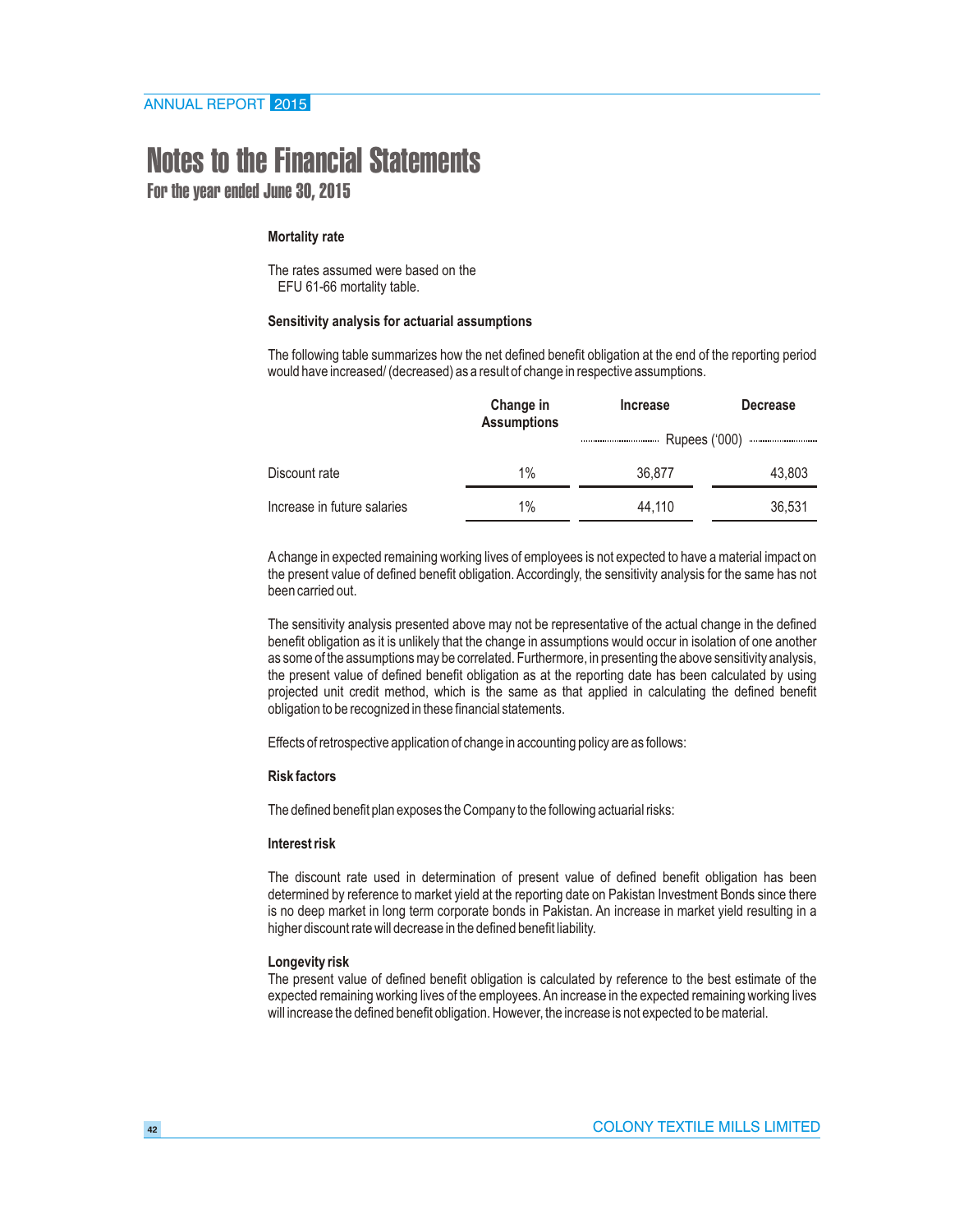For the year ended June 30, 2015

#### **Salary risk**

The present value of defined benefit obligation is calculated by reference to future salaries of employees. An increase in salary of employees will increase the defined benefit obligation.

|     |                                                                                | 2015               | 2014               |
|-----|--------------------------------------------------------------------------------|--------------------|--------------------|
|     |                                                                                |                    | (Rupees in "000")  |
| 13. | <b>TRADE AND OTHER PAYABLES</b>                                                |                    |                    |
|     |                                                                                |                    |                    |
|     | Trade creditors - Local - Unsecured but considered good<br>Accrued liabilities | 674,585<br>439,085 | 516,965<br>378,214 |
|     | <b>Bills payables</b>                                                          | 583,769            | 437,455            |
|     | Advance from customer                                                          | 169,280            | 44,224             |
|     | Withholding tax payable                                                        | 90,687             | 73,950             |
|     | Unclaimed dividend                                                             | 1,328              | 1,328              |
|     | <b>Others</b>                                                                  | 6,624              | 47,482             |
|     |                                                                                | 1,965,358          | 1,499,618          |

**13.01** Bills payable include overdue amount of Rs. 288.99 (2014: 288.99) million payable to National Bank of Pakistan.

| <b>14. SHORT TERM BORROWINGS</b> | 2015      | 2014<br>(Rupees in "000") |
|----------------------------------|-----------|---------------------------|
| Banking companies - secured      | 4,315,040 | 4,495,475                 |

- **14.01.** Short term borrowings are available from banking companies under mark-up arrangements. The rates of mark up range from 7.21% to 14.64% per annum (2014: 9.03% to 14.75%). These are secured against pledge / hypothecation of stock-in-trade, hypothecation of stores and spares, lien over import / export documents, pari passu charge over present and future current assets of the Company.
- **14.02** From the total aggregate short term facilities of Rs. 4,495.88 million (2014: 4,495.88 million), the amount of Rs. 180.84 (2014: Rs. 0.405) million remained unutilized as at 30 June 2015.

| 15. | <b>ACCRUED MARK UP</b>                                                                              | 2015<br>(Rupees in "000")                | 2014                                    |
|-----|-----------------------------------------------------------------------------------------------------|------------------------------------------|-----------------------------------------|
|     | Accrued mark up on:                                                                                 |                                          |                                         |
|     | Long term financing<br>Liabilities against assets subject to finance lease<br>Short term borrowings | 395,462<br>9.345<br>768,192<br>1,172,999 | 423.789<br>17.517<br>507,500<br>948,806 |
| 16. | <b>CURRENT PORTION OF LONG TERM LIABILITIES</b>                                                     |                                          |                                         |
|     | Long term financing<br>Liabilities against assets subject to finance lease                          | 995,122<br>26,665<br>1,021,787           | 1,670,068<br>35,780<br>1,705,848        |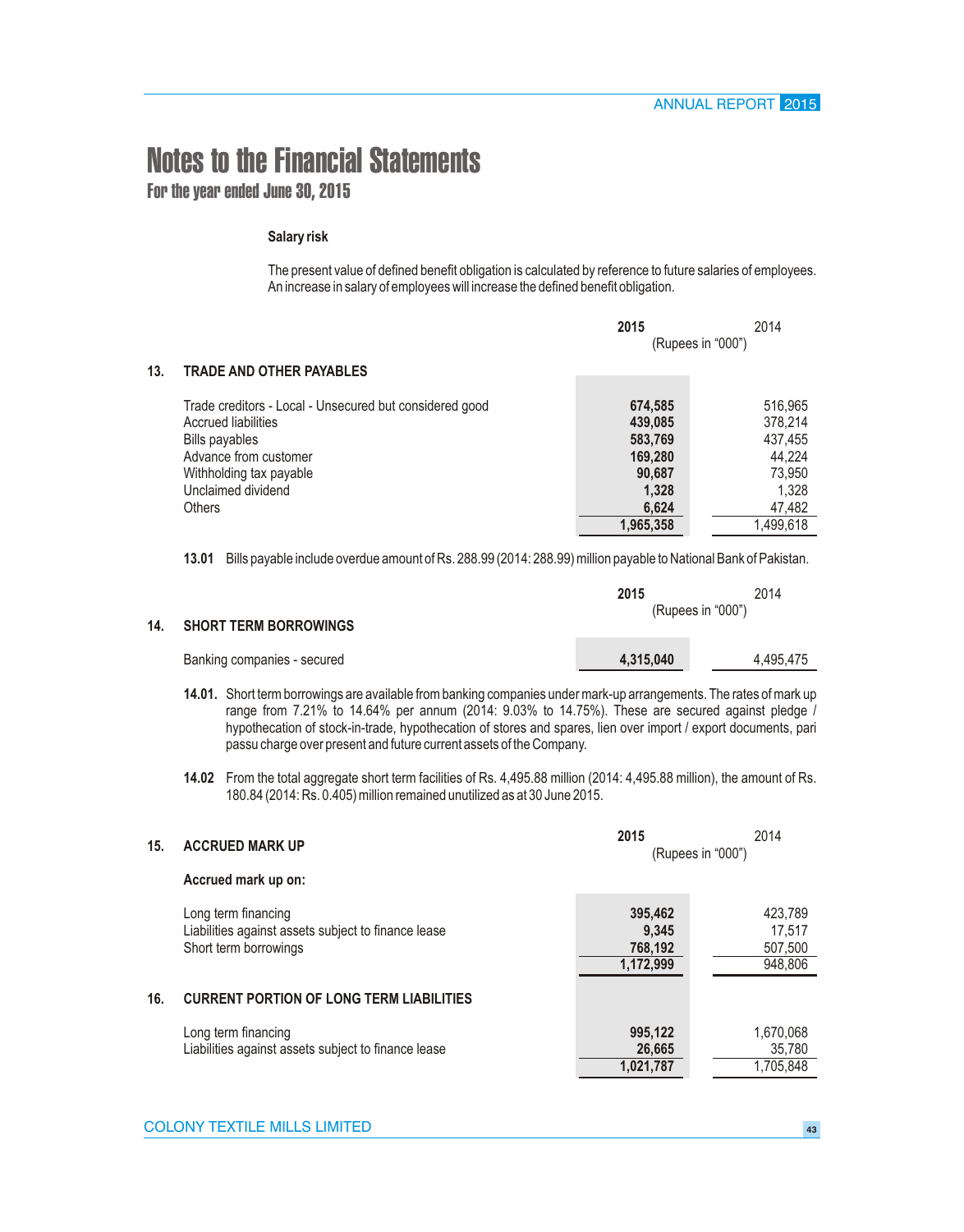For the year ended June 30, 2015

**16.01** Current portion of long term financing includes principal installments amounting to Rs. 738 (2014: 586.85) million which became due for reasons as disclosed in note 9.

|     |                                                 | 2015<br>(Rupees in "000") | 2014    |
|-----|-------------------------------------------------|---------------------------|---------|
| 17. | <b>PROVISION FOR TAXATION</b>                   |                           |         |
|     | Opening balance                                 | 226,743                   | 146,980 |
|     | Add: Taxation - current                         | 163,736                   | 200,600 |
|     |                                                 | 390,479                   | 347,580 |
|     | Less: Tax payments /adjustments during the year | 226,743                   | 120,837 |
|     |                                                 | 163,736                   | 226,743 |

### **18. CONTINGENCIES AND COMMITMENTS**

#### **Contingencies**

- **18.01** Multan Electric Power Company Limited (MEPCO), taken-over by WAPDA in May 1981, had served notice on the Company under Martial Law Regulation No. 125 of 1972 for payment of Rs. 15.69 million on account of cost of two transformers and grid-station along with benefits derived and interest accrued thereon up to April 1981 as against a liability of Rs. 1.10 million admitted by MEPCO in the written statements filed by it in the civil suit instituted by the Company before the Senior Civil Judge, Lahore. The Company challenged the illegal proceedings through a writ petition in the Lahore High Court which is at the stage of intra-court appeal pending before the Lahore High Court, Multan Bench and in which a stay order has been issued against a bank guarantee of Rupees 1.10 million arranged by the Company. MEPCO on the other hand owes to the Company Rupees 1.445 million (including unpaid dividend and interest thereon not incorporated in these financial statements). A suit has been filed by the Company for recovery of balance amount which is pending with the Court of Senior Civil Judge, Lahore.
- **18.02** The Collectors of Customs, Sales Tax and Central Excise, in preceding year raised a demand of Rs. 2.25 million relating to inadmissible input tax claim of sales tax on sui gas bills, transformers and high power cables. In addition to the above, the Collector also raised demand of sales tax on inadmissible input tax on electricity bills amounting to Rs. 1.52 million. The Company has filed an appeal with Customs, Excise and Sales Tax Appellate Tribunal against the aforementioned orders which is still pending adjudication with the Tribunal. The Company has deposited Rs. 1.102 million against demand raised by the Collector in respect of inadmissible input tax on electricity, under the directions of the Tribunal. The Company has deposited Rs. 0.56 million as one-fourth of the demand of Rs. 2.25 million raised in respect of other issues. The case is pending adjudication with the Tribunal and the Company expects a favourable outcome in this regard.
- **18.03** The Company imported textile machinery availing exemptions from customs duty and sales tax on import thereof under S.R.Os. 554(I)/97, 987 (I)/99, and 439(I)/2001. The Company has submitted indemnity bonds to the customs authorities in this regard. In case, the conditions of above mentioned S.R.Os are violated, the amount of customs duty and sales tax exempted aggregating Rs. 89.51 million shall be recovered along with such penalties imposed in this regard under section 202 of the Customs Act, 1969. The conditions of the said SRO vis-à-vis export of 50% of additional production during first three years and 60% of the additional production during subsequent two years has been complied with. Audit of first three years has been conducted by the department and has given compliance certificate and audit of second period is in the process. Since all the conditions have been complied with, no liability will accrue in this respect.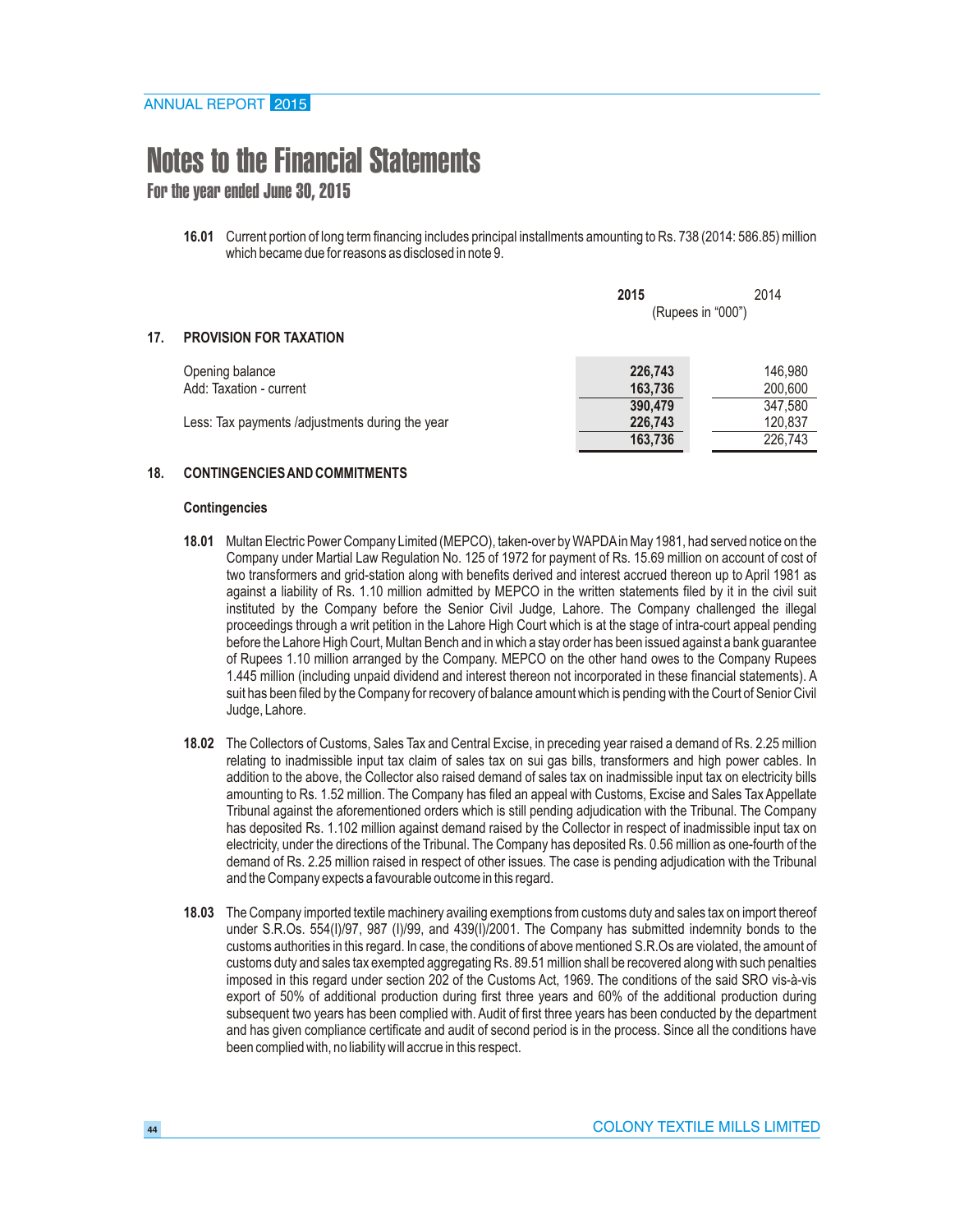For the year ended June 30, 2015

- **18.04** In 1981, the Company issued non-convertible debentures to a consortium of banks and financial institutions. Subsequently, under authority of State Bank of Pakistan's circular No.19 dated June 05, 1997, the Company arrived on a settlement with all but one lender, State Life Insurance Corporation of Pakistan (SLIC), for its share of less than Rs. 01 million. On a petition by the Company, the Lahore High Court, Lahore, decreed the case in favour of the Company. However SLIC has filed an intra-court appeal against which the Company expects a favourable outcome.
- **18.05** The Company filed a suit in the Court of Civil Judge, Multan for recovery of Rs.2.49 million from Cotton Trading Corporation of Pakistan Limited on account of loss of profit, damages and shortages caused due to nationalization of Model Ginning & Oil Mills Limited. In 1996, the Court issued a decree in favour of the Company for Rs. 1.30 million along with interest at the rate of 7% per annum to be calculated from the date of institution of the suit until the date of realization of the decreed amount. The Company, however, has not accepted the said decision and filed a writ petition with the Lahore High Court, Multan Bench which is pending for adjudication.
- **18.06** The Company has filed an appeal before the Appellate Tribunal, Customs, Central Excise & Sales Tax, Lahore under Section 46 of the Sales Tax Act, 1990 against rejection of its refund claim amounting to Rs. 3.21 million on account of sales tax paid on processed fabrics, by the Collector of Customs, Central Excise & Sales Tax (Appeals) Lahore.
- **18.07** Bank guarantees amounting to Rs. 289.934 (2014 Rs. 274.70 million).

|                                                        | 2015 | 2014<br>(Rs. in Million) |
|--------------------------------------------------------|------|--------------------------|
| <b>Commitments</b>                                     |      |                          |
| Under letters of credit for the import of raw material | 9.90 | 64.01                    |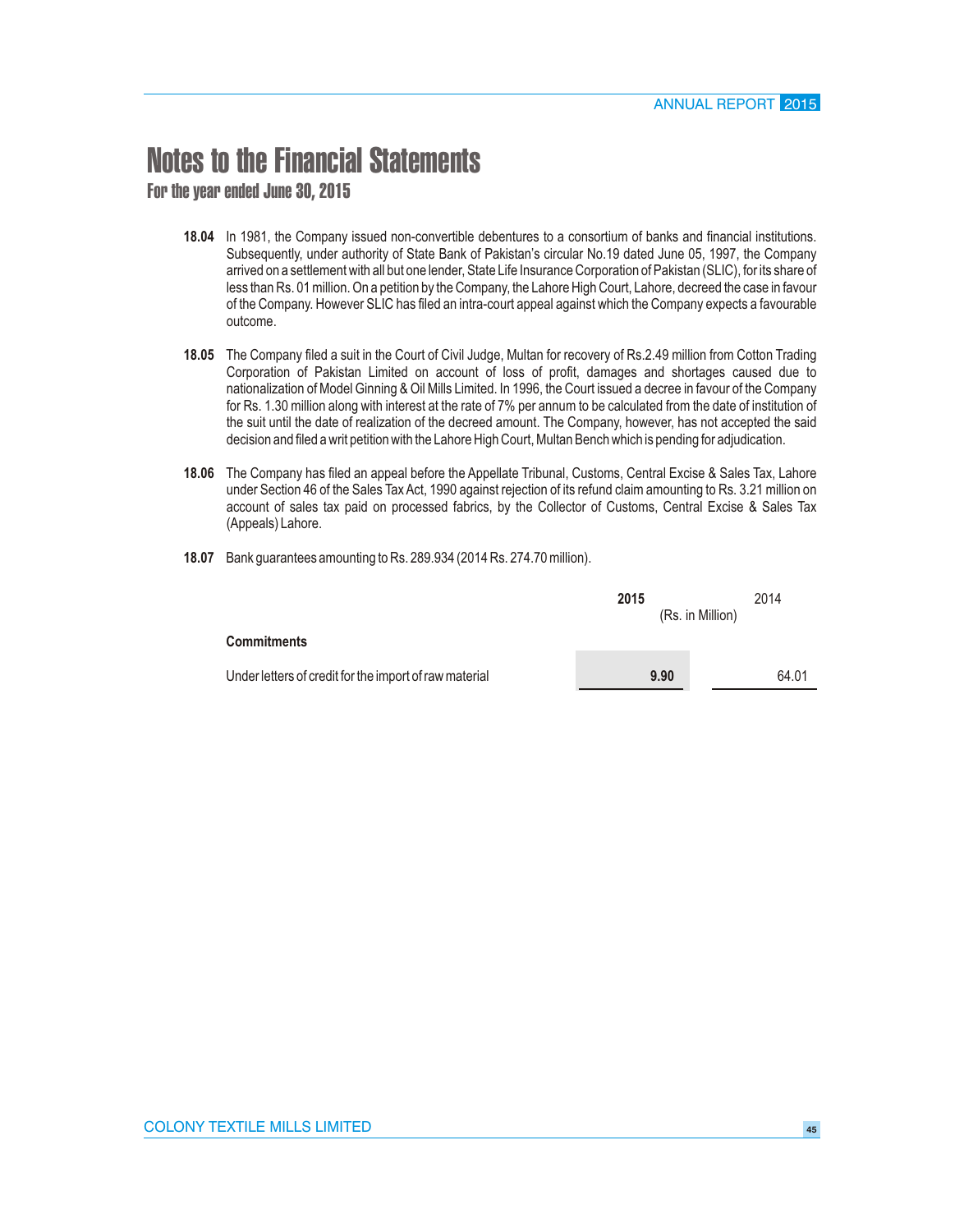**46**

### Notes to the Financial Statements

For the year ended June 30, 2015

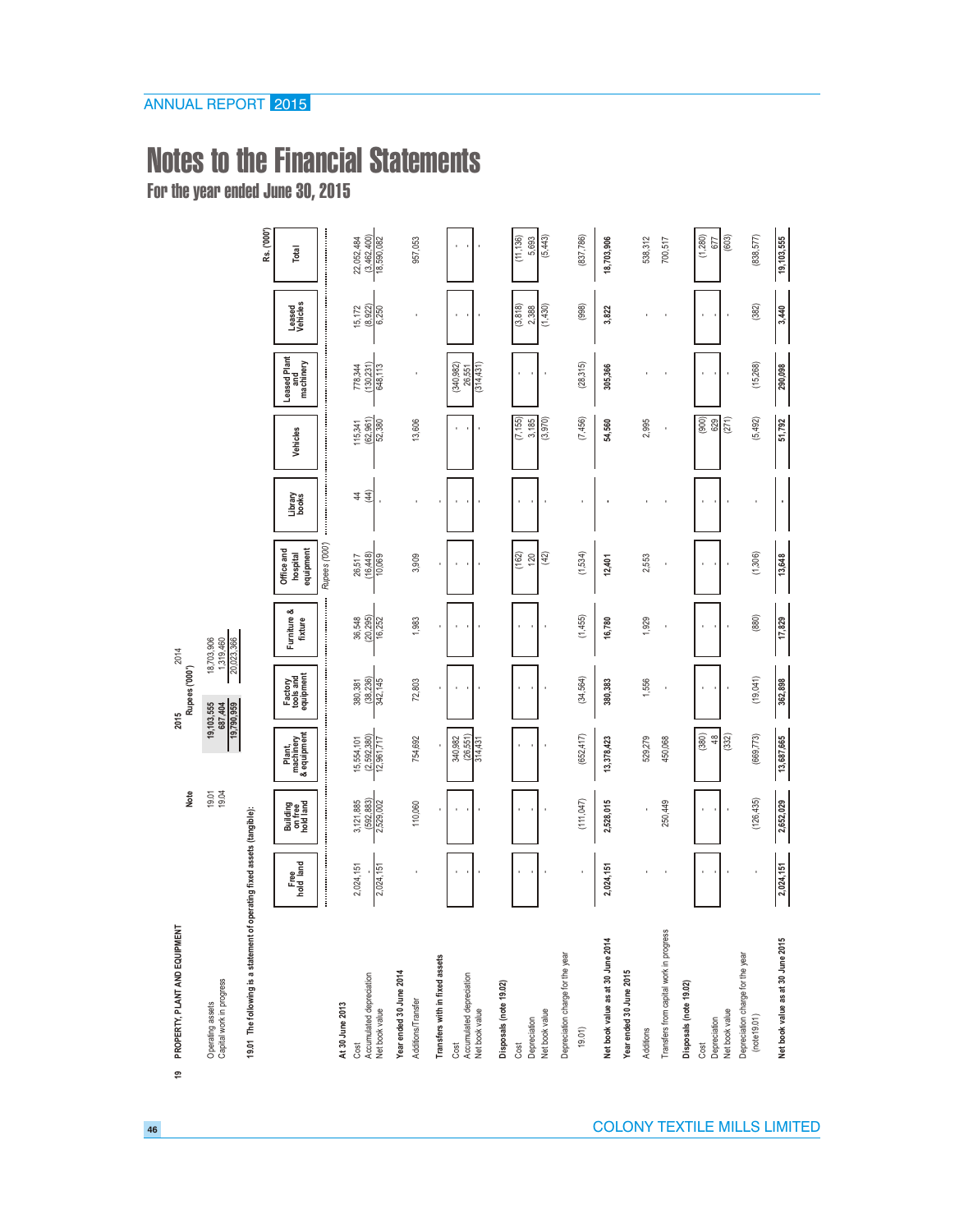|       |                                                                                                                    | Free<br>hold land | hold land<br>Building<br>on free          | & equipment<br>machinery<br>Plant, | Factory<br>tools and<br>equipment | Furniture &<br>fixture    | Office and<br>equipment<br>hospital | Library<br>books           | Vehicles                  | Leased<br>Plant and<br>machinery |
|-------|--------------------------------------------------------------------------------------------------------------------|-------------------|-------------------------------------------|------------------------------------|-----------------------------------|---------------------------|-------------------------------------|----------------------------|---------------------------|----------------------------------|
|       |                                                                                                                    |                   |                                           |                                    |                                   |                           |                                     |                            |                           |                                  |
|       | At 30 June 2014<br>Cost                                                                                            | 2,024,151         | 3,231,945                                 | 16,308,793                         | 453,184                           | 38,530                    | 30,264                              | 44                         | 121,792                   | 778,344                          |
|       | Accumulated depreciation                                                                                           |                   | $\frac{(703,930)}{2,528,015}$             | $(2,930,366)$<br>$(3,378,423)$     | (72, 800)                         | (21, 750)                 | $\frac{(17,863)}{12,401}$           | (44)                       | (67, 232)                 | (472, 978)                       |
|       | Net book value in Rupees ('000')                                                                                   | 2,024,151         |                                           |                                    | 380,383                           | 16,780                    |                                     |                            | 54,560                    | 305,366                          |
|       | Annual rates (%) of depreciation 2014                                                                              |                   |                                           |                                    |                                   |                           |                                     | 15                         |                           |                                  |
|       | At 30 June 2015                                                                                                    |                   |                                           |                                    |                                   |                           |                                     |                            |                           |                                  |
|       | Cost                                                                                                               | 2,024,151         | 3,482,394                                 | 17,287,760                         | 454,740                           | 40,459                    | 32,817                              | $\overline{4}$             | 123,887                   | 778,344                          |
|       | Accumulated depreciation                                                                                           | 2,024,151         | $\frac{(830,365)}{2,652,029}$             | $\frac{(3,600,091)}{13,687,665}$   | $\frac{(91, 841)}{362, 899}$      | $\frac{(22,630)}{17,829}$ | $\frac{(19,169)}{13,648}$           | (44)                       | $\frac{(72,095)}{51,792}$ | $\frac{(488,246)}{290,098}$      |
|       | Annual rates (%) of depreciation 2015<br>Net book value in Rupees ('000')                                          |                   |                                           |                                    |                                   |                           |                                     |                            |                           |                                  |
|       |                                                                                                                    |                   |                                           |                                    |                                   |                           |                                     |                            |                           |                                  |
| 19.01 | Depreciation charge for the year<br>has been allocated as follows:                                                 |                   |                                           | 2015                               | 2014                              |                           |                                     |                            |                           |                                  |
|       |                                                                                                                    |                   |                                           |                                    |                                   |                           |                                     |                            |                           |                                  |
|       | Administrative Expenses<br>Cost of Sale                                                                            |                   |                                           | 824,335<br>14,242                  | 826,022<br>11,764                 |                           |                                     |                            |                           |                                  |
|       |                                                                                                                    |                   |                                           | 838,577                            | 837,786                           |                           |                                     |                            |                           |                                  |
| 19.02 | DISPOSAL OF PROPERTY, PLANT & EQUIPMENT                                                                            |                   |                                           |                                    |                                   |                           |                                     |                            |                           |                                  |
|       | The following operating fixed assets with a net book value exceeding Rs. 50,000 were disposed off during the year: |                   |                                           |                                    |                                   |                           |                                     |                            |                           |                                  |
|       | COST<br><b>PARTICULARS</b>                                                                                         |                   | <b>ACCUMULATED</b><br><b>DEPRECIATION</b> | NET BOOK<br>VALUE                  |                                   | SALE PROCEEDS             | PROFIT                              | MODE OF<br><b>JISPOSAL</b> |                           | <b>BUYER'S NAME</b>              |

No impairment relating to operating fixed assets has been recognised in the current year. No impairment relating to operating fixed assets has been recognised in the current year. **19.03**

Negotiation Negotiation

Insurance claim Solo Tech

ដ**្ឋ ឌ<mark>ី</mark>ទ្រី** 

ទី ឌ<mark>ូន្ត្រី</mark><br>ខេត្ត <mark>ន</mark>ៃ

83<br>**612**<br>83<br>**62**<br>83

MLE-05-7821 Face Scanners **Rupees ('000') 2015** Rupees ('000') 201

750 380 **1,130** 7,139

479 48 **527** 1,858

| Capital work in progress             |                                                                                                                                                                                                     |                                                                                                                            |
|--------------------------------------|-----------------------------------------------------------------------------------------------------------------------------------------------------------------------------------------------------|----------------------------------------------------------------------------------------------------------------------------|
| Plant and machinery                  |                                                                                                                                                                                                     |                                                                                                                            |
| Civil work                           |                                                                                                                                                                                                     |                                                                                                                            |
| <b>Total</b>                         | 486,814<br>200,590<br>687,404                                                                                                                                                                       | 889,382<br>430,078<br>1,319,460                                                                                            |
| Movement in capital work in progress |                                                                                                                                                                                                     |                                                                                                                            |
| <b>Opening</b>                       |                                                                                                                                                                                                     |                                                                                                                            |
| Addition during the year             |                                                                                                                                                                                                     |                                                                                                                            |
|                                      |                                                                                                                                                                                                     |                                                                                                                            |
| Transferred to Operating Assets      | $\begin{array}{r} \n1,319,460 \\ \hline\n68,461 \\ 1,387,921 \\ \hline\n\end{array}$ $\begin{array}{r} \n\phantom{0}68,461 \\ \hline\n\phantom{0}37,921 \\ \hline\n\phantom{0}687,404\n\end{array}$ | $\begin{array}{r}\n 1,218,090 \\  \underline{516,243} \\  1,734,333 \\  \underline{(414,873)} \\  1,319,460\n \end{array}$ |
| Closing                              |                                                                                                                                                                                                     |                                                                                                                            |

**19.05** Charge/mortgage on fixed assets has been disclosed in respective notes. 9.05 Charge/mortgage on fixed assets has been disclosed in respective notes The company's obligation under finance lease are secured by lesser's title to the leased assets, which have a carrying amount of Rs. 293.53 (2014: Rs. 309.19 million). The company's objection under finance leased assets, which have a carrying amount of Rs. 293.53 (2014: Rs. 309.53 (2014: Rs. 309.53 Company). **19.06**

19.07 Addition in plant & machinery includes capilizition of borrowing cost of Rs. 47.5 million (2014: 28.50 million). **19.07** Addition in plant & machinery includes captiliztion of borrowing cost of Rs. 47.5 million (2014: 28.50 million).

# Notes to the Financial Statements

For the year ended June 30, 2015

**Leased Vehicles**

**Total**

22,998,400 (4,294,494) 18,703,906 24,235,949 (5,132,394) 19,103,555

 $\begin{array}{c|c|c|c|c} \hline \text{1,554} & \text{2,522} \\ \hline \text{1,551} & \text{2,522} \\ \hline \text{2,512} & \text{2,533} \\ \hline \text{3,54} & \text{1,544} \\ \hline \text{4,554} & \text{5,534} \\ \hline \end{array}$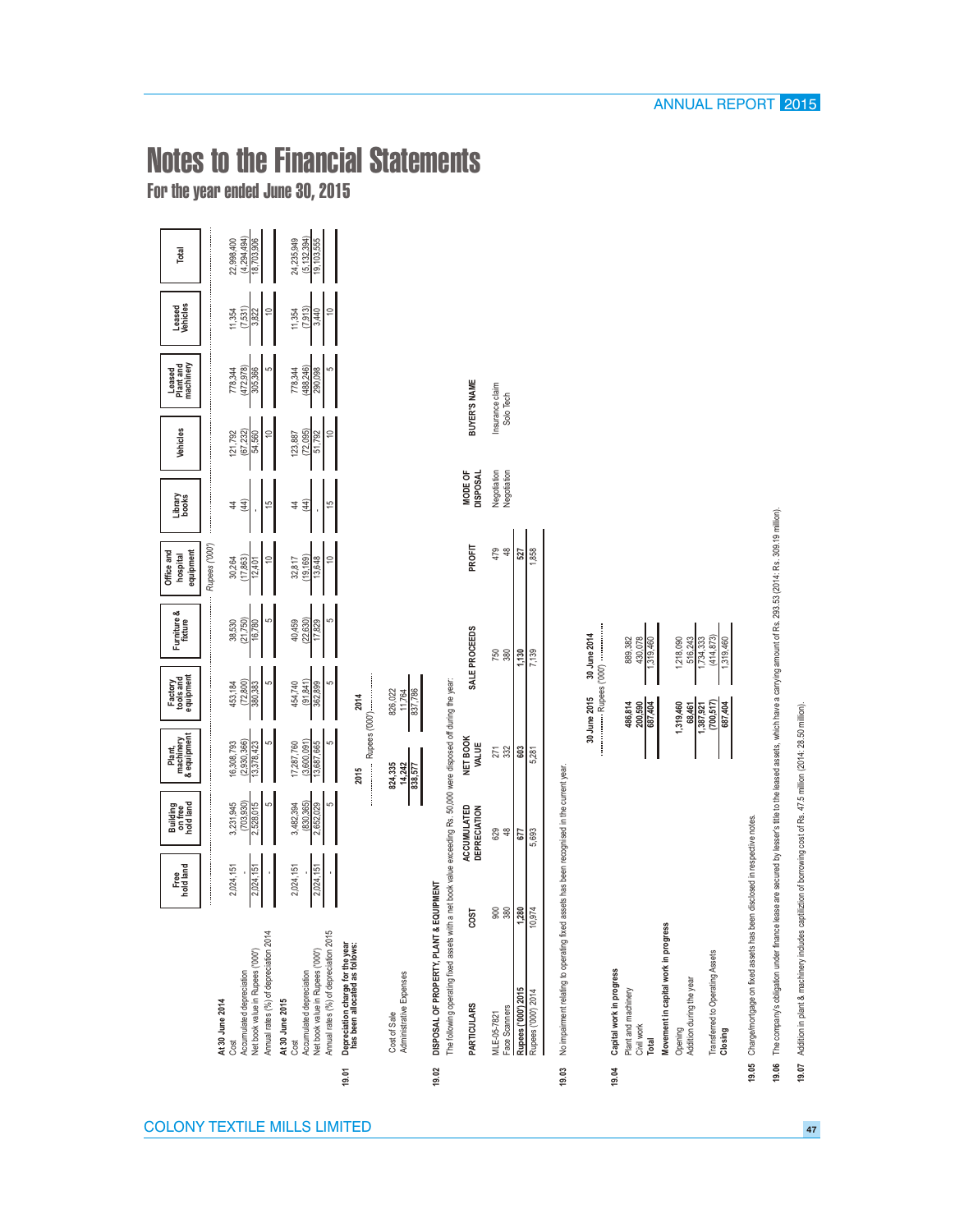For the year ended June 30, 2015

| 20. | <b>INVESTMENT PROPERTY</b>                  | 2015<br>(Rupees in "000") | 2014              |
|-----|---------------------------------------------|---------------------------|-------------------|
|     | Opening balance<br>Addition during the year | 431.615                   | 408,135<br>23,480 |
|     |                                             | 431,615                   | 431,615           |

The fair value has been arrived on the basis of a valuation carried out by Empire Enterprises (Private) Limited, an independent valuer not connected with the company and on approved panel of Pakistan Banks' Association as at 30 June 2015. The valuation was arrived at by reference to market evidence of transaction price for similar land. Previously, the valuation was carried out by Empire Enterprises (Private) Limited as at 30 June 2014.

| 21. |       | <b>LONG TERM INVESTMENTS</b>                                                                     | <b>Notes</b>                          | 2015<br>(Rupees in "000")            | 2014                                 |
|-----|-------|--------------------------------------------------------------------------------------------------|---------------------------------------|--------------------------------------|--------------------------------------|
|     |       | Investment in Imperial Sugar Mills Limited<br>(related party)<br>Investment - available for sale | 21.01<br>21.02                        | 246,441<br>1,010<br>247,451          | 289,516<br>1,086<br>290,602          |
|     | 21.01 | <b>Investment in Imperial Sugar Limited (IMSL)</b><br>- related party                            |                                       |                                      |                                      |
|     |       | At equity method - Quoted<br>Being significant influence over IMSL<br>Fully paid ordinary shares |                                       | 246,441                              | 289,516                              |
|     |       | <b>Fully paid ordinary shares</b>                                                                |                                       | 246,441                              | 289,516                              |
|     |       | Cost<br>Share of post acquisition profits<br>Carrying amount of investment                       |                                       | 100,459<br>145,982<br>246,441        | 100,459<br>189,057<br>289,516        |
|     |       | Market value per share<br>No. of shares held<br>Ownership interest                               | <b>Rupees</b><br>Number<br>percentage | 5.00<br>15,862,960<br>16.02%         | 8.77<br>15,862,960<br>16.02%         |
|     |       | Summarised financial information in respect of<br>the Company's related party is set out below:  |                                       |                                      |                                      |
|     |       | Non-current assets<br><b>Current assets</b>                                                      |                                       | 3,281,318<br>1,356,979<br>4,638,297  | 3,239,127<br>1,990,560<br>5,229,687  |
|     |       | Non-current liabilities<br><b>Current liabilities</b>                                            |                                       | 654,782<br>2,450,419<br>3,105,201    | 321,474<br>3,100,998<br>3,422,472    |
|     |       | Net assets                                                                                       |                                       | 1,533,096                            | 1,807,215                            |
|     |       | Revenue<br>Loss for the year/period<br>Company's share in IMSL's loss for the year               |                                       | 1,844,102<br>(268, 885)<br>(43, 075) | 4,397,475<br>(109, 139)<br>(17, 484) |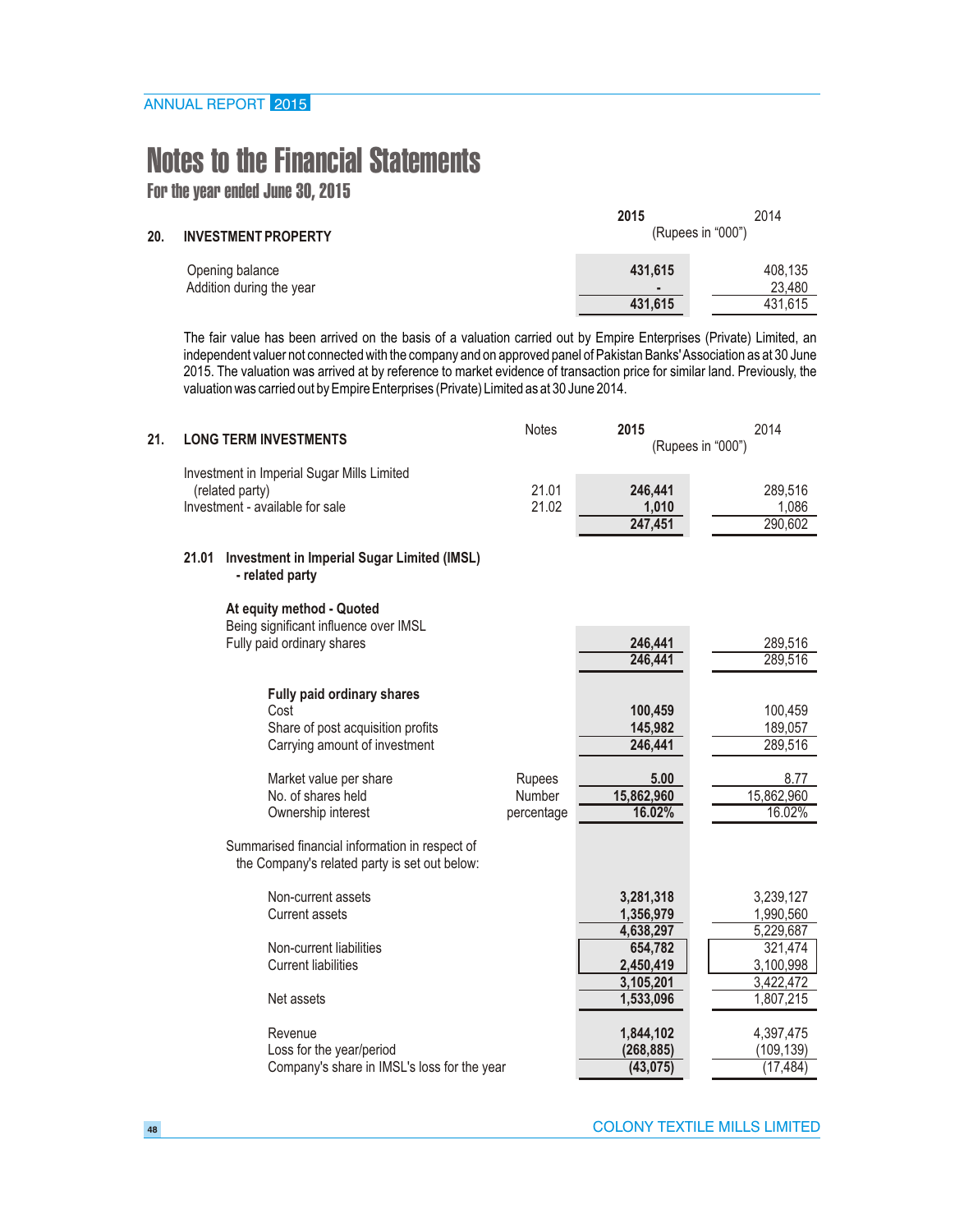For the year ended June 30, 2015

Due to non availability of annual audited financial statements of Imperial Sugar Limited at the date of authorization for issue of these financial statements, equity method has been applied on latest available unaudited financial statements for nine month ended 30 June 2015/2014 and audited financial statement for the quarter ended 30 September 2014/2013.

| 2015                  | 2014 | 2015 | 2014              |
|-----------------------|------|------|-------------------|
| (No. of Shares/Bonds) |      |      | (Rupees in "000") |

### **21.02 Investment - available for sales**

| Quoted - at fair value            |         |         |       |       |
|-----------------------------------|---------|---------|-------|-------|
| Colony Woolen Mills Limited       | 70,506  | 70.506  | 282   | 282   |
| Azgard Nine Limited               | 67,457  | 67,457  | 328   | 404   |
| Colony Thal Textile Mills Limited | 6       |         |       |       |
|                                   | 137.969 | 137,969 | 610   | 686   |
| Unquoted - at cost                |         |         |       |       |
| Government Compensation           |         |         |       |       |
| <b>Bonds</b>                      | 400     | 400     | 400   | 400   |
|                                   | 138,369 | 138,369 | 1.010 | 1,086 |

Government Compensation Bonds for Rs. 0.4 million (2014: Rs. 0.4 million) are receivable from the Federal Government in respect of shares held by the Company in the share capital of Multan Electric Supply Company Limited. The Company has challenged the withholding of these Bonds through writ petition filed in the Lahore High Court, Lahore, which is still pending for final adjudication.

|     |                                      | <b>Notes</b> | 2015              | 2014      |
|-----|--------------------------------------|--------------|-------------------|-----------|
|     |                                      |              | (Rupees in "000") |           |
| 22. | STORES, SPARE PARTS AND LOOSE TOOLS  |              |                   |           |
|     | <b>Stores</b>                        |              | 196,028           | 177,185   |
|     | Spares                               |              | 63,967            | 68,454    |
|     | Loose tools                          |              | 491               | 478       |
|     |                                      |              | 260,486           | 246,117   |
|     | Provision for slow moving items      |              | (6, 512)          | (4, 570)  |
|     |                                      |              | 253,974           | 241,547   |
| 23. | <b>STOCK IN TRADE</b>                |              |                   |           |
|     | <b>Textile</b>                       |              |                   |           |
|     | Raw material                         |              | 613,612           | 1,128,312 |
|     | Work in process                      |              | 414,652           | 489,205   |
|     | Finished goods                       |              | 3,713,376         | 3,065,223 |
|     |                                      |              | 4,741,640         | 4,682,740 |
|     | <b>Real Estate Business</b>          |              |                   |           |
|     | Land held for development and resale | 23.01        | 496,747           | 496,747   |
|     |                                      |              | 5,238,387         | 5,179,487 |

**23.01** This includes 65.9 kanals of land mortgaged with bank as mentioned in note 9.09.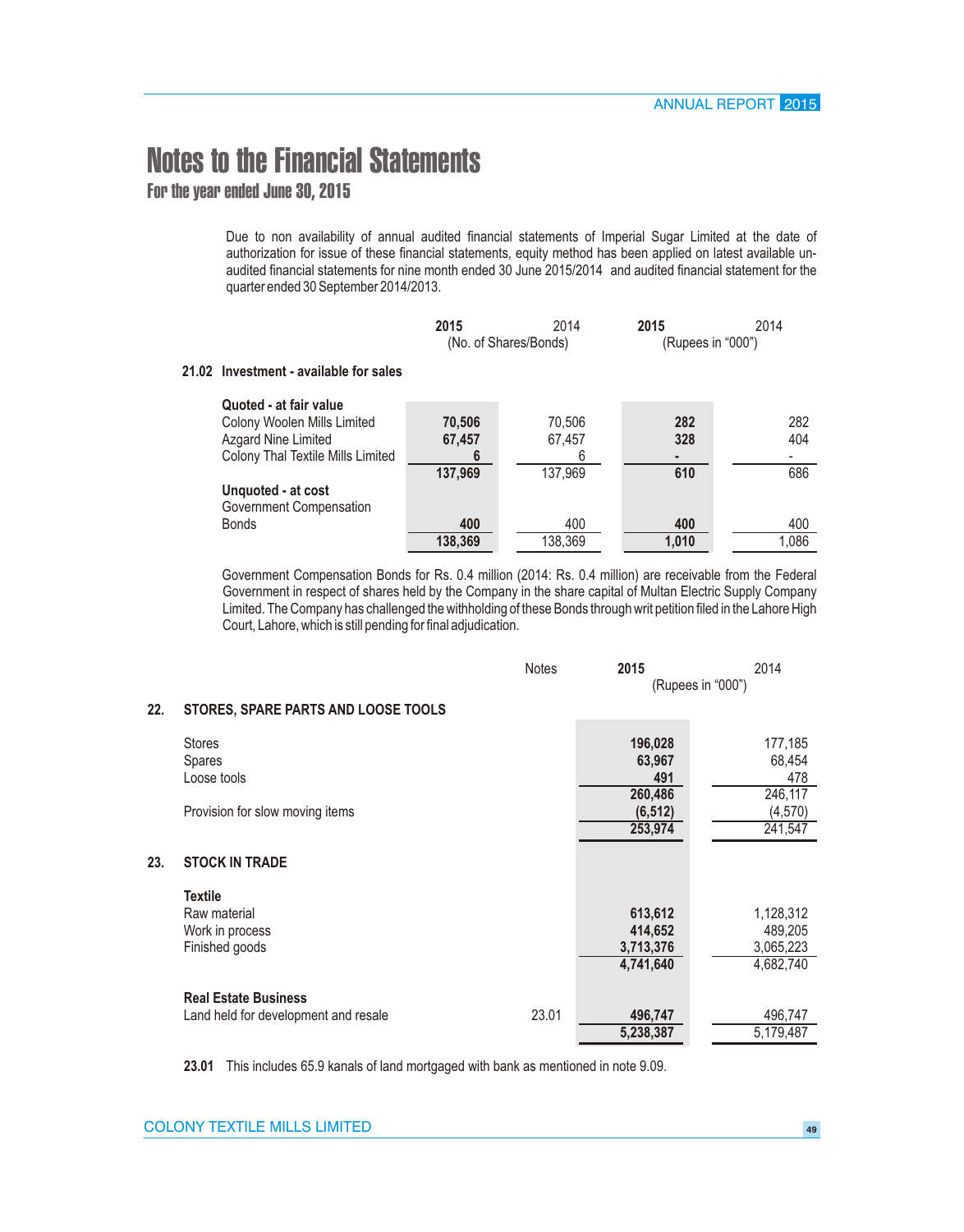For the year ended June 30, 2015

|     |                                      |                                                          | <b>Notes</b> | 2015              | 2014             |
|-----|--------------------------------------|----------------------------------------------------------|--------------|-------------------|------------------|
| 24. | <b>TRADE DEBTS - considered good</b> |                                                          |              | (Rupees in "000") |                  |
|     |                                      | Foreign - secured<br>Local - unsecured:                  | 24.01        | 369,564           | 356,806          |
|     |                                      | Considered good                                          |              | 146,114           | 640,291          |
|     |                                      | Considered doubtful                                      |              | 4,506             | 12,502           |
|     |                                      |                                                          |              | 520,184           | 1,009,599        |
|     |                                      | Provision for doubtful trade debts                       | 24.02        | (4, 506)          | (12, 502)        |
|     | 24.01                                | These are secured against irrevocable letters of credit. |              | 515,678           | 997,097          |
|     | 24.02                                | Provision for doubtful debts                             |              |                   |                  |
|     |                                      | Opening balance                                          |              | 12,502            | 9,595            |
|     |                                      | Provision made during the year                           |              | 4,506             | 2,907            |
|     |                                      |                                                          |              | 17,008            | 12,502           |
|     |                                      | Less: Provision written off during the year              |              | 12,502            |                  |
|     |                                      | Closing balance                                          |              | 4,506             | 12,502           |
| 25. |                                      | <b>LOANS AND ADVANCES</b>                                |              |                   |                  |
|     |                                      | <b>Considered good:</b><br>Loans to employees            |              | 15,936            | 10,863           |
|     |                                      | Advances to:<br>-Suppliers                               |              | 83,669            | 160,468          |
|     |                                      | -Letters of credit fee, margin and expenses              |              | 90,542            | 13,051           |
|     |                                      | -Contractors                                             |              | 781               | 568              |
|     |                                      |                                                          |              | 190,928           | 184,950          |
| 26. |                                      | <b>TRADE DEPOSITS AND SHORT TERM PREPAYMENTS</b>         |              |                   |                  |
|     |                                      |                                                          |              |                   |                  |
|     |                                      | Trade deposits                                           |              | 78,098            | 57,856           |
|     |                                      | Other receivables                                        |              | 14,162<br>92,260  | 21,589<br>79,445 |
|     |                                      |                                                          |              |                   |                  |
| 27. |                                      | <b>OTHER FINANCIAL ASSETS</b>                            |              |                   |                  |
|     |                                      | Other financial assets                                   | 27.01        | 33                | 30               |
|     |                                      |                                                          |              |                   |                  |

**27.01** These include shares of listed companies classified as held for trading through profit and loss account.

| 2015 | 2014<br>(No. of Shares/Bonds) |                                             | 2015<br>(Rupees in "000") | 2014 |
|------|-------------------------------|---------------------------------------------|---------------------------|------|
|      |                               | Quoted - at fair value                      |                           |      |
| 189  | 189                           | Oil and Gas Development Corporation Limited | 11                        | 23   |
| 250  | 250                           | Maple Leaf Cement Factory Limited           | 22                        |      |
| 439  | 439                           |                                             | 33                        | 30   |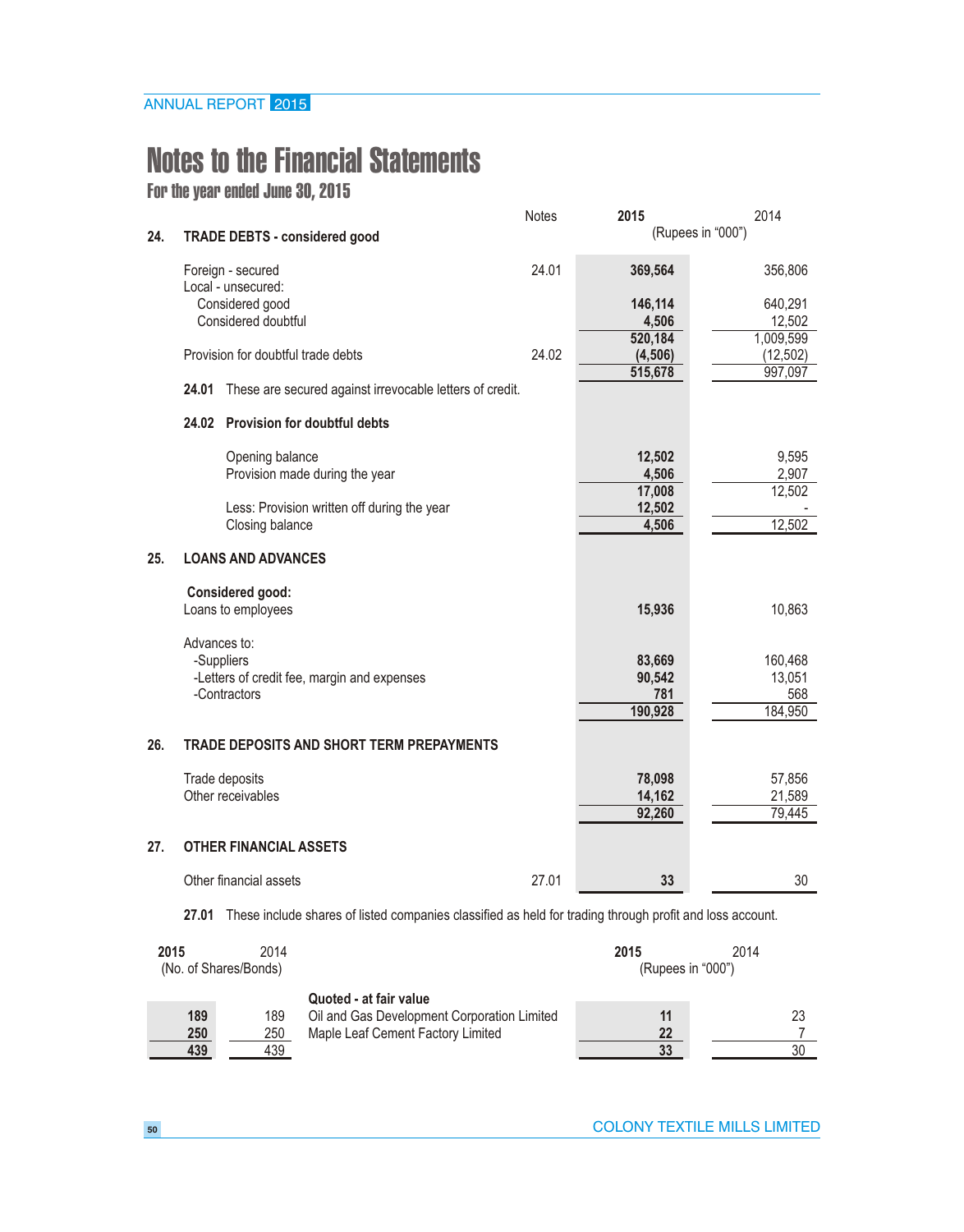For the year ended June 30, 2015

|     |                                               | <b>Notes</b> | 2015                          | 2014                          |
|-----|-----------------------------------------------|--------------|-------------------------------|-------------------------------|
| 28. | TAX REFUNDS DUE FROM THE GOVERNMENT           |              | (Rupees in "000")             |                               |
|     | Sales tax<br>Income tax refundable/adjustable |              | 209,267<br>414,428<br>623,695 | 214,934<br>348,705<br>563,639 |
| 29. | <b>CASH AND BANK BALANCES</b>                 |              |                               |                               |
|     | Cash in hand<br>Cash at banks                 |              | 832                           | 139                           |
|     | -in current accounts<br>-in deposit accounts  | 29.01        | 50,161<br>7,278<br>58,271     | 51,485<br>13,257<br>64,881    |

**29.01** These carry profit/mark-up ranging from 7% to 7.50 % (2014: 4.50 % to 4.70%) p.a.

| 30. | <b>SALES</b>                                            | 2015                                                           | 2014<br>(Rupees in "000")                                      |
|-----|---------------------------------------------------------|----------------------------------------------------------------|----------------------------------------------------------------|
|     | Local<br>Yarn and Fabric<br>Raw material sales<br>Waste | 10,675,316<br>169,290<br>135,724<br>10,980,330                 | 12,962,030<br>713,291<br>328,729<br>14,004,050                 |
|     | Export<br>Yarn<br>Fabric<br>Commission                  | 2,730,656<br>2,289,055<br>5,019,711<br>16,000,041<br>(42, 936) | 3,427,372<br>4,923,479<br>8,350,851<br>22,354,901<br>(68, 956) |
|     |                                                         | 15,957,105                                                     | 22,285,945                                                     |

**30.01** Sales are shown net of sales tax amounting to Rs. 235,614 (2014: 266,940) thousand.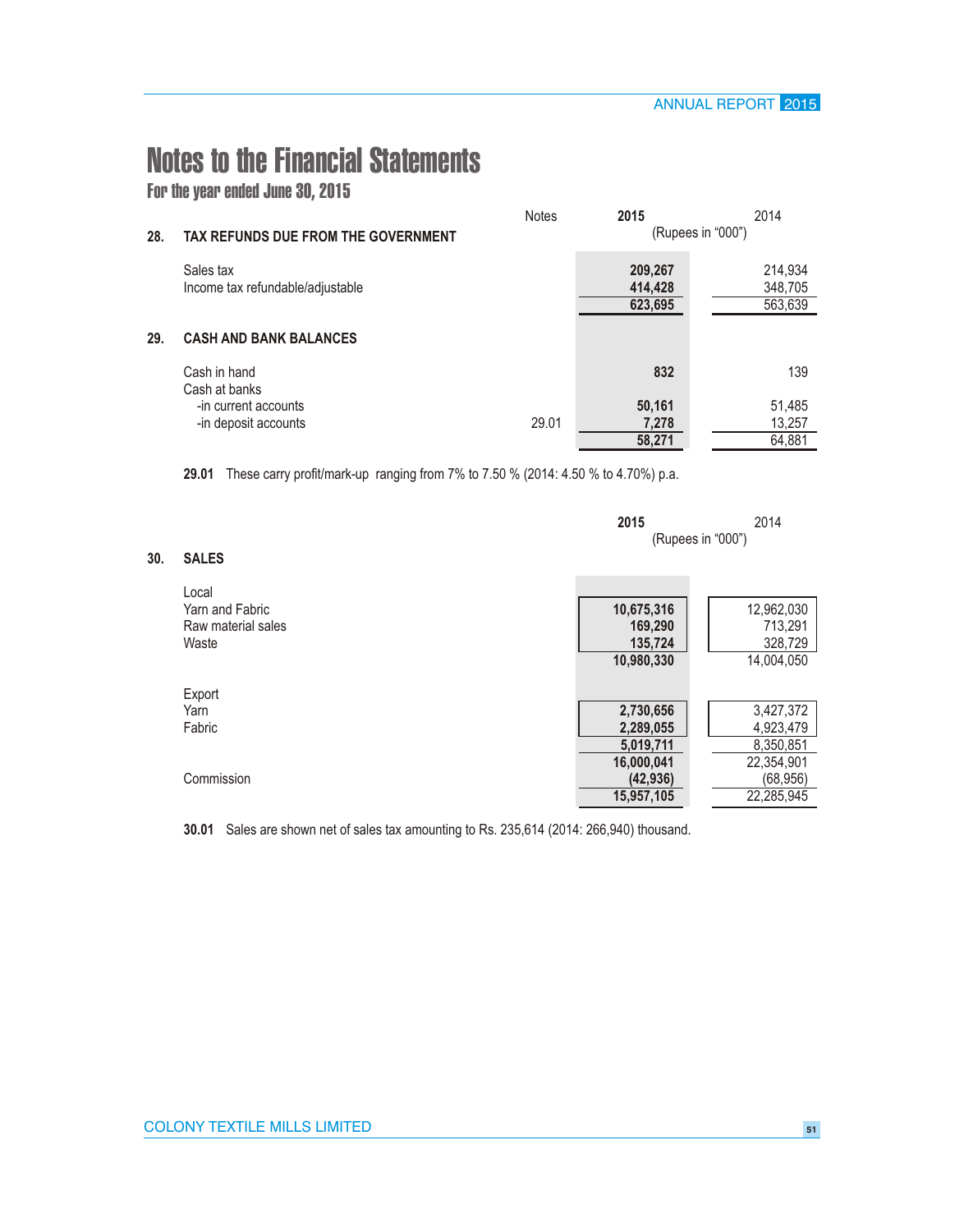For the year ended June 30, 2015

|     |                                       | <b>Notes</b> | 2015              | 2014          |
|-----|---------------------------------------|--------------|-------------------|---------------|
| 31. | <b>COST OF SALES</b>                  |              | (Rupees in "000") |               |
|     | Raw material consumed                 | 31.01        | 10,707,469        | 15,507,010    |
|     | Cost of purchased goods sold          |              |                   | 286,476       |
|     | Stores consumed                       |              | 712,147           | 568,526       |
|     | Staff salaries, wages and benefits    | 31.02        | 1,304,219         | 1,474,670     |
|     | Power and fuel                        |              | 2,131,733         | 2,657,215     |
|     | Repair and maintenance                |              | 18,730            | 23,708        |
|     | Insurance                             |              | 58,619            | 65,921        |
|     | Rent, rates and taxes                 |              | 3,502             | 2,465         |
|     | Other manufacturing expenses          |              | 2,528             | 7,062         |
|     | Depreciation                          | 19.01        | 824,335           | 826,022       |
|     | Outside processing charges            |              | 43,113            | 45            |
|     |                                       |              | 15,806,395        | 21,419,120    |
|     | Work in process:                      |              |                   |               |
|     | Opening                               |              | 489,205           | 395,021       |
|     | Closing                               |              | (414, 652)        | (489, 205)    |
|     |                                       |              | 74,553            | (94, 184)     |
|     | Cost of goods manufactured            |              | 15,880,948        | 21,324,936    |
|     | Finished goods:                       |              |                   |               |
|     | Opening stock                         |              | 3,065,223         | 2,352,070     |
|     | Closing stock                         |              | (3,713,376)       | (3,065,223)   |
|     |                                       |              | (648, 153)        | (713, 153)    |
|     |                                       |              | 15,232,795        | 20,611,783    |
|     |                                       |              |                   |               |
|     | <b>Raw material consumed</b><br>31.01 |              |                   |               |
|     | Opening stock                         |              | 1,128,312         | 1,808,194     |
|     | Purchases including purchase expenses |              | 10,192,769        | 14,827,128    |
|     |                                       |              | 11,321,081        | 16,635,322    |
|     | Closing stock                         |              | (613, 612)        | (1, 128, 312) |
|     |                                       |              | 10,707,469        | 15,507,010    |

**31.02** Salaries, wages and other benefits include provision for staff retirement benefits for the year Rs. 39,604 (2014: Rs. 42,603) thousand.

| 32. | <b>DISTRIBUTION COST</b>                                                                                                                          | 2015<br>(Rupees in "000")                                               | 2014                                                                       |
|-----|---------------------------------------------------------------------------------------------------------------------------------------------------|-------------------------------------------------------------------------|----------------------------------------------------------------------------|
|     | Staff salaries and benefits<br>Rent, rate and taxes<br>Freight<br>Telecommunication<br>Export forwarding charges<br>Bank charges<br><b>Others</b> | 7,422<br>982<br>75,092<br>4,107<br>158,813<br>1,706<br>2,286<br>250,408 | 12,240<br>1,531<br>80,557<br>3,487<br>207,465<br>3,493<br>6,663<br>315,436 |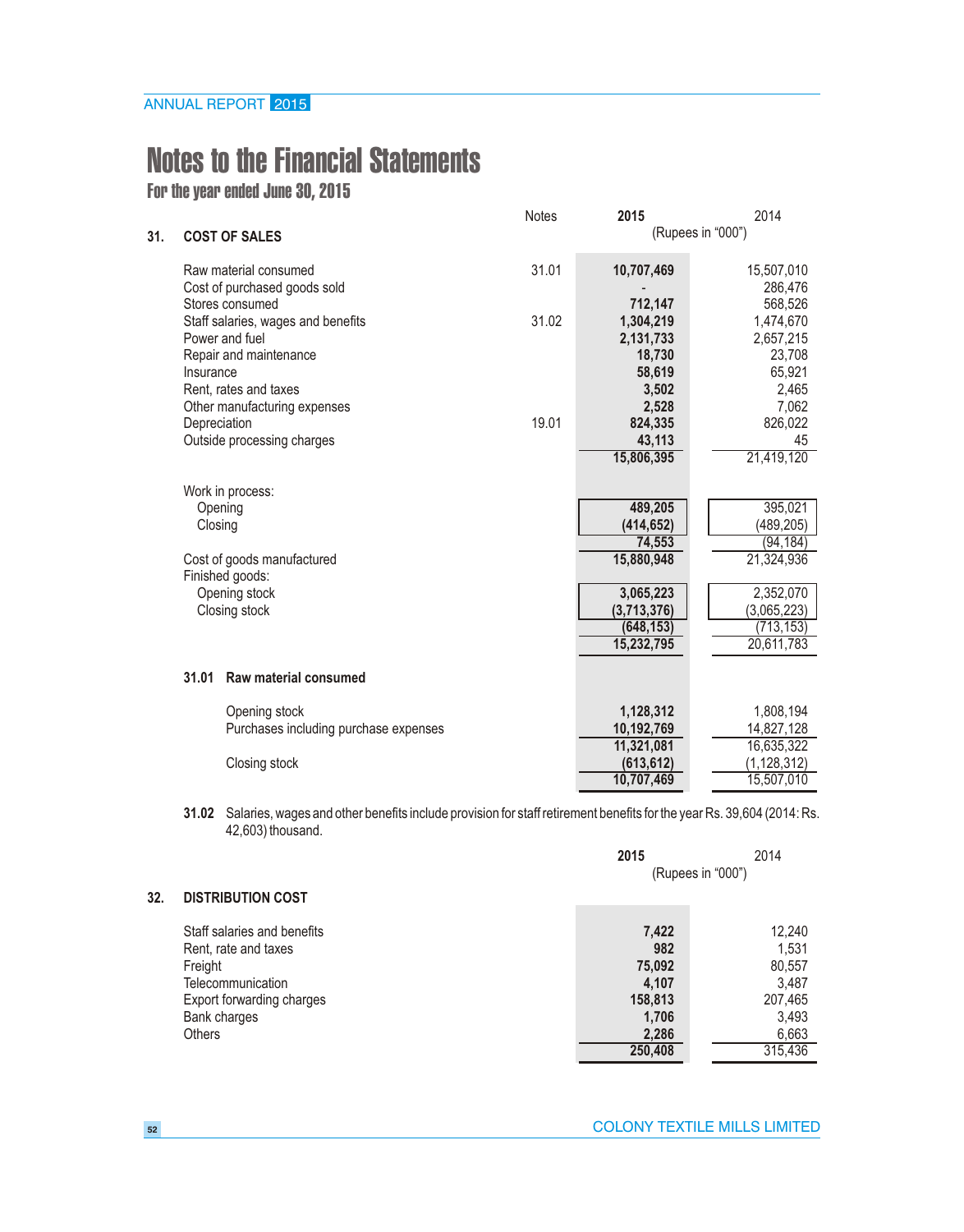For the year ended June 30, 2015

|     |                                                          | <b>Notes</b> | 2015    | 2014              |
|-----|----------------------------------------------------------|--------------|---------|-------------------|
| 33. | <b>ADMINISTRATIVE EXPENSES</b>                           |              |         | (Rupees in "000") |
|     | Staff salaries and benefits                              | 33.01        | 115,928 | 113,701           |
|     | Printing and stationery                                  |              | 1,316   | 911               |
|     | Travelling and conveyance                                |              | 17,637  | 16,878            |
|     | Communication                                            |              | 3,785   | 5,571             |
|     | Rent, rates and taxes                                    |              | 1,706   | 880               |
|     | Repair and maintenance                                   |              | 22,238  | 19,192            |
|     | Insurance                                                |              | 1,236   | 3,173             |
|     | Advertisement                                            |              | 99      | 236               |
|     | Fee and subscription                                     |              | 4,097   | 8,326             |
|     | Provision for doubtful debts                             |              | 4,506   | 2,907             |
|     | Provision for slow moving stores, spares and loose tools |              | 1,942   | 1,897             |
|     | Entertainment                                            |              | 6,807   | 6,174             |
|     | Auditors' remuneration                                   | 33.02        | 2,700   | 2,675             |
|     | Donation                                                 | 33.03        | 6,968   | 8,193             |
|     | Legal and professional charges                           |              | 5,876   | 6,349             |
|     | Depreciation                                             | 19.01        | 14,242  | 11,764            |
|     | <b>Others</b>                                            |              | 1,350   | 11,183            |
|     |                                                          |              | 212,433 | 220,010           |

**33.01** Salaries, wages and other benefits include provision for staff retirement benefits for the year Rs. 9,654 (2014: 10,651) thousand.

|                                                                                                                                                                                             | 2015                                                         | 2014<br>(Rupees in "000")                                   |
|---------------------------------------------------------------------------------------------------------------------------------------------------------------------------------------------|--------------------------------------------------------------|-------------------------------------------------------------|
| 33.02 Auditors' remuneration                                                                                                                                                                |                                                              |                                                             |
| Statutory audit fee<br>Review fee<br><b>CCG</b><br>Out of pocket expenses                                                                                                                   | 2,400<br>200<br>50<br>50<br>2,700                            | 2,400<br>175<br>50<br>50<br>2,675                           |
| No director or his / her spouse had any<br>33.03<br>interest in the donees' fund.<br><b>FINANCE COST</b>                                                                                    |                                                              |                                                             |
| Bank charges and commission<br>Mark-up on inland bill discounting<br>Mark-up on;<br>- Long term finance<br>- Short term borrowings<br>- Liabilities against assets subject to finance lease | 49,454<br>18,637<br>571,387<br>503,427<br>7,463<br>1,082,277 | 44,361<br>9,698<br>894,619<br>518,593<br>6,791<br>1,420,003 |
|                                                                                                                                                                                             | 1,150,368                                                    | 1,474,062                                                   |

**34. FINANCE COST**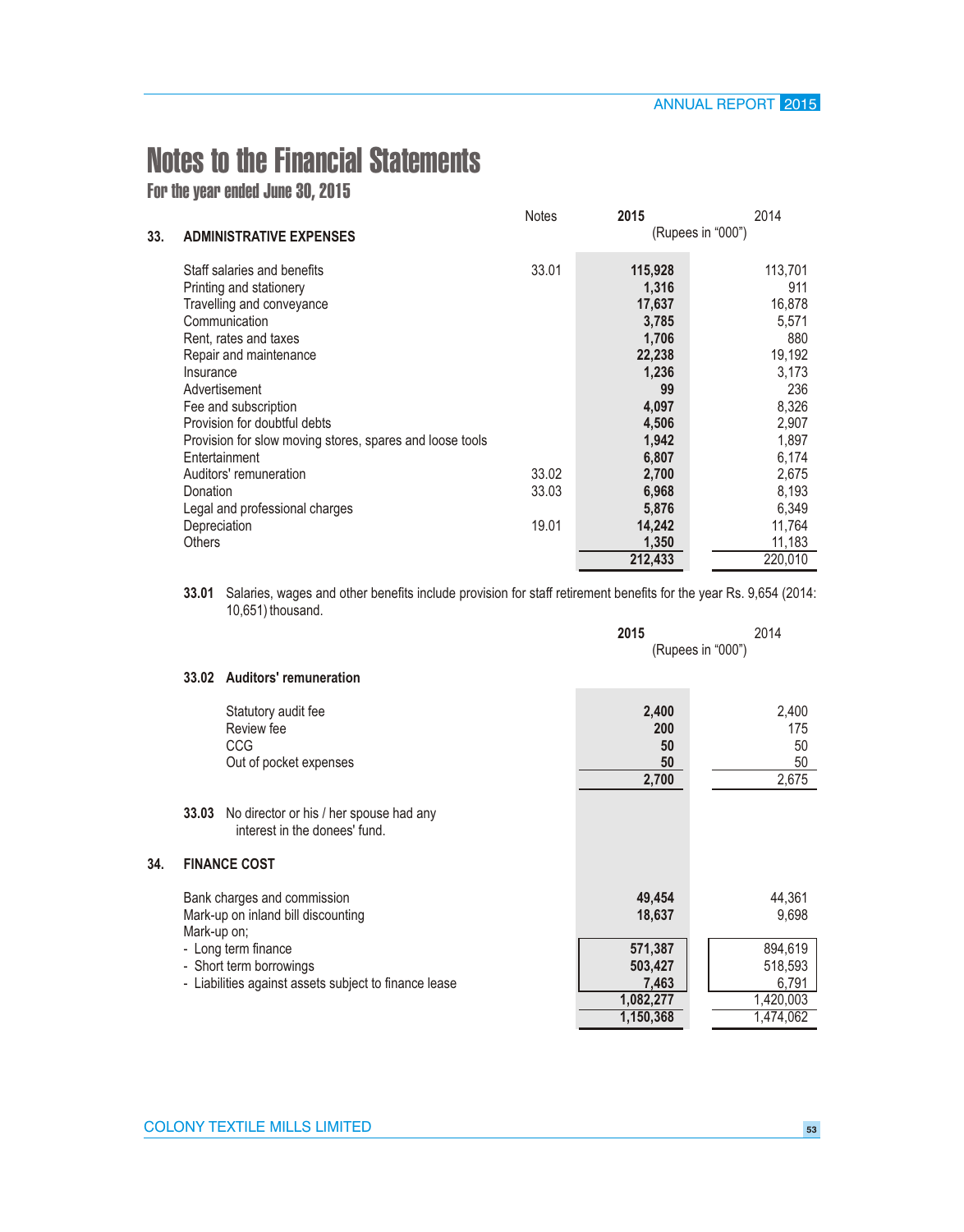For the year ended June 30, 2015

| 35. | <b>OTHER OPERATING CHARGES</b> | <b>Notes</b> | 2015<br>(Rupees in "000")        | 2014             |
|-----|--------------------------------|--------------|----------------------------------|------------------|
|     | Sales tax                      | 35.01        | $\blacksquare$<br>$\blacksquare$ | 15.000<br>15.000 |

**35.01** The sales tax had been paid at the rate of 2% of the value of total supplies through special return as required by S.R.O. 179 (1)/ 2013 issued by the Federal Board of Revenue.

|     |                                                                                                                                                                                                     | 2015                                               | 2014                                     |
|-----|-----------------------------------------------------------------------------------------------------------------------------------------------------------------------------------------------------|----------------------------------------------------|------------------------------------------|
| 36. | <b>OTHER INCOME</b>                                                                                                                                                                                 |                                                    | (Rupees in "000")                        |
|     | Income from financial assets<br>Profit on deposits with banks<br>Exchange gain - unrealised<br>Exchange gain - realised<br>Amortization of deferred mark-up<br>Gain on remeasurement of investments | 811<br>24,860<br>61,369<br>3                       | 2,070<br>2,293<br>32,536<br>286,001<br>4 |
|     | Income from other than financial assets<br>Gain on sale of property, plant and equipment<br>Share of loss from investment in ISUML<br>Miscellaneous income                                          | 527<br>(43, 075)<br>2,553<br>47,048                | 1,859<br>(17, 484)<br>9,384<br>316,663   |
| 37. | <b>TAXATION</b>                                                                                                                                                                                     |                                                    |                                          |
|     | Taxation<br>-Current year<br>-Prior years<br>Deferred                                                                                                                                               | 163,736<br>(158, 384)<br>5,352<br>49,554<br>54,906 | 200,600<br>200,600<br>200,600            |

- Income tax return has been filed to the income tax authorities up to and including tax year 2014 under the provisions of the Income Tax Ordinance, 2001.

- Provision for taxation has been made in accordance with section 154 and 113 of the Income Tax Ordinance, 2001 ("The Ordinance"). There is no relation between aggregate tax expense and accounting profit. Accordingly no numerical reconciliation has been presented.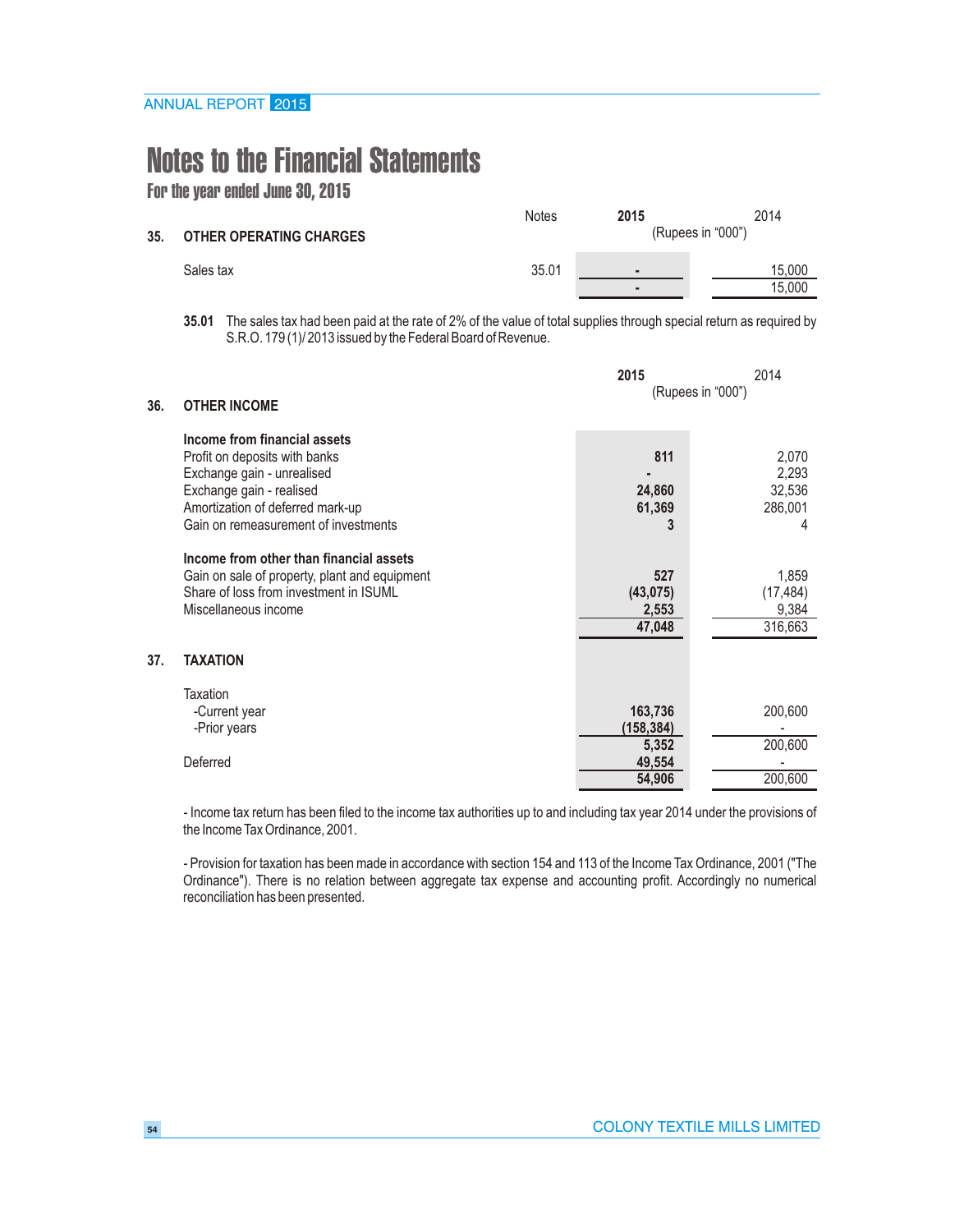For the year ended June 30, 2015

| 38. | <b>EARNINGS PER SHARE</b>                  | <b>Notes</b>   | 2015<br>(Rupees in "000") | 2014       |
|-----|--------------------------------------------|----------------|---------------------------|------------|
|     | <b>Basic Earnings per share:</b>           |                |                           |            |
|     | Loss after taxation                        | Rupees ('000') | (896, 757)                | (234, 283) |
|     | Weighted average number of ordinary shares | Number ('000') | 498,010                   | 498,010    |
|     | Loss per share - basic and diluted         | Rupees         | (1.80)                    | (0.47)     |

### **Diluted Earnings per share:**

There is no dilutive effect on the basic earnings per share of the company because the company has no outstanding potential ordinary share.

### **39. REMUNERATION OF CHIEF EXECUTIVE, DIRECTORS AND EXECUTIVES**

|                         | <b>CHIEF EXECUTIVE</b> |       | <b>EXECUTIVES</b> |        |
|-------------------------|------------------------|-------|-------------------|--------|
|                         | 2015                   | 2014  | 2015              | 2014   |
|                         | Rupees ('000')         |       | Rupees ('000')    |        |
| Managerial remuneration | 5,455                  | 5,455 | 26,164            | 24,673 |
| Retirement benefits     | 455                    | 435   | 2,180             | 1,284  |
| Medical                 | 545                    | 545   | 2,616             | 2,928  |
|                         | 6,455                  | 6,435 | 30,960            | 28,885 |
| Number of Executives    |                        |       | 34                | 34     |

**39.01** Certain executives including the Chief Executive Officer of the company are also provided with free use of Company's cars in accordance with their entitlements.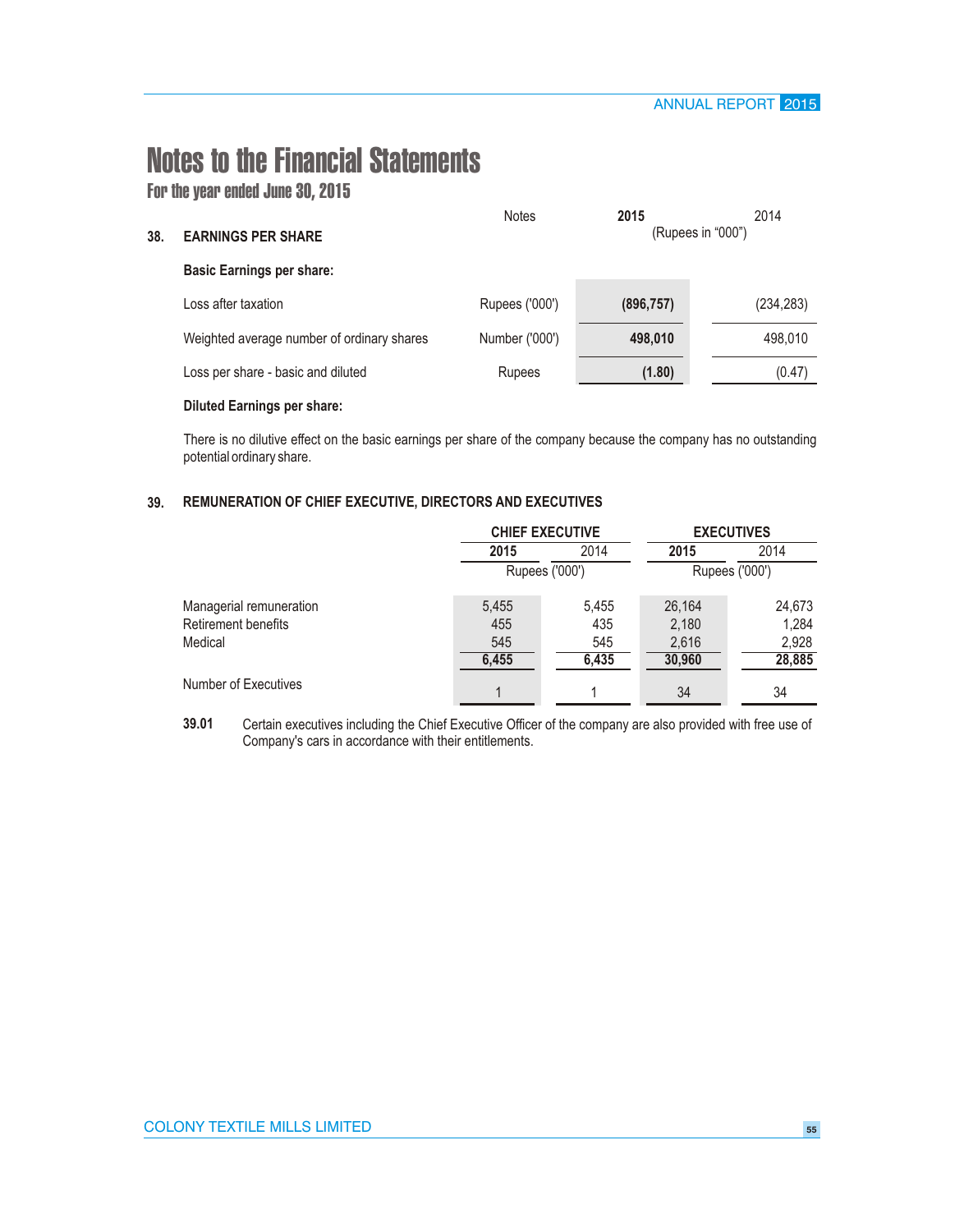For the year ended June 30, 2015

### **40. TRANSACTIONS WITH RELATED PARTIES**

The Company in the normal course of business carries out transactions with various related parties which comprise of associated undertakings, directors, key management personnel and post employment benefits plan. Remuneration of Chief Executive Officer is disclosed in note 39. Other significant transactions with related parties are as follows:

|     |                                                                  | 2015              | 2014       |
|-----|------------------------------------------------------------------|-------------------|------------|
|     |                                                                  | (Rupees in "000") |            |
|     | <b>Related parties</b>                                           |                   |            |
|     |                                                                  |                   |            |
|     | Contribution to provident fund trust                             | 15,660            | 10,200     |
|     |                                                                  |                   |            |
|     |                                                                  |                   |            |
|     |                                                                  | 2015              | 2014       |
| 41. | PLANT CAPACITY AND ACTUAL PRODUCTION                             |                   |            |
|     | <b>Spinning division:</b>                                        |                   |            |
|     | Ring end spinning:                                               |                   |            |
|     | Total number of shifts                                           | 1,035             | 915        |
|     | Number of spindles installed                                     | 221,656           | 221,656    |
|     | Number of spindles worked                                        | 198,865           | 209,553    |
|     | Installed capacity after conversion into 20/S count (Kgs.)       | 75,526,500        | 75,526,500 |
|     | Actual production of yarn after conversion into 20/S count (Kgs) | 62,184,599        | 60,531,235 |
|     |                                                                  |                   |            |
|     | Open end spinning:                                               |                   |            |
|     | Total number of shifts                                           | 1,035             | 1,095      |
|     | Number of rooters installed                                      | 2,880             | 2,880      |
|     | Number of rooters worked                                         | 2,263             | 2,417      |
|     | Installed capacity after conversion into 20/S count (Kgs.)       | 3,996,199         | 3,996,199  |
|     | Actual production of yarn after conversion into 20/S count (Kgs) | 2,753,430         | 3,786,593  |
|     |                                                                  |                   |            |
|     | <b>Weaving Division:</b><br>Total number of shifts               | 1,045             | 915        |
|     | Number of weaving machines-installed                             | 419               | 419        |
|     | Number of weaving machines-worked                                | 370               | 419        |
|     | Installed capacity after conversion into 60 picks (Lbs)          | 33,015,504        | 33,015,504 |
|     | Actual production of fabric after conversion into 60 picks (Lbs) | 26,463,942        | 26,290,232 |
|     |                                                                  |                   |            |

### **Reason for shortfall**

It is difficult to describe precisely the production capacity in spinning/weaving mills since it fluctuates widely depending on various factors such as count of yarn spun, spindles and twist, and fabric pattern. It also varies according to the pattern of production adopted in a particular year.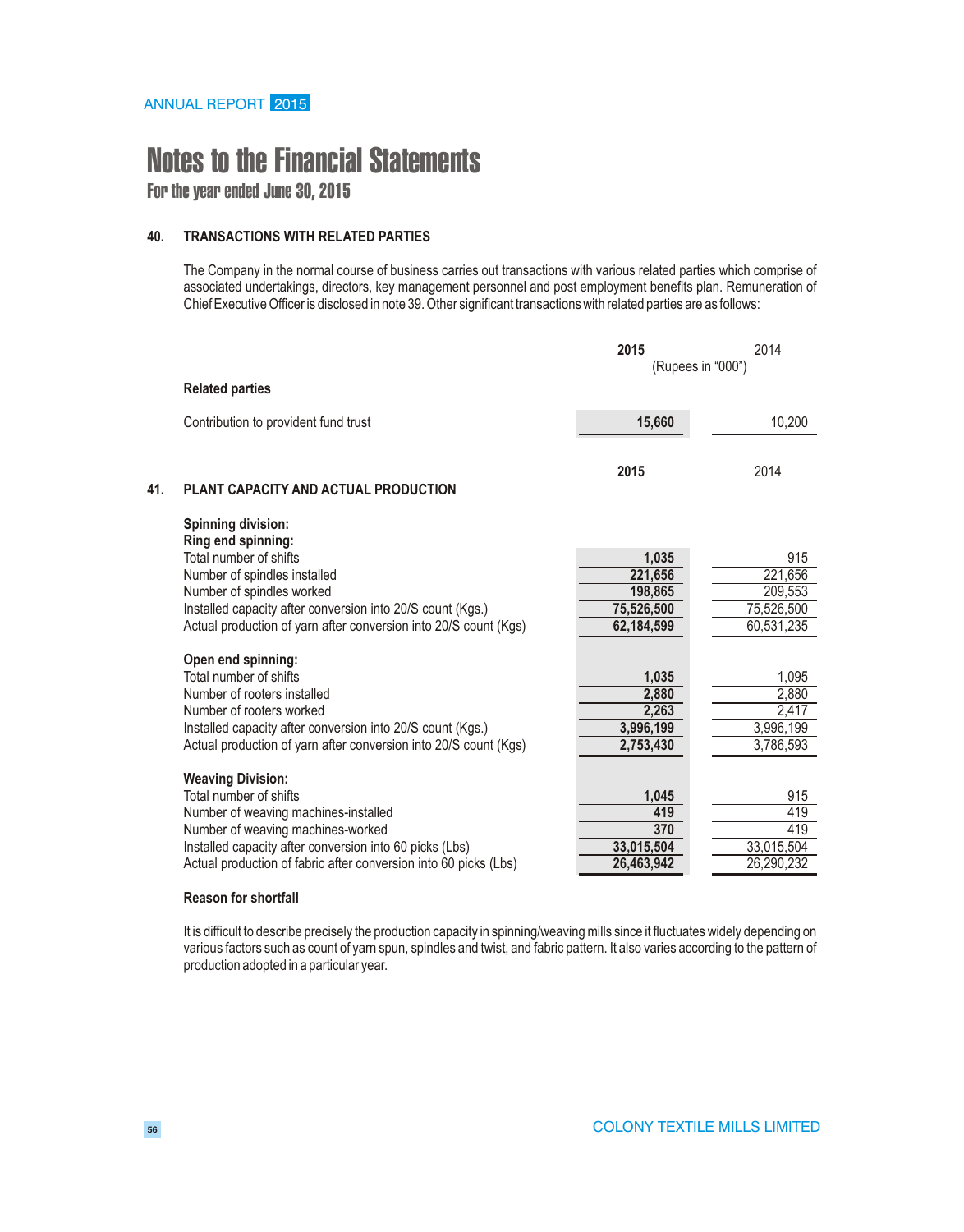For the year ended June 30, 2015

| 42. | <b>PROVIDENT FUND</b>                                                                                            |                                     | <b>Notes</b>                          | 2015<br>(Rupees in "000")           | 2014                                  |
|-----|------------------------------------------------------------------------------------------------------------------|-------------------------------------|---------------------------------------|-------------------------------------|---------------------------------------|
|     | The following information is based on the latest un-audited<br>financial statement of the trust:                 |                                     |                                       |                                     |                                       |
|     | Size of the fund - Total assets                                                                                  |                                     |                                       | 98,271                              | 76,533                                |
|     | Cost of investments made                                                                                         |                                     | 42.01                                 | 66,036                              | 61,257                                |
|     | Percentage of investments made                                                                                   |                                     |                                       | 67.20%                              | 80.00%                                |
|     | Fair value of investments                                                                                        |                                     |                                       | 66,036                              | 61,257                                |
|     |                                                                                                                  |                                     | 2015                                  |                                     | 2014                                  |
|     | The break-up of fair value<br>42.01<br>of investments is:                                                        | Rs. ("000")                         | Percentage                            | Rs. ("000")                         | Percentage                            |
|     | Loan to members<br><b>Bank balances</b><br>Government securities                                                 | 23,045<br>8,366<br>34,625<br>66,036 | 34.90%<br>12.67%<br>52.43%<br>100.00% | 20,281<br>9,927<br>31,049<br>61,257 | 33.11%<br>16.21%<br>50.69%<br>100.00% |
| 43. | <b>NUMBER OF EMPLOYEES</b>                                                                                       |                                     |                                       | 2015                                | 2014                                  |
|     | The total and average number of employees during the year and<br>as at 30 June 2015/30 June 2014 are as follows: |                                     |                                       |                                     |                                       |
|     | Number of employees as at year end                                                                               |                                     |                                       | 7,375                               | 7,978                                 |
|     | Average number of employees during the year                                                                      |                                     |                                       | 7,921                               | 9,357                                 |

### **44. FINANCIAL INSTRUMENTS**

**44.01** The Company has exposure to the following risks from its use of financial instruments:

- **Credit risk**
- **Liquidity risk**
- **Market risk**

This note presents information about the Company's exposure to each of the above risks, the Company's objectives, policies and processes for measuring and managing risk. Further quantitative disclosures are included throughout these financial statements.

The Board of Directors has overall responsibility for the establishment and oversight of the Company's risk management framework. The Board is responsible for developing and monitoring the Company's risk management policies.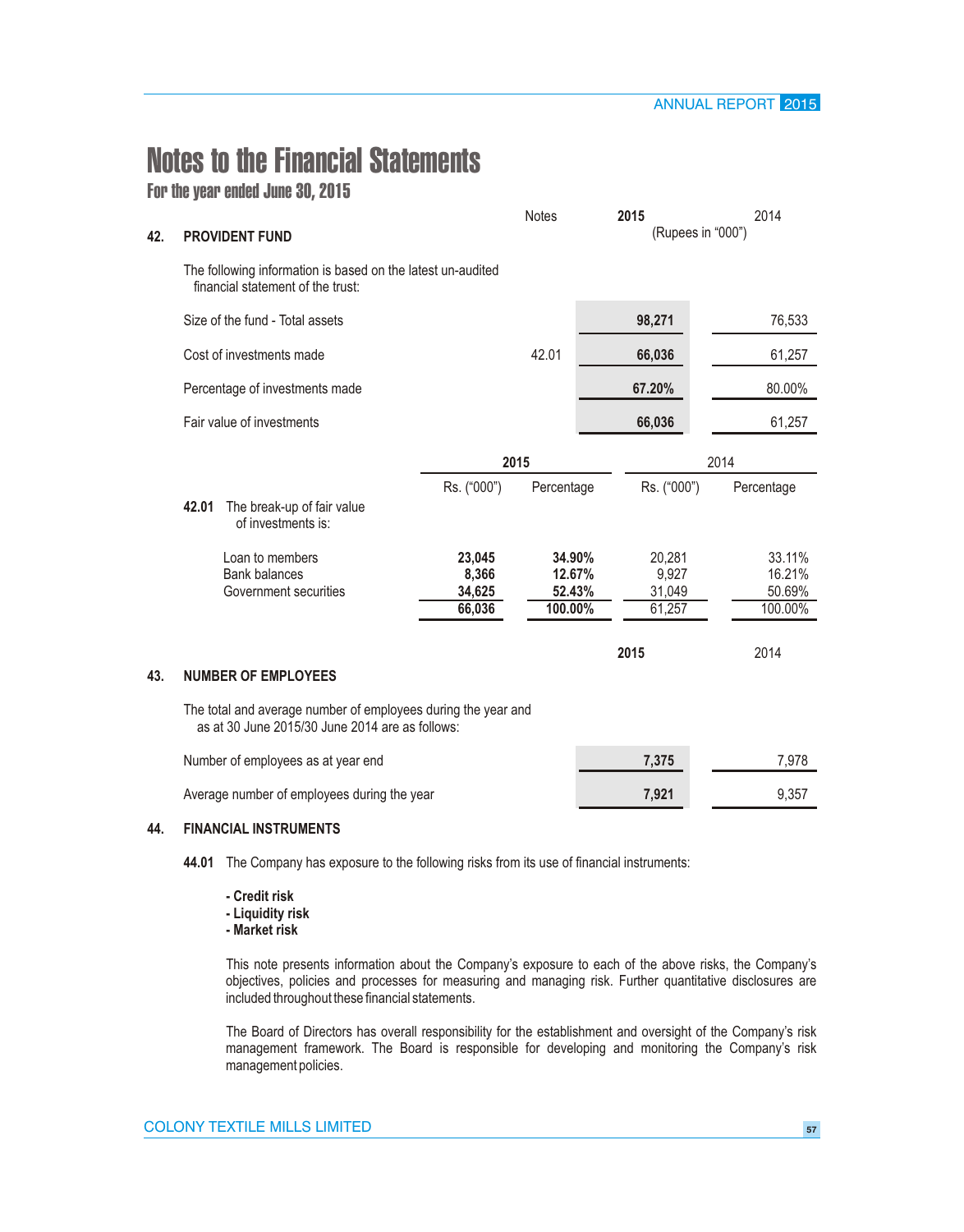For the year ended June 30, 2015

### **44.02 Credit risk**

Credit risk is the risk of financial loss to the Company if a customer or counter party to a financial instrument fails to meet its contractual obligations, and arises principally from deposits, trade debts, loans, advances and other receivables and bank balances. The carrying amount of financial assets represents the maximum credit exposure. The maximum exposure to credit risk at the reporting date was:

|                                           | 2015    | 2014              |
|-------------------------------------------|---------|-------------------|
|                                           |         | (Rupees in "000") |
|                                           |         |                   |
| Financial assets as per balance sheet     |         |                   |
| Long term deposits                        | 49,650  | 58,193            |
| Trade debts                               | 520,184 | 1,009,599         |
| Loans and advances                        | 15,936  | 10,863            |
| Trade deposits and short term prepayments | 92,260  | 79,445            |
| <b>Bank balances</b>                      | 57,439  | 64,742            |
|                                           |         |                   |
| <b>Held for trading Investments</b>       |         |                   |
| Quoted - at fair value                    | 33      | 30                |
|                                           |         |                   |
|                                           |         |                   |
| Available for sale Investments            |         |                   |
| Quoted - at fair value                    | 610     | 686               |
| Unquoted - at cost                        | 400     | 400               |
|                                           | 736,512 | 1,223,958         |

The Company's credit risk exposures are categorized under the following headings:

#### **Counter parties**

The Company conducts transactions with the following major counter parties.

#### **- Trade debtors**

#### **- Banks and other financial institutions**

The Company has adopted a policy of only dealing with creditworthy counter parties as a means of mitigating the risk of financial loss from defaults. The Company's exposure is continuously monitored and the aggregate value of transactions concluded is spread amongst approved counter parties. Credit exposure is controlled by counter party limits that are reviewed and approved by the management annually.

#### **Credit risk related to trade debts**

Trade debts are essentially due from local and foreign customers against sale of yarn, fabric and waste material and the Company does not expect these counterparties to fail to meet their obligations. The majority of sales to the Company's customers are made on specific terms. Customer credit risk is managed subject to established policies, procedures and controls relating to customer credit risk management. Credit limits are established for all customers based on past experience with the customer. Outstanding customer receivables are regularly monitored and any shipments to foreign customers are generally covered by letters of credit.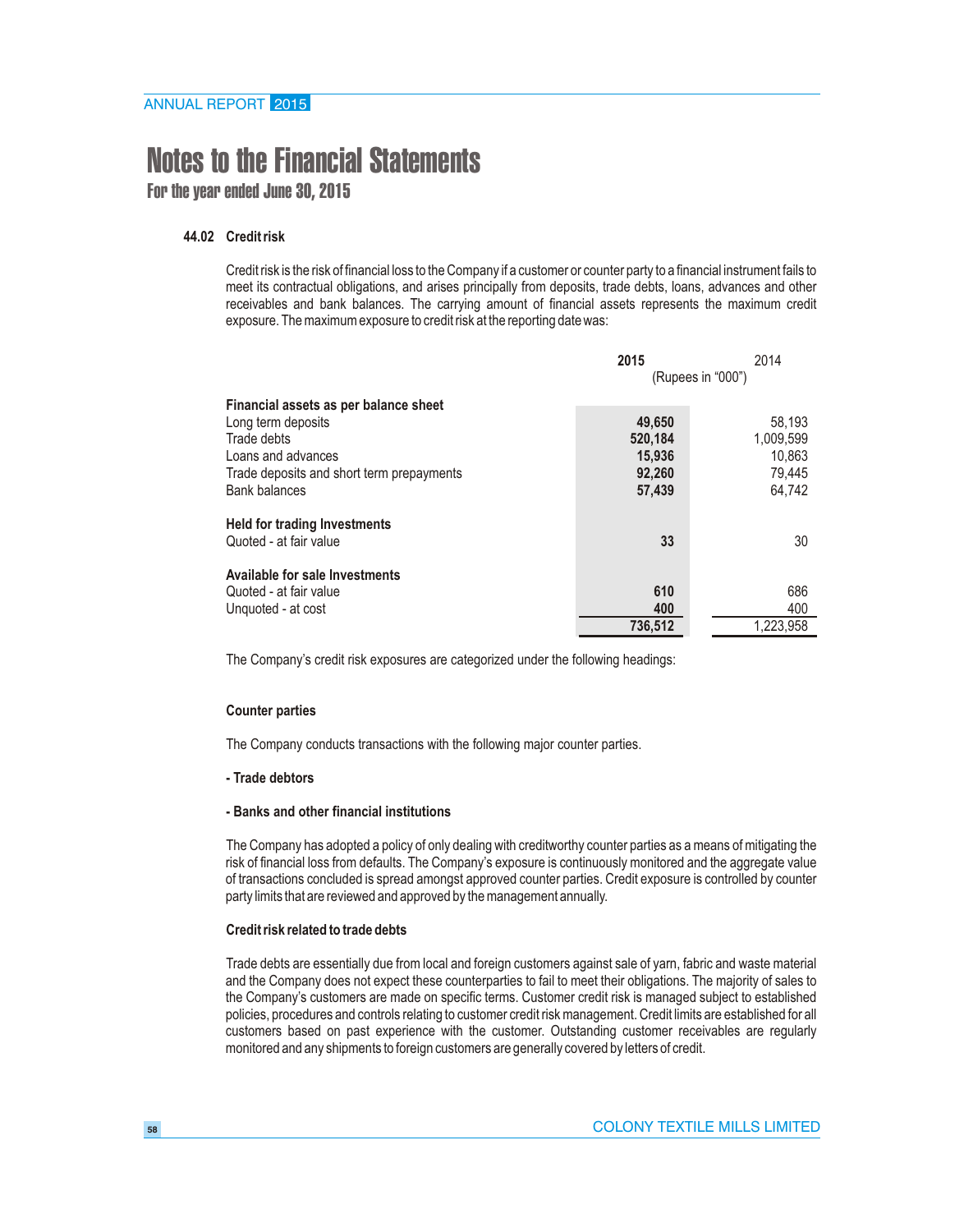For the year ended June 30, 2015

| 2015 |                   | 2014 |
|------|-------------------|------|
|      | (Rupees in "000") |      |

Trade receivables are non-interest bearing and are generally on 60 to 90 days credit terms.

#### **Impairment losses**

The aging of trade debts at the reporting date was

| 0 to 30 days    | 694.286 | 772.950   |
|-----------------|---------|-----------|
| 31 to 180 days  | 118,718 | 224.179   |
| 181 to 360 days | 2.674   | 2.438     |
| Over one year   | 4.506   | 10.032    |
|                 | 820.184 | 1.009.599 |

Trade debtors include debtors with a carrying amount of Rs. 125.89 million (2014: 236.65 million) which are past due at the reporting date but not impaired as there has not been a significant change in credit quality and the amounts are still considered recoverable.

### **Concentration of credit risk**

Trade debts consist of a large number of diversified customers, spread across geographical areas. Ongoing credit evaluation is performed on the financial condition of accounts receivable where appropriate. Geographically, there is no concentration of credit risk.

### **Credit risk related to banks and other financial institutions**

Credit risk on balances with banks is managed by management in accordance with the Company's policy. Excess funds are placed in deposits with reputable banks and financial institutions.

### **44.03 Liquidity risk**

Liquidity risk is the risk that the Company will not be able to meet its financial obligations as they fall due. Management closely monitors the Company's liquidity and cash flow position. This includes maintenance of balance sheet liquidity ratios, debtors and creditors concentration both in terms of the overall funding mix and avoidance of undue reliance on large individual customer. Management has rescheduled the loan financing with The Bank of Punjab and is also in process of rescheduling with National Bank of Pakistan. Furthermore, support from sponsors in the form of interest free loans to meet liquidity shortfall is also contributory to minimize liquidity risk.

The Company manages liquidity risk by maintaining adequate reserves and borrowing facilities, by continuously monitoring forecast and actual cash flows and matching the maturity profiles of financial assets and liabilities. Included in note 14.02 is a listing of additional undrawn facilities that the Company has at its disposal to further reduce liquidity risk.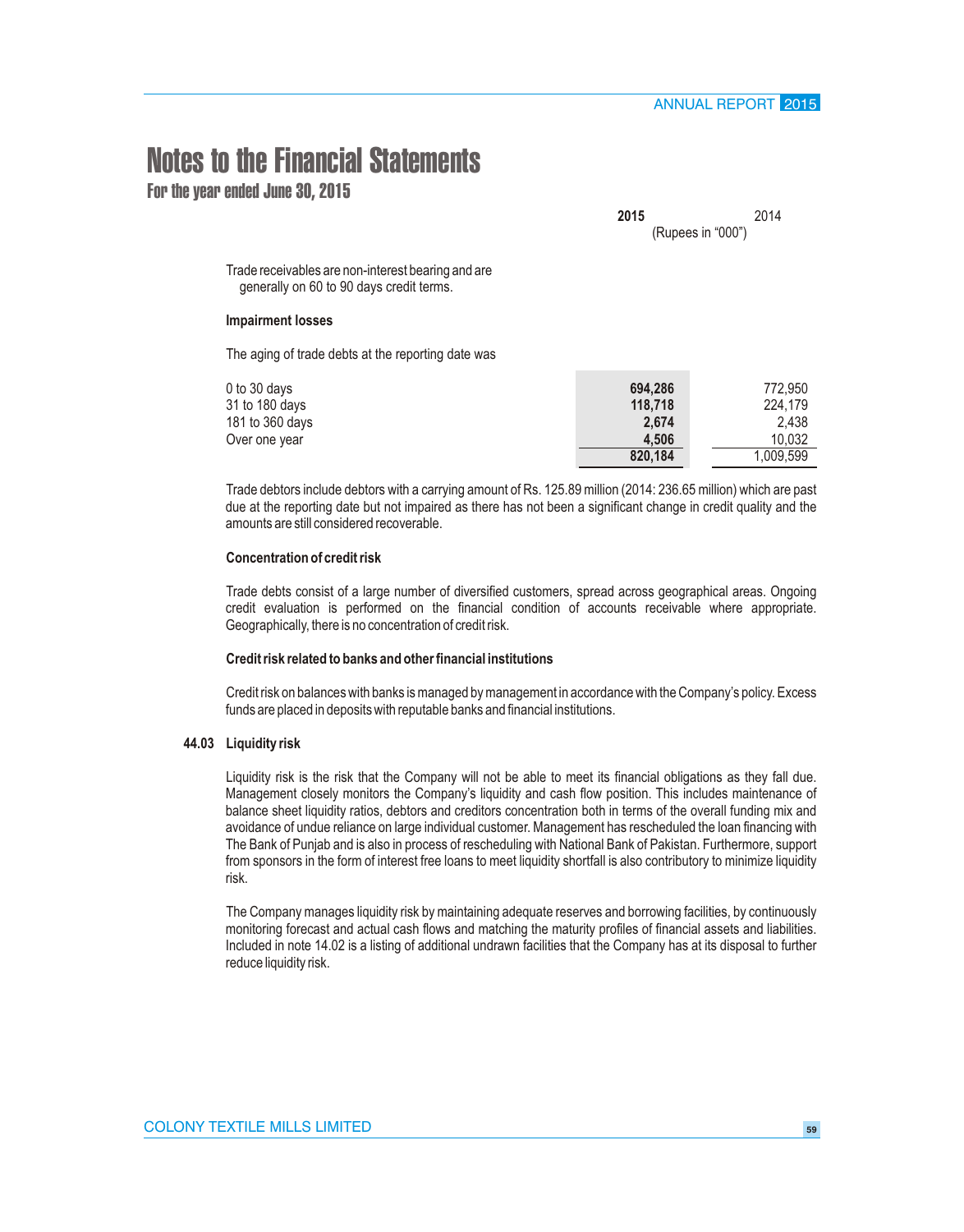For the year ended June 30, 2015

### **44.03.1 Liquidity risk table**

Financial liabilities in accordance with their contractual maturities are presented below:

| June 30, 2015            |                   |           |                    |                   |                              |       |  |
|--------------------------|-------------------|-----------|--------------------|-------------------|------------------------------|-------|--|
| Interest/Mark-up bearing |                   |           |                    |                   | Non interest/Mark-up bearing |       |  |
| Maturity<br>within       | Maturity<br>after | Sub Total | Maturity<br>within | Maturity<br>after | Sub Total                    | Total |  |
| One Year                 | One Year          |           | One Year           | One Year          |                              |       |  |
| Rupees ('000')           |                   |           |                    |                   |                              |       |  |

### **Financial Liabilities**

Financial liabilities measured at amortized cost

Long term finance

Director's subordinated loan

Liabilities against assets

subject to finance lease Short-term borrowings Trade and other payables

Accrued mark up

| 6,509,826 | 8,817,481 | 15,327,307 | 1,705,391 | 4,467,285 |           | 6,172,676 21,499,983 |
|-----------|-----------|------------|-----------|-----------|-----------|----------------------|
| 1,172,999 |           | 1,172,999  |           |           |           | 1,172,999            |
|           |           |            | 1,705,391 |           | 1,705,391 | 1,705,391            |
| 4,315,040 |           | 4,315,040  |           |           |           | 4,315,040            |
| 26,665    | 64,178    | 90,843     |           |           |           | 90,843               |
|           |           |            |           | 120,000   | 120,000   | 120,000              |
| 995,122   | 8,753,303 | 9,748,425  |           |           |           | 9,748,425            |
|           |           |            |           | 4,347,285 | 4,347,285 | 4,347,285            |

| June 30, 2014            |                   |           |                              |                   |           |       |  |
|--------------------------|-------------------|-----------|------------------------------|-------------------|-----------|-------|--|
| Interest/Mark-up bearing |                   |           | Non interest/Mark-up bearing |                   |           |       |  |
| Maturity<br>within       | Maturity<br>after | Sub Total | Maturity<br>within           | Maturity<br>after | Sub Total | Total |  |
| One Year                 | One Year          |           | One Year                     | One Year          |           |       |  |
| Rupees ('000')           |                   |           |                              |                   |           |       |  |

### **Financial Liabilities**

|                                                     | 7,150,129 | 7,391,587 | 14,541,716 | 1,381,444 | 4,329,295 | 5,710,739 20,252,455 |           |
|-----------------------------------------------------|-----------|-----------|------------|-----------|-----------|----------------------|-----------|
| Accrued mark up                                     | 948,806   |           | 948,806    |           |           |                      | 948,806   |
| Trade and other payables                            |           |           |            | 1,381,444 |           | 1,381,444            | 1,381,444 |
| Short-term borrowings                               | 4,495,475 |           | 4,495,475  |           |           |                      | 4,495,475 |
| subject to finance lease                            | 35,780    | 50,581    | 86,361     |           |           |                      | 86,361    |
| Liabilities against assets                          |           |           |            |           |           |                      |           |
| Director's subordinated loan                        |           |           |            |           | 120,000   | 120,000              | 120,000   |
| Long term finance                                   | 1,670,068 | 7,341,006 | 9,011,074  |           |           |                      | 9,011,074 |
| Financial liabilities measured<br>at amortized cost |           |           |            |           | 4,209,295 | 4,209,295            | 4,209,295 |
|                                                     |           |           |            |           |           |                      |           |

Effective markup / interest rates have been disclosed in respective notes to the financial statements.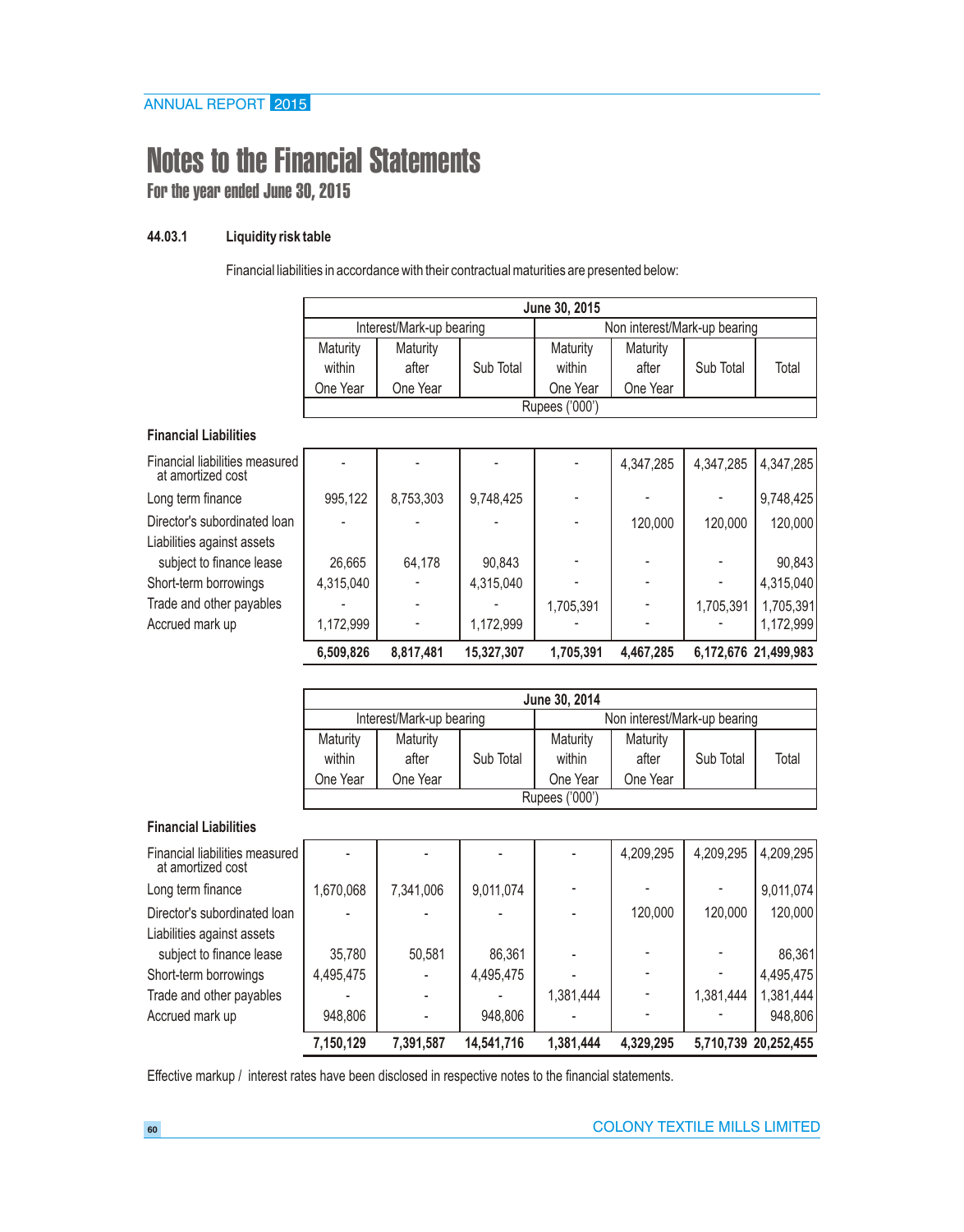For the year ended June 30, 2015

### **44.04 Market risk**

Market risk is the risk that changes in market prices, such as foreign exchange rates, interest rates and equity prices will affect the Company's income or the value of its holdings of financial instruments. The objective of market risk management is to manage and control market risk exposures within acceptable parameters, while optimizing returns.

### **44.04.1Currency risk**

Currency risk is the risk that the fair value or future cash flows of a financial instrument will fluctuate because of changes in foreign exchange rates.

In respect of other monetary assets and liabilities denominated in foreign currencies, the Company ensures that its net exposure is kept to an acceptable level by buying or selling foreign currencies at spot rates when necessary to address short-term imbalances.

#### **Exposure to currency risk**

The Company is exposed to currency risk on trade debts which are denominated in currency other than the functional currency of the Company. The Company's exposure to foreign currency risk is as follows:

|                                                                        | 2015           |               |  |                | 2014   |               |
|------------------------------------------------------------------------|----------------|---------------|--|----------------|--------|---------------|
|                                                                        | Rupees ("000") | US \$ ("000") |  | Rupees ("000") |        | US \$ ("000") |
| Trade debts                                                            | 369,564        | 3,634         |  | 356,806        |        | 3,613         |
|                                                                        |                |               |  |                |        |               |
|                                                                        |                |               |  | 2015           |        | 2014          |
|                                                                        |                |               |  |                | Rupees |               |
| The following US Dollar exchange rates<br>were applied during the year |                |               |  |                |        |               |
| Average rate                                                           |                |               |  | 101.70         |        | 102.65        |
| Balance sheet date rate                                                |                |               |  | 101.69         |        | 98.75         |

#### **Sensitivity analysis - foreign currency**

At 30 June 2015, if the Rupee had weakened / strengthened by 5% against the US Dollar with all other variables held constant, Profit for the year would have been lower / higher by Rs. 18.478 million (2014: 17.84 million), as a result of foreign exchange gains / losses on translation of foreign currency trade debts. Profit / (loss) is more sensitive to movement in Rupee / foreign currency exchange rates in 2015 than 2014 because of average increase in foreign currency exchange rate during the year.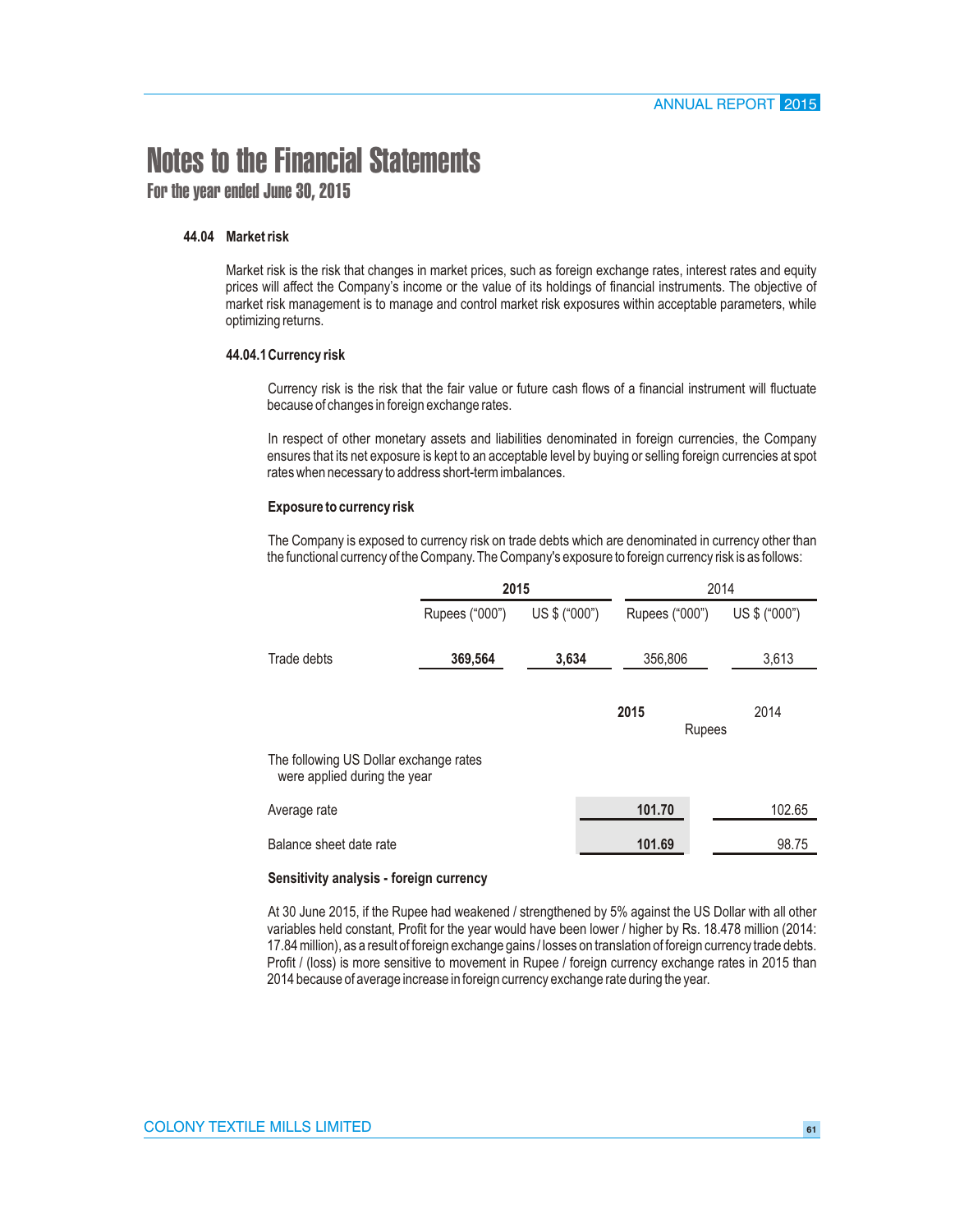For the year ended June 30, 2015

### **44.04.2 Interest rate risk**

Interest / mark-up rate risk arises from the possibility that changes in interest / mark-up rates will affect the value of financial instruments. The Company has significant amount of interest based financial assets and financial liabilities which are largely based on variable interest / mark-up rates, therefore the Company has to manage the related finance cost which exposes it to the risk of 01 month, 3 months and 6 months KIBOR. Since the impact on interest rate exposure is significant to the Company, management is considering the alternative arrangement to manage interest rate exposure in future.

| <b>Fixed rate instruments</b>                       | 2014              |            |  |
|-----------------------------------------------------|-------------------|------------|--|
| There are no fixed rate instruments.                | 2015              |            |  |
| Variable rate instruments                           | (Rupees in "000") |            |  |
| <b>Financial assets</b><br>Cash in deposit accounts | 7,278             | 13,257     |  |
| <b>Financial liabilities</b>                        | 8,753,303         | 9,011,074  |  |
| Long term finance                                   | 4,315,040         | 4,495,475  |  |
| Short term finance                                  | 64,178            | 86,361     |  |
| Liabilities against assets subject to finance lease | 13,132,521        | 13,592,910 |  |

#### **Sensitivity analysis - interest rate**

If interest rates had been 1 % higher / lower and all other variables were held constant, the Company's profit / (loss) for the year ended 30 June 2015 would have decreased / increased by Rs. 131.25 (2014: Rs. 135.79) million. This is mainly attributable to the Company's exposure to interest rates on its variable rate financial instruments.

#### **44.04.3Other price risk**

Other price risk is the risk that the fair value or future cash flows from a financial instrument will fluctuate due to changes in market prices (other than those arising from interest rate risk or currency risk), whether those changes are caused by factors specific to the individual financial instrument or its issuer, or factors affecting all similar financial instruments traded in the market. The Company is not materially exposed to other price risk on financial assets and liabilities.

### **44.04.4Financial instruments by category**

The Company finances its operation through equity, borrowings and management of working capital with a view to maintaining an approximate mix between various sources of finance to minimize risk. Taken as a whole, the Company's risk arising from financial instruments is limited as there is no significant exposure to price and cash flow risk in respect of such instruments.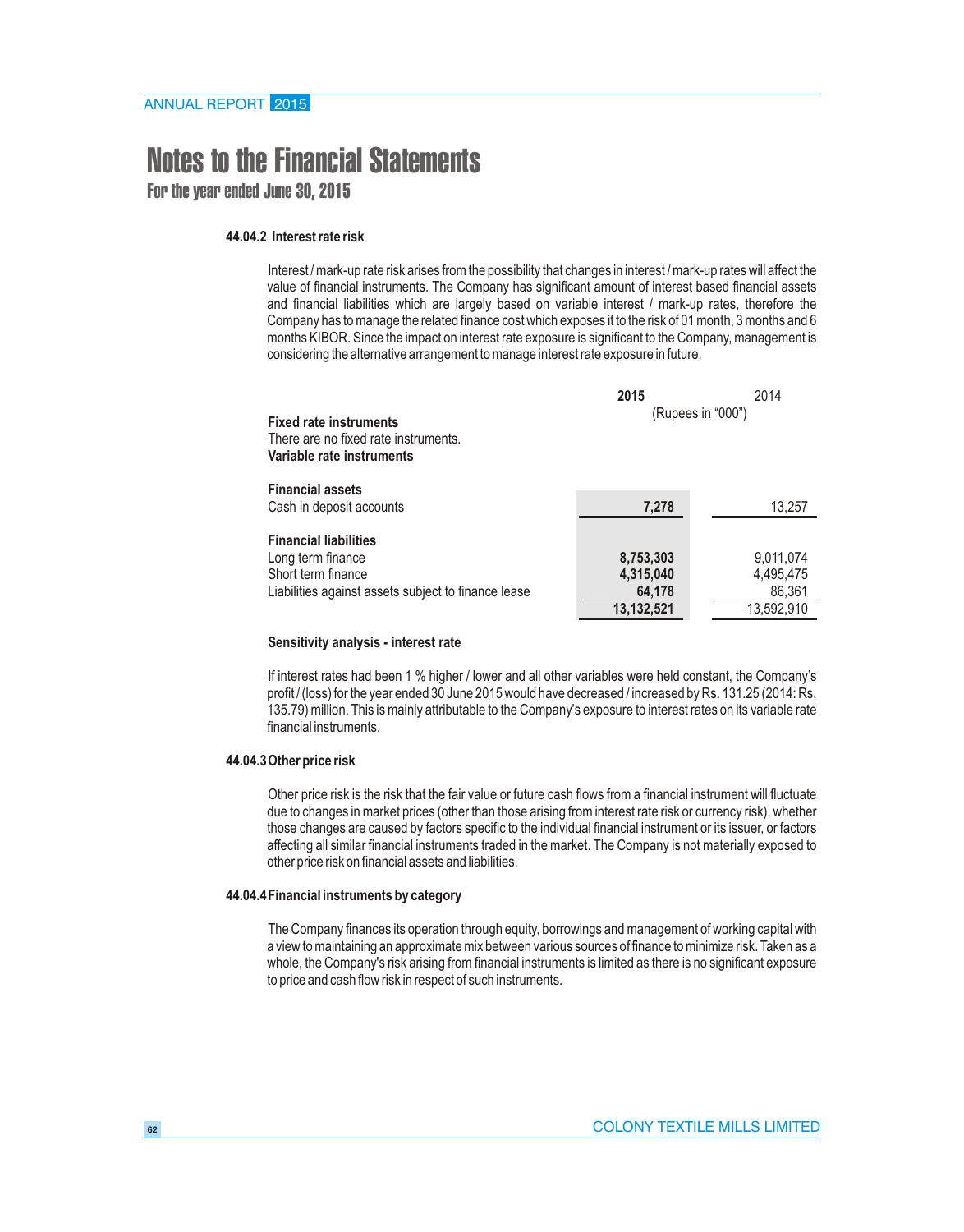For the year ended June 30, 2015

|                                                                                                                                                                                                                                                                                   | 2015                                                                                             | 2014                                                                                           |
|-----------------------------------------------------------------------------------------------------------------------------------------------------------------------------------------------------------------------------------------------------------------------------------|--------------------------------------------------------------------------------------------------|------------------------------------------------------------------------------------------------|
|                                                                                                                                                                                                                                                                                   |                                                                                                  | (Rupees in "000")                                                                              |
| Financial assets as per balance sheet<br>Loan and receivable                                                                                                                                                                                                                      |                                                                                                  |                                                                                                |
| Long-term deposits<br>Trade debts<br>Loans and advances<br>Trade deposits and short term prepayments<br><b>Bank balances</b>                                                                                                                                                      | 49,650<br>520,184<br>15,936<br>92,260<br>57,439                                                  | 58,193<br>1,009,599<br>10,863<br>79,445<br>64,742                                              |
| <b>Held for trading Investments</b><br>Quoted - at fair value                                                                                                                                                                                                                     | 33                                                                                               | 30                                                                                             |
| <b>Available for sale Investments</b><br>Quoted - at fair value<br>Unquoted - at cost                                                                                                                                                                                             | 610<br>400<br>736,512                                                                            | 686<br>400<br>1,223,958                                                                        |
| Financial liabilities as per balance sheet<br>Financial liabilities measured at amortized cost<br>Long term finance<br>Director' subordinated loan<br>Liabilities against assets subject to finance lease<br>Short-term borrowings<br>Trade and other payables<br>Accrued mark up | 4,347,285<br>9,748,425<br>120,000<br>90,843<br>4,315,040<br>1,705,391<br>1,172,999<br>21,499,983 | 2,122,388<br>9,011,074<br>120,000<br>86,361<br>4,495,475<br>1,381,444<br>948,806<br>18,165,548 |

### **44.05 Fair values**

Fair value is the amount for which an asset could be exchanged, or a liability settled, between knowledgeable willing parties in an arms length transaction other than in a forced or liquidation sale.

The carrying values of all financial assets and liabilities reflected in the financial statements approximate their fair values.

### **44.05.1Fair value hierarchy**

Following are three levels in fair value hierarchy that reflects the significance of the inputs used in measurement of fair values of financial instruments.

Level 1: Quoted prices (unadjusted) in active market for identical assets or liabilities.

Level 2:Inputs other than quoted prices included within level 1 that are observable for the asset or liability, either directly (i.e. as prices) or indirectly (i.e. derived from prices).

Level 3: Inputs for asset or liability that are not based on observable market data (unobservable inputs).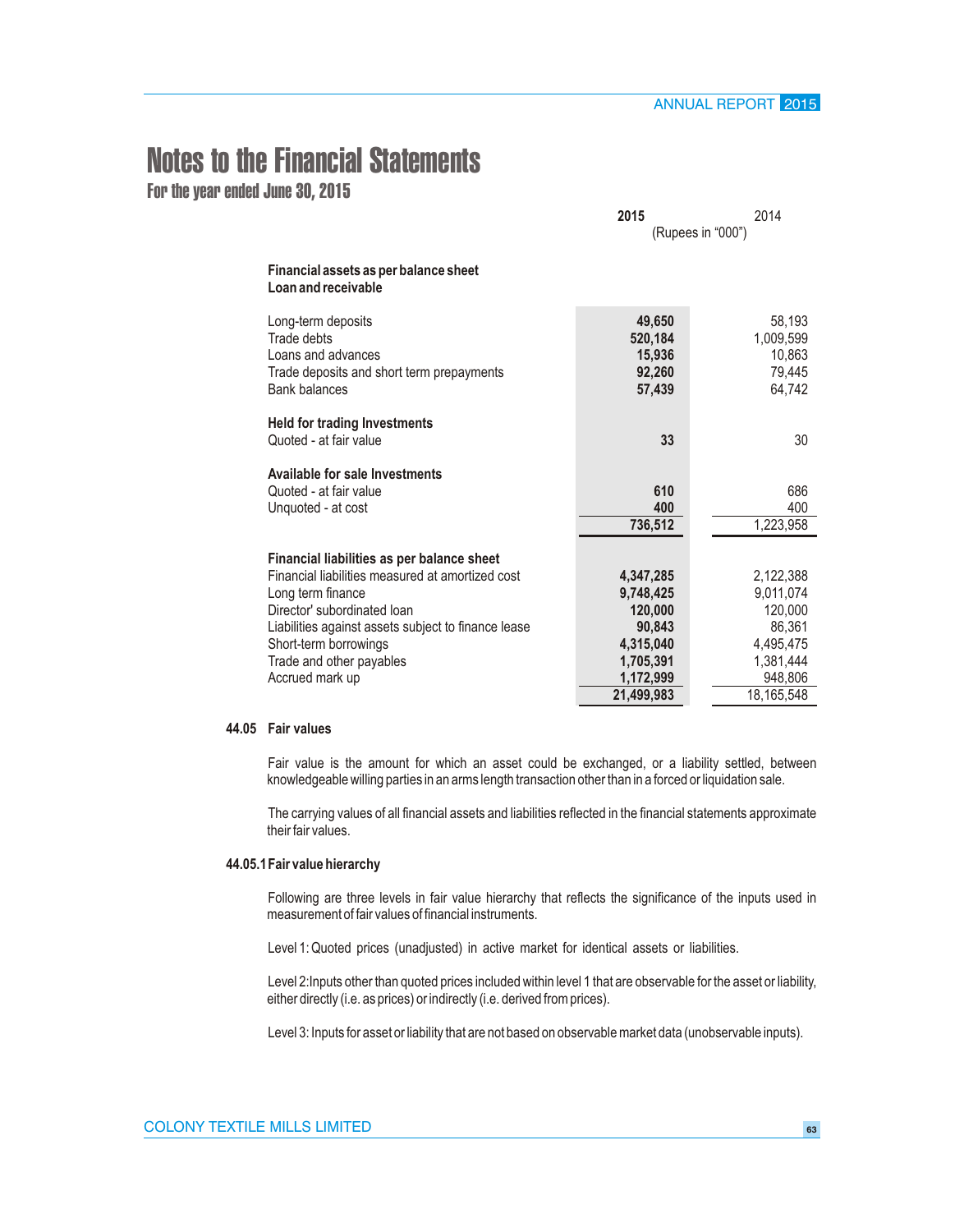For the year ended June 30, 2015

The Company has financial assets at fair value of Rs. 0.36 million (2014: 0.43 million) which is valued under level 1 valuation method. The Company does not have any investment in level 2 and 3 category.

### **45. CAPITAL MANAGEMENT**

The Company's objectives, policies and processes for managing capital are as follows:

- The Company is not subject to any externally imposed capital requirements.
- The Company's objectives when managing capital are to safeguard the Company's ability to continue as a going concern in order to provide returns for shareholders and benefits for other stakeholders and to maintain an optimal capital structure to reduce the cost of capital.
- Consistently with others in the industry, the company monitors capital on the basis of the debt-to-adjusted capital ratio. This ratio is calculated as net debt divided by adjusted capital. Net debt is calculated as total debt (as shown in the balance sheet) less cash and cash equivalents. Adjusted capital comprises all components of equity (i.e., share capital, reserves and unappropriated profit).
- The Company's strategy is to maintain its debt-to-adjusted capital ratio between 40% to 60%. The debt-toadjusted capital ratios at 30 June 2015 and 30 June 2014 were as follows:

|                                                                                                     | 2015<br>(Rupees in "000")                                     | 2014                                                          |
|-----------------------------------------------------------------------------------------------------|---------------------------------------------------------------|---------------------------------------------------------------|
| Total debt<br>Less: Cash and cash equivalents<br>Net debt<br>Total equity<br>Total capital employed | 13,252,521<br>57,439<br>13,195,082<br>8,667,437<br>21,862,519 | 13,712,910<br>64,742<br>13,648,168<br>9,564,270<br>23,212,438 |
| Gearing ratio (%)                                                                                   | 60.35%                                                        | 58.80%                                                        |

### **46. NON ADJUSTING EVENTS AFTER THE BALANCE SHEET DATE**

There were no non-adjusting events after the balance sheet date.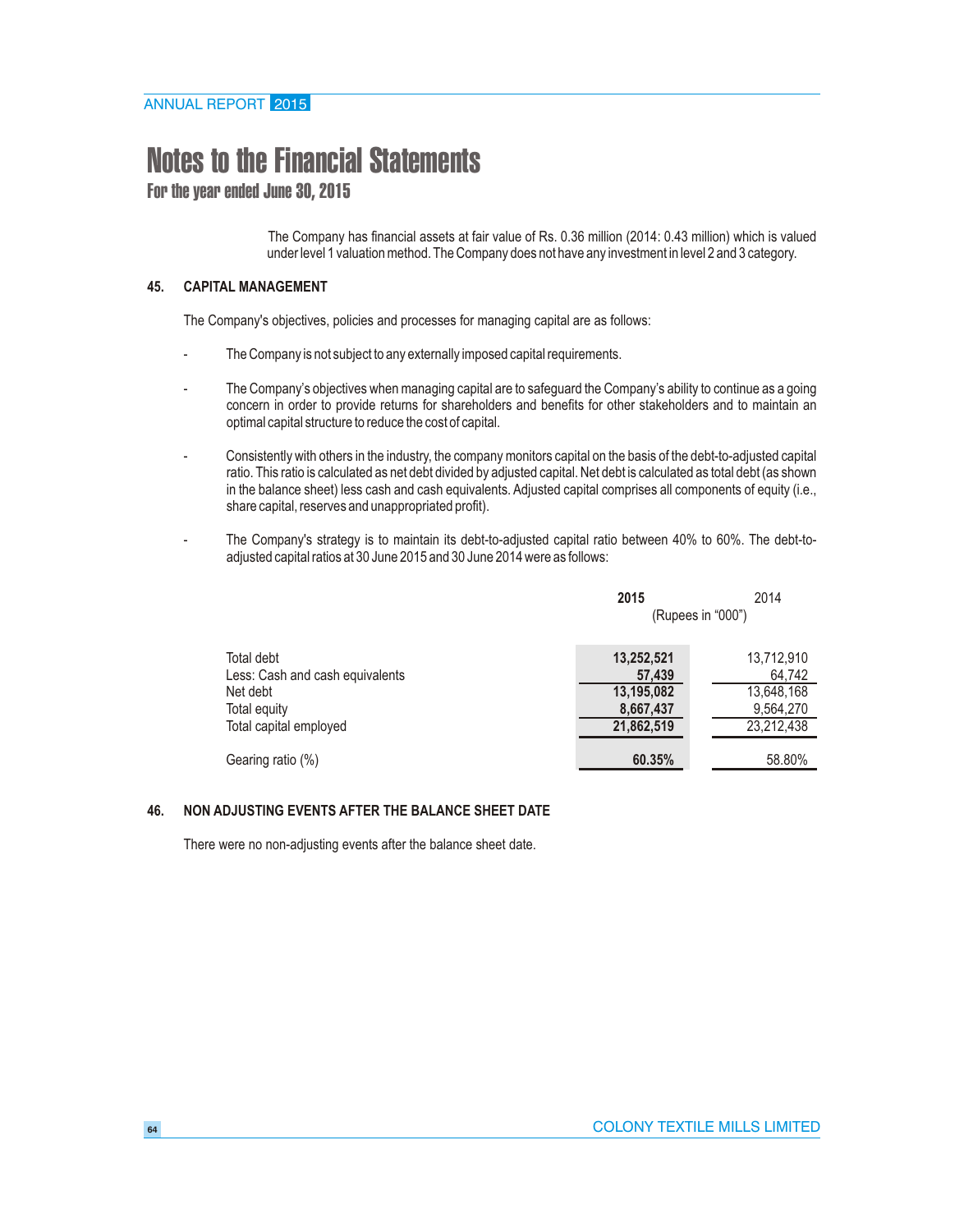For the year ended June 30, 2015

| <b>47. SEGMENT INFORMATION</b>                             | <b>Spinning</b> |               |                       | Weaving       |               | <b>Total Company</b> |  |  |
|------------------------------------------------------------|-----------------|---------------|-----------------------|---------------|---------------|----------------------|--|--|
|                                                            | <b>Jun-15</b>   | <b>Jun-14</b> | <b>Jun-15</b>         | <b>Jun-14</b> | <b>Jun-15</b> | <b>Jun-14</b>        |  |  |
| Sales:                                                     |                 |               | <b>Rupees ('000')</b> |               |               |                      |  |  |
| External                                                   | 11,599,685      | 16,935,970    | 4,357,420             | 5,349,975     | 15,957,105    | 22,285,945           |  |  |
| Inter segment                                              | 215,833         | 652,777       | (215, 833)            | (652, 777)    |               |                      |  |  |
|                                                            | 11.815.518      | 17,588,747    | 4,141,587             | 4,697,198     | 15,957,105    | 22,285,945           |  |  |
| Cost of Sales                                              | 11,299,940      | 16,489,426    | 3,932,855             | 4,122,357     | 15,232,795    | 20,611,783           |  |  |
| <b>Gross Profit</b>                                        | 515,578         | 1,099,321     | 208,732               | 574,841       | 724,310       | 1,674,162            |  |  |
| <b>Distribution Cost</b>                                   | 150,245         | 223,960       | 100,163               | 91,476        | 250,408       | 315,436              |  |  |
| <b>Administration Cost</b>                                 | 167,460         | 156,207       | 44,973                | 63,803        | 212,433       | 220,010              |  |  |
|                                                            | 317,705         | 380,167       | 145,136               | 155,279       | 462,841       | 535,446              |  |  |
|                                                            | 197,873         | 719,154       | 63,596                | 419,562       | 261,469       | 1,138,716            |  |  |
| Finance cost                                               | 731,211         | 914,437       | 419,157               | 559,625       | 1,150,368     | 1,474,062            |  |  |
|                                                            | (533, 338)      | (195, 283)    | (355, 561)            | (140, 063)    | (888, 899)    | (335, 346)           |  |  |
| Other operating charges                                    |                 | 15,000        |                       |               |               | 15,000               |  |  |
| Loss before unallocated income and expenses                | (533, 338)      | (210, 283)    | (355, 561)            | (140, 063)    | (888, 899)    | (350, 346)           |  |  |
| Unallocated income and expenses                            |                 |               |                       |               |               |                      |  |  |
| Other Income                                               |                 |               |                       |               | 47,048        | 316,663              |  |  |
| Loss before tax                                            |                 |               |                       |               | (841, 851)    | (33, 683)            |  |  |
| Taxation                                                   |                 |               |                       |               | 54,906        | 200,600              |  |  |
| Loss after tax for the year<br>Other comprehensive income: |                 |               |                       |               | (896, 757)    | (234, 283)           |  |  |
| Remeasurement of staff retirement benefits                 |                 |               |                       |               |               | 1,426                |  |  |
| Loss on remeasurement of investments                       |                 |               |                       |               | (76)          | (25)                 |  |  |
| Total comprehensive loss for the year                      |                 |               |                       |               | (896, 833)    | (232, 882)           |  |  |

#### **Reconciliation of reportable segment assets and liabilities**

|                                        | <b>Spinning</b> |               | Weaving               |               | <b>Total Company</b> |               |
|----------------------------------------|-----------------|---------------|-----------------------|---------------|----------------------|---------------|
|                                        | <b>Jun-15</b>   | <b>Jun-14</b> | <b>Jun-15</b>         | <b>Jun-14</b> | <b>Jun-15</b>        | <b>Jun-14</b> |
|                                        |                 |               | <b>Rupees ('000')</b> |               |                      |               |
| Total assets for reportable segments   | 11,350,812      | 11,343,219    | 8,440,147             | 8,680,147     | 19,790,959           | 20,023,366    |
| <b>Unallocated assets:</b>             |                 |               |                       |               |                      |               |
| Investment property                    |                 |               |                       |               | 431,615              | 431,615       |
| Long term investments                  |                 |               |                       |               | 247,451              | 290,602       |
| Cash and bank balances                 |                 |               |                       |               | 58,271               | 64,881        |
| Other corporate assets                 |                 |               |                       |               | 6,964,605            | 7,304,388     |
| Total assets as per balance sheet      |                 |               |                       |               | 27,492,901           | 28,114,852    |
| <b>Unallocated liabilities:</b>        |                 |               |                       |               |                      |               |
| Directors Subordinated Loan            |                 |               |                       |               | 120,000              | 120,000       |
| Provision for taxation                 |                 |               |                       |               | 163,736              | 226,743       |
| Other corporate liabilities            |                 |               |                       |               | 27,209,165           | 27,768,109    |
| Total liabilities as per balance sheet |                 |               |                       |               | 27,492,901           | 28,114,852    |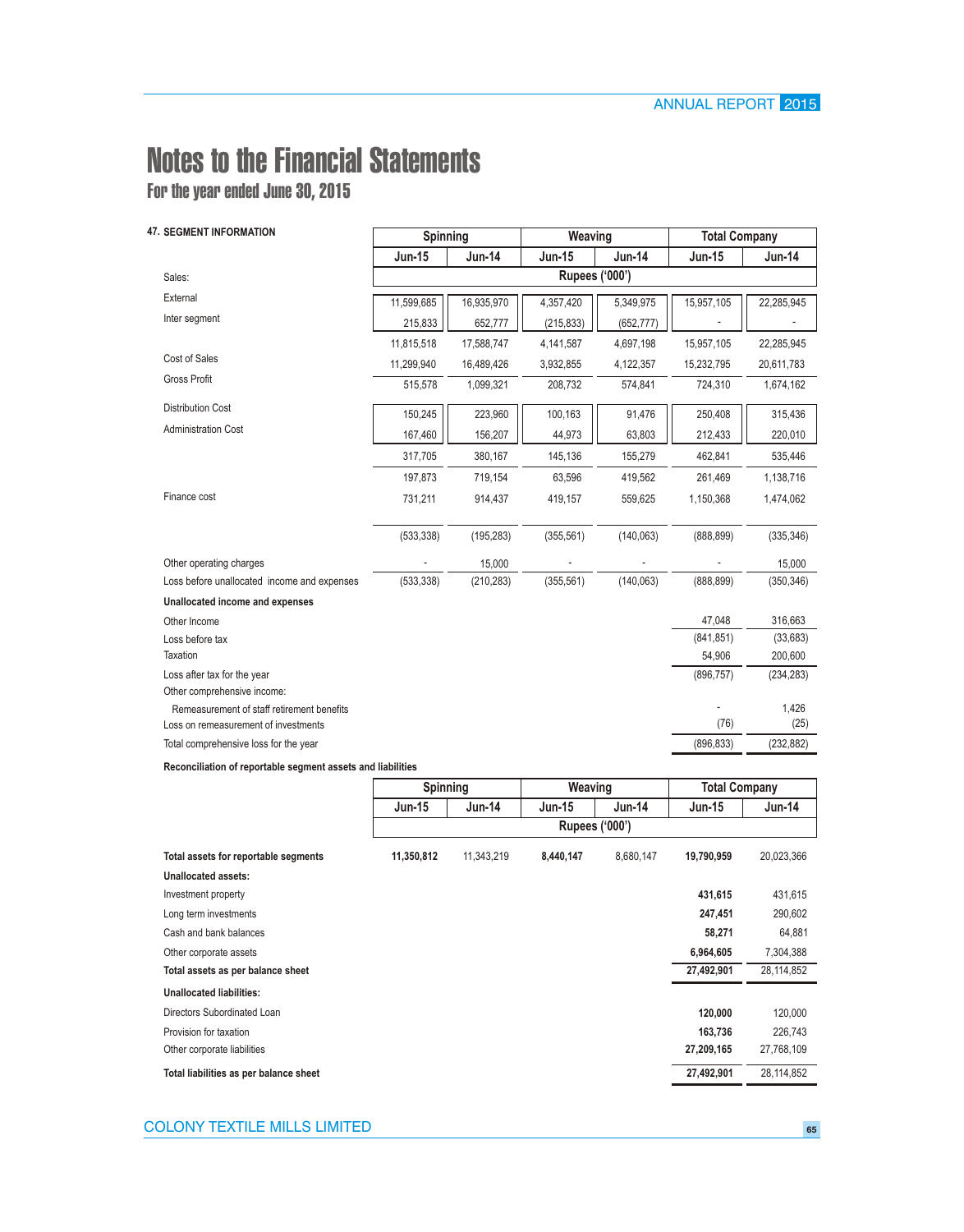For the year ended June 30, 2015

|     |                                                          | 2015              | 2014       |
|-----|----------------------------------------------------------|-------------------|------------|
| 48. | <b>CASH GENERATED FROM OPERATIONS</b>                    | (Rupees in "000") |            |
|     | <b>CASH FLOWS FROM OPERATING ACTIVITIES</b>              |                   |            |
|     | Loss before taxation                                     | (841, 851)        | (33, 683)  |
|     | Adjustments for:                                         |                   |            |
|     | Provision for staff retirement benefits                  | 35,806            | 53,254     |
|     | Depreciation                                             | 838,577           | 837,786    |
|     | Finance cost                                             | 1,150,368         | 1,474,062  |
|     | Share of loss from investment in IMSL                    | 43,075            | 17,484     |
|     | Gain on remeasurement of short term investments          | (3)               | (4)        |
|     | Provision for slow moving stores, spares and loose tools | 1,942             | 4,570      |
|     | Provision for doubtful trade debts                       | 4,506             | 12,502     |
|     | Foreign exchange gain                                    |                   | (2, 293)   |
|     | Amortization of deferred mark up                         | (61, 369)         | (286,001)  |
|     | Gain on disposal of property, plant and equipment        | (527)             | (1, 859)   |
|     |                                                          | 2,012,375         | 2,109,501  |
|     | Operating cash flows before working capital changes      | 1,170,524         | 2,075,818  |
|     | Changes in working capital:                              |                   |            |
|     | (Increase)/Decrease in current assets:                   |                   |            |
|     | Stores, spares and loose tools                           | (14, 369)         | 244        |
|     | Stock-in-trade                                           | (58,900)          | (127, 455) |
|     | Trade debts                                              | 476,913           | 483,661    |
|     | Loans and advances                                       | (5,978)           | 33,484     |
|     | Trade deposits and short term prepayments                | (12, 815)         | 16,195     |
|     | Increase/(Decrease) in current liabilities:              |                   |            |
|     | Trade and other payables                                 | 465,740           | 28,609     |
|     |                                                          | 850,591           | 434,738    |
|     | Cash generated from operations                           | 2,021,115         | 2,510,556  |

### **49. DATE OF AUTHORISATION FOR ISSUE**

These financial statements have been approved and authorized for issue on 09 October 2015 by the Board of Directors of the Company.

### **50. GENERAL**

- Figures have been rounded off to the nearest Rupees in thousand except where stated otherwise.
- Corresponding figures have been rearranged/reclassified, wherever necessary, to facilitate comparison.

\_\_\_\_\_\_\_\_\_\_\_\_\_\_\_\_\_\_\_\_ Director

\_\_\_\_\_\_\_\_\_\_\_\_\_\_\_\_\_\_\_\_ Chief Executive Officer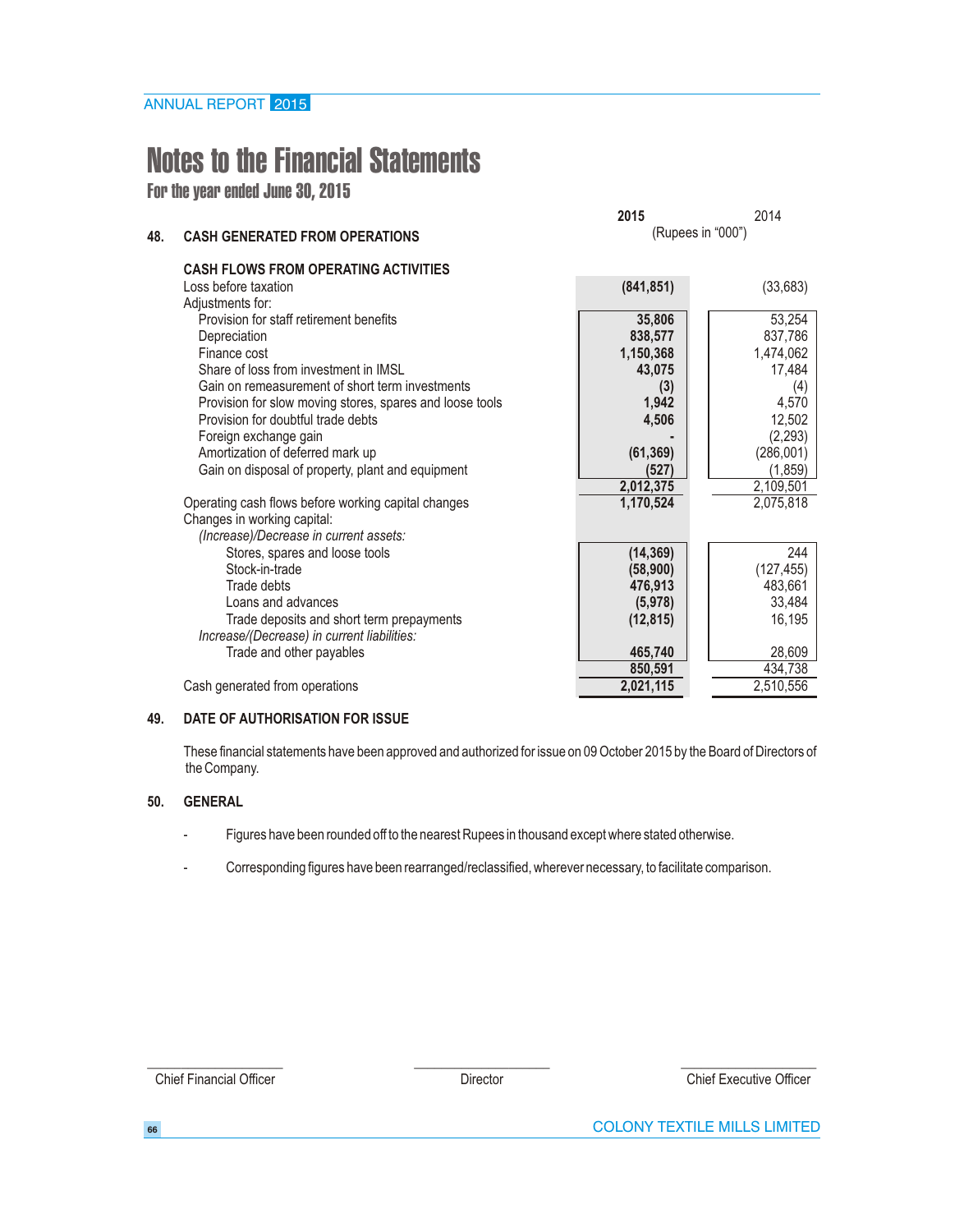## Pattern of Shareholding

As on June 30, 2015

| No. of                  | <b>Shareholding</b> |           | <b>Number of</b>   |  |
|-------------------------|---------------------|-----------|--------------------|--|
| <b>Shareholders</b>     | <b>From</b>         | <b>To</b> | <b>Shares Held</b> |  |
| 243                     | $\mathbf 1$         | 100       | 8,051              |  |
| 431                     | 101                 | 500       | 134,231            |  |
| 455                     | 501                 | 1000      | 358,293            |  |
| 985                     | 1001                | 5000      | 2,592,546          |  |
| 381                     | 5001                | 10000     | 2,855,119          |  |
| 154                     | 10001               | 15000     | 1,917,152          |  |
| 110                     | 15001               | 20000     | 1,930,486          |  |
| 61                      | 20001               | 25000     | 1,407,878          |  |
| 33                      | 25001               | 30000     | 921,441            |  |
| 52                      | 30001               | 35000     | 1,708,516          |  |
| 30                      | 35001               | 40000     | 1,156,108          |  |
| 19                      | 40001               | 45000     | 812,909            |  |
| 19                      | 45001               | 50000     | 931,917            |  |
| $\sqrt{4}$              | 50001               | 55000     | 209,614            |  |
| 19                      | 55001               | 60000     | 1,107,104          |  |
| 10                      | 60001               | 65000     | 629,636            |  |
| $\overline{7}$          | 65001               | 70000     | 479,501            |  |
| 3                       | 70001               | 75000     | 219,234            |  |
| 11                      | 75001               | 80000     | 866,436            |  |
| 1                       | 80001               | 85000     | 85,000             |  |
| $\overline{\mathbf{c}}$ | 85001               | 90000     | 175,496            |  |
| 1                       | 90001               | 95000     | 91,317             |  |
| 10                      | 95001               | 100000    | 990,915            |  |
| $\sqrt{4}$              | 100001              | 105000    | 410,432            |  |
| $\overline{\mathbf{c}}$ | 105001              | 110000    | 213,226            |  |
| 3                       | 110001              | 115000    | 335,152            |  |
| 3                       | 115001              | 120000    | 355,467            |  |
| 5                       | 120001              | 125000    | 615,555            |  |
| 3                       | 125001              | 130000    | 380,340            |  |
| 5                       | 130001              | 135000    | 667,406            |  |
| 3                       | 135001              | 140000    | 415,870            |  |
| 3                       | 140001              | 145000    | 431,560            |  |
| $\overline{c}$          | 145001              | 150000    | 300,000            |  |
| $\mathbf 1$             | 150001              | 155000    | 152,500            |  |
| 3                       | 155001              | 160000    | 472,140            |  |
| $\overline{c}$          | 165001              | 170000    | 330,591            |  |
| 1                       | 170001              | 175000    | 170,986            |  |
| 1                       | 175001              | 180000    | 179,693            |  |
| 1                       | 180001              | 185000    | 180,485            |  |
| 1                       | 185001              | 190000    | 185,820            |  |
| 1                       | 190001              | 195000    | 193,427            |  |
| 1                       | 195001              | 200000    | 200,000            |  |
| 3                       | 200001              | 205000    | 610,766            |  |
| $\overline{c}$          | 210001              | 215000    | 429,034            |  |
| $\overline{c}$          | 215001              | 220000    | 437,500            |  |
| 1                       | 220001              | 225000    | 221,648            |  |
| 1                       | 225001              | 230000    | 227,181            |  |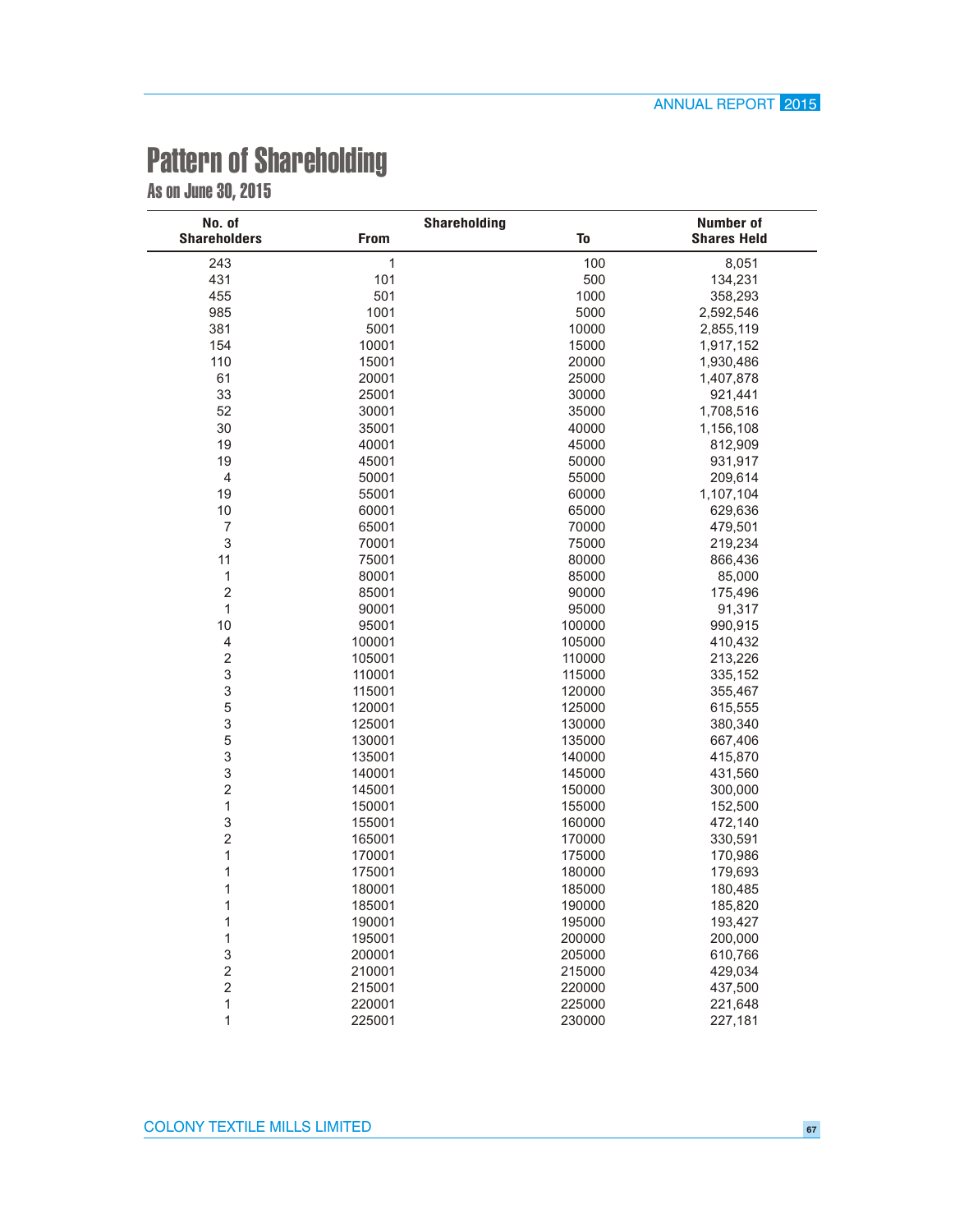### ANNUAL REPORT 2015

## Pattern of Shareholding

As on June 30, 2015

| No. of              | <b>Shareholding</b> |           | <b>Number of</b>   |  |
|---------------------|---------------------|-----------|--------------------|--|
| <b>Shareholders</b> | <b>From</b>         | <b>To</b> | <b>Shares Held</b> |  |
| $\mathbf 2$         | 235001              | 240000    | 474,960            |  |
| $\overline{c}$      | 250001              | 255000    | 501,576            |  |
| $\overline{2}$      | 255001              | 260000    | 513,178            |  |
| 1                   | 275001              | 280000    | 277,455            |  |
| 1                   | 320001              | 325000    | 325,000            |  |
| $\mathbf 1$         | 335001              | 340000    | 339,114            |  |
| 1                   | 345001              | 350000    | 347,617            |  |
| 1                   | 360001              | 365000    | 365,000            |  |
| 1                   | 370001              | 375000    | 370,307            |  |
| 1                   | 400001              | 405000    | 400,945            |  |
| 1                   | 415001              | 420000    | 415,008            |  |
| 1                   | 420001              | 425000    | 421,500            |  |
| 1                   | 440001              | 445000    | 444,483            |  |
| $\mathbf 1$         | 470001              | 475000    | 471,316            |  |
| $\overline{2}$      | 495001              | 500000    | 996,320            |  |
| $\overline{c}$      | 510001              | 515000    | 1,026,626          |  |
| $\mathbf 2$         | 515001              | 520000    | 1,036,717          |  |
| 1                   | 610001              | 615000    | 611,165            |  |
| $\mathbf 1$         | 620001              | 625000    | 622,764            |  |
| 1                   | 625001              | 630000    | 627,867            |  |
| 1                   | 705001              | 710000    | 705,758            |  |
| 1                   | 725001              | 730000    | 728,272            |  |
| 1                   | 740001              | 745000    | 742,521            |  |
| 1                   | 935001              | 940000    | 938,751            |  |
| 1                   | 1090001             | 1095000   | 1,094,387          |  |
| 1                   | 1155001             | 1160000   | 1,156,818          |  |
| 1                   | 1200001             | 1205000   | 1,204,498          |  |
| 1                   | 1795001             | 1800000   | 1,798,515          |  |
| 1                   | 1975001             | 1980000   | 1,979,000          |  |
| 1                   | 2275001             | 2280000   | 2,275,058          |  |
| 1                   | 2365001             | 2370000   | 2,368,863          |  |
| 1                   | 2385001             | 2390000   | 2,386,558          |  |
| 1                   | 2600001             | 2605000   | 2,603,493          |  |
| $\mathbf 1$         | 6090001             | 6095000   | 6,094,000          |  |
| $\overline{c}$      | 6825001             | 6830000   | 13,655,909         |  |
| $\mathbf 1$         | 7120001             | 7125000   | 7,124,400          |  |
| 1                   | 7940001             | 7945000   | 7,940,436          |  |
| 1                   | 8940001             | 8945000   | 8,941,424          |  |
| 1                   | 10450001            | 10455000  | 10,452,326         |  |
| 1                   | 10525001            | 10530000  | 10,527,528         |  |
| 1                   | 12015001            | 12020000  | 12,017,906         |  |
| 1                   | 12250001            | 12255000  | 12,251,186         |  |
| 1                   | 12470001            | 12475000  | 12,471,730         |  |
| $\mathbf{1}$        | 12640001            | 12645000  | 12,644,702         |  |
| 1                   | 24375001            | 24380000  | 24,376,000         |  |
| 1                   | 30270001            | 30275000  | 30,270,424         |  |
| 1                   | 55710001            | 55715000  | 55,713,402         |  |
| 1                   | 81800001            | 81805000  | 81,803,991         |  |
|                     | 131445001           | 131450000 | 131,447,506        |  |
| 3,151               |                     |           | 498,009,959        |  |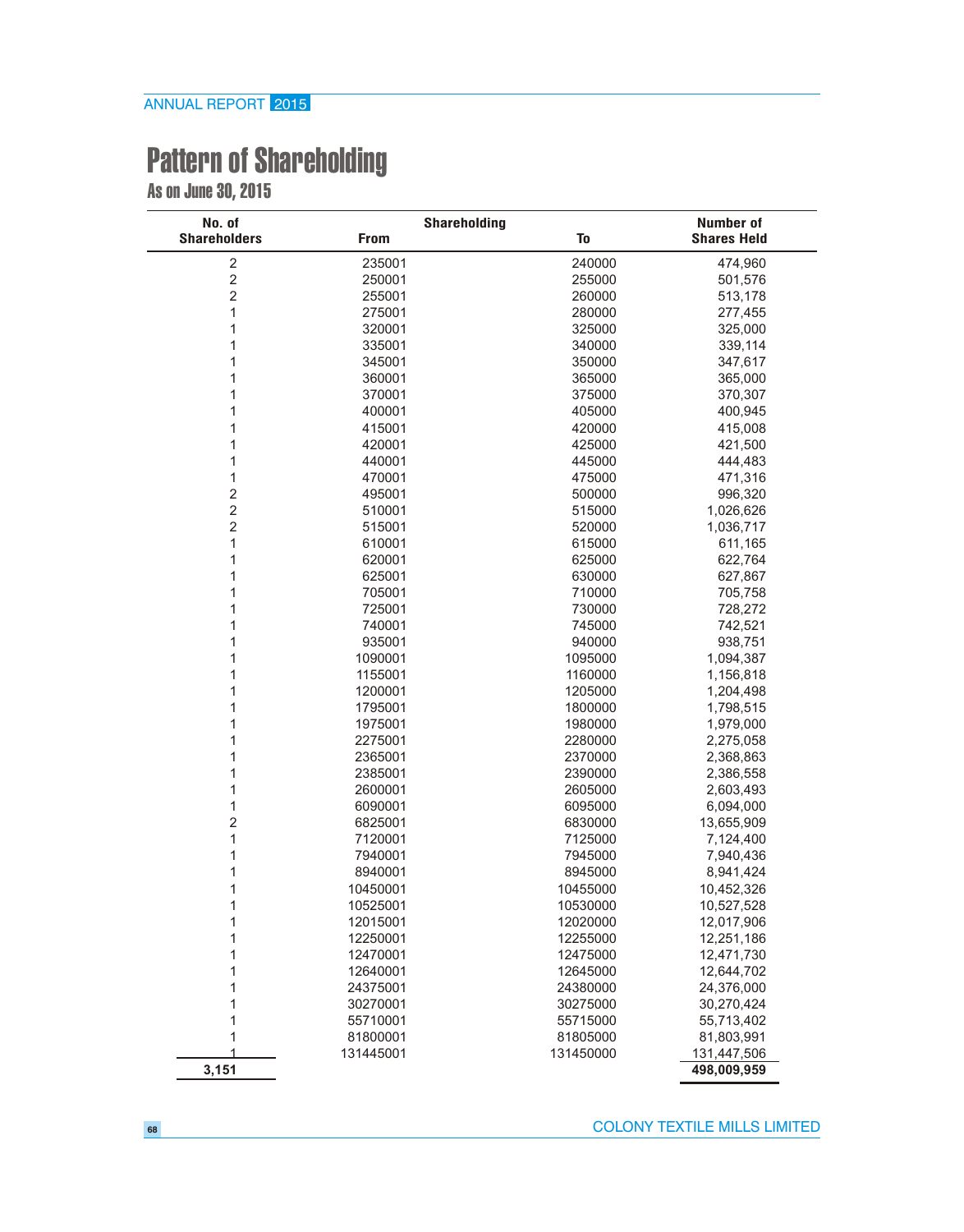## Categorial Pattern of Shareholding

As on June 30, 2015

| <b>Categories of</b><br><b>Shareholders</b> | Number of<br><b>Shareholders</b> | Number of<br><b>Shares held</b> | Percentage |
|---------------------------------------------|----------------------------------|---------------------------------|------------|
| <b>Individuals</b>                          | 3,096                            | 402,698,018                     | 80.86      |
| <b>Financial Institutions</b>               | 15                               | 1,371,496                       | 0.28       |
| Insurance Companies                         | 7                                | 294,704                         | 0.06       |
| Joint Stock Companies                       | 29                               | 92,287,679                      | 18.53      |
| <b>Others</b>                               | 4                                | 1,358,062                       | 0.27       |
| <b>Total</b>                                | 3,151                            | 498,009,959                     | 100        |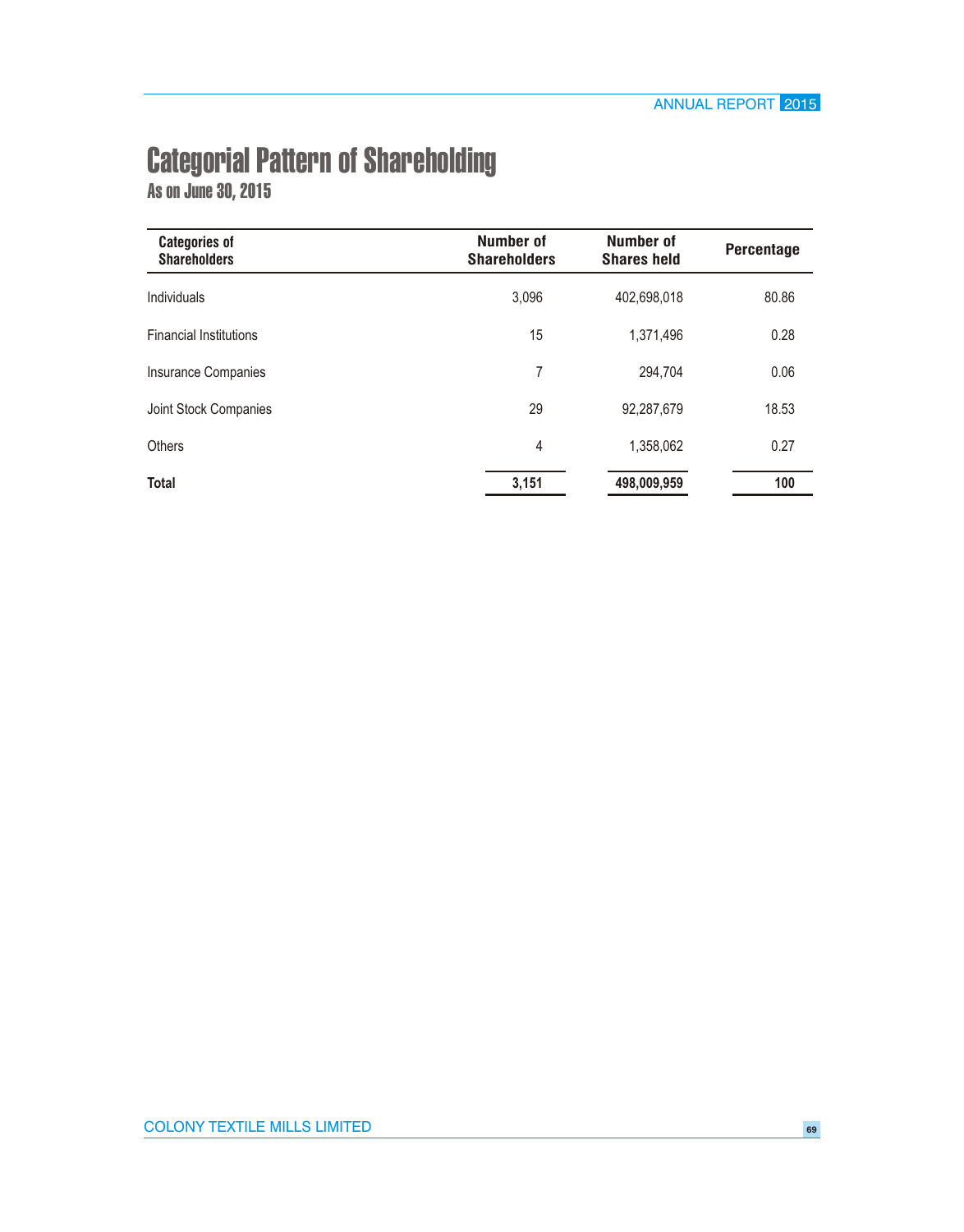# Pattern of Shareholding Under Code of Corporate Governance

As on June 30, 2015

|                                                                                | <b>Total</b><br><b>Share Held</b> | <b>Percentage</b> |
|--------------------------------------------------------------------------------|-----------------------------------|-------------------|
| Directors/Chief Executive Officer and their spouses and minor children         |                                   |                   |
| Mughis A. Sheikh                                                               | 19,470,012                        | 3.91              |
| Fareed Mughis Sheikh                                                           | 206,944,010                       | 41.55             |
| Muhammad Tariq                                                                 | 6,337                             | 0.00              |
| Muhammad Atta Ullah Khan                                                       | 1,000                             | 0.00              |
| Muhammad Ashraf Saif                                                           | 1,000                             | 0.00              |
| Abdul Hakeem Khan Qasuria                                                      | 1,000                             | 0.00              |
| Muhammad Ikram UI Haq                                                          | 1,000                             | 0.00              |
| Spouses / Children                                                             |                                   |                   |
| Mahnaz Fareed Sheikh                                                           | 74,347                            | 0.01              |
| Fozia Mughis Sheikh                                                            | 12,251,186                        | 2.46              |
| Ismail Fareed Sheikh                                                           | 40,797,952                        | 8.19              |
| Shahmeel Fareed Sheikh                                                         | 19,393,750                        | 3.89              |
| Nadine Fareed Sheikh                                                           | 3,309,251                         | 0.66              |
| Banks, Development Financial Institutions & Non-Banking Financial Institutions | 1,371,496                         | 0.28              |
| <b>Insurance Companies</b>                                                     | 294,704                           | 0.06              |
| <b>Modarabas &amp; Mutual Funds</b>                                            |                                   | 0.00              |
| <b>Joint Stock Companies</b>                                                   | 92,287,679                        | 18.53             |
| <b>Others</b>                                                                  | 1,358,062                         | 0.27              |
| <b>General Public</b>                                                          | 100,447,173                       | 20.17             |
| <b>Grand Total:</b>                                                            | 498,009,959                       | 100               |
| Shareholding 5% or above                                                       |                                   |                   |
| Fareed Mughis Sheikh                                                           | 206,944,010                       | 41.55             |
| <b>Ismail Fareed Sheikh</b>                                                    | 40,797,952                        | 8.19              |
| Landsend Securities (Pvt.) Ltd.                                                | 81,803,991                        | 16.43             |

No trade in the shares of the Company was carried out by the CEO, Directors, CFO, Company Secretary their spouses and minor children.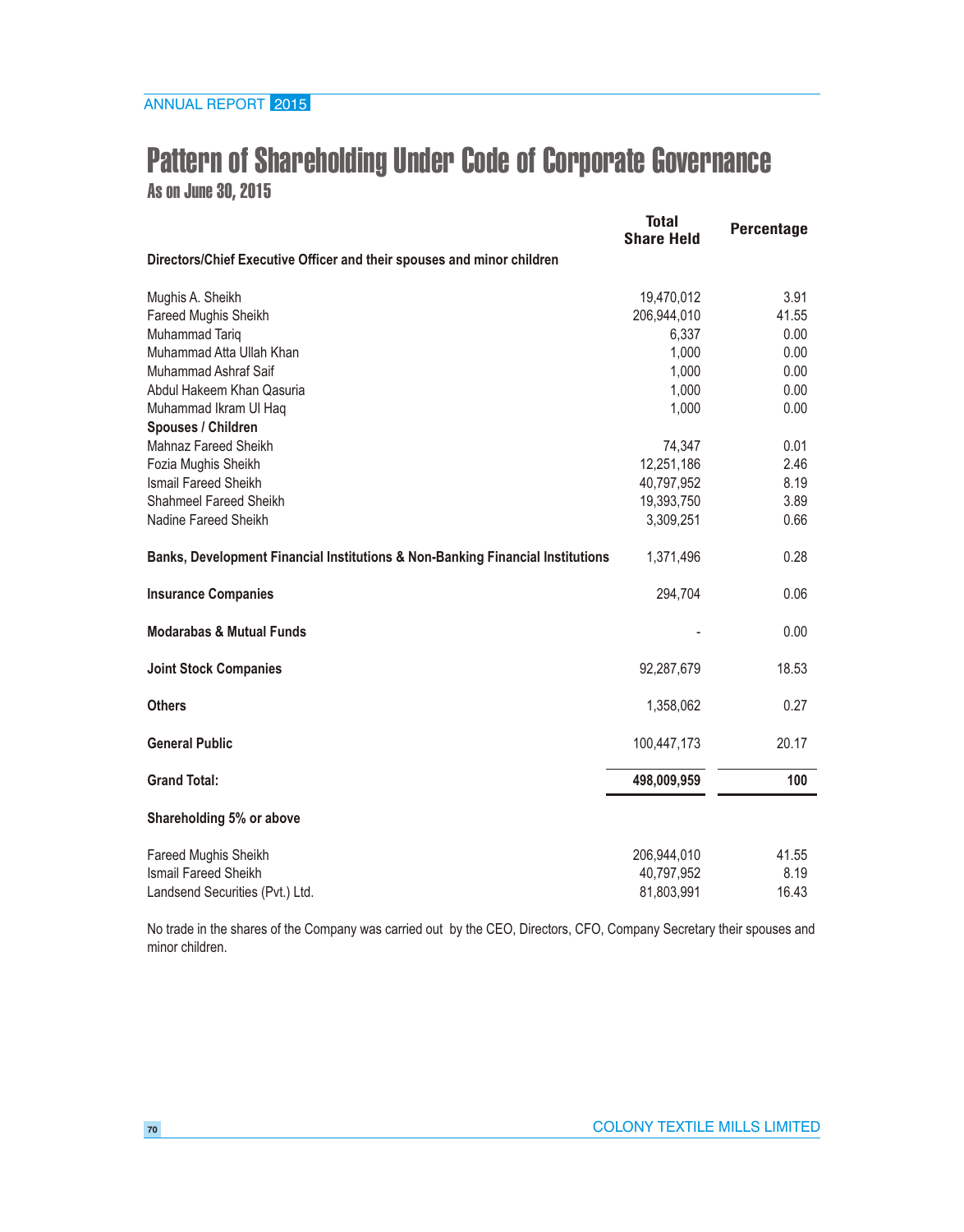### **COLONY TEXTILE MILLS LIMITED FORM OF PROXY**

|            | $\sigma$                                                                         |                   |                                                                                                                    |
|------------|----------------------------------------------------------------------------------|-------------------|--------------------------------------------------------------------------------------------------------------------|
|            |                                                                                  |                   | being a member of COLONY TEXTILE MILLS LIMITED and holder of _______________________________Ordinary Shares as per |
|            |                                                                                  |                   | Register Folio / CDC Participant No. __________________hereby appoint Mr./Mrs./Miss. _________________________     |
|            |                                                                                  |                   |                                                                                                                    |
|            |                                                                                  |                   | who is also a member of the COLONY TEXTILE MILLS LIMITED vide Registered Folio / CDC Participant I.D.              |
|            |                                                                                  |                   |                                                                                                                    |
|            | be held on Saturday, October 31, 2015 at 10.00 a.m. and any adjournment thereof. |                   |                                                                                                                    |
|            | Signature this ________________________day of October 2015.                      |                   | Revenue<br>stamp(s) of<br>Rupees five<br>Signature<br>(As registered with the company)                             |
| Witness: 1 |                                                                                  | <b>Witness: 2</b> |                                                                                                                    |
| Signature: |                                                                                  | Signature:        |                                                                                                                    |
| Name:      |                                                                                  | Name:             |                                                                                                                    |
| Address:   |                                                                                  | Address:          |                                                                                                                    |
| CNIC or    |                                                                                  | CNIC or           |                                                                                                                    |
| Passport#  |                                                                                  | Passport#         |                                                                                                                    |

### **NOTES:**

- This proxy form, duly completed and signed, must be received at the Registered Office of the company not less than 48 hours before the time of holding the Meeting.
- No person shall act as Proxy unless he/she himself / herself is a Shareholder of the Company except that a company may appoint a person as its representative who is not a shareholder.